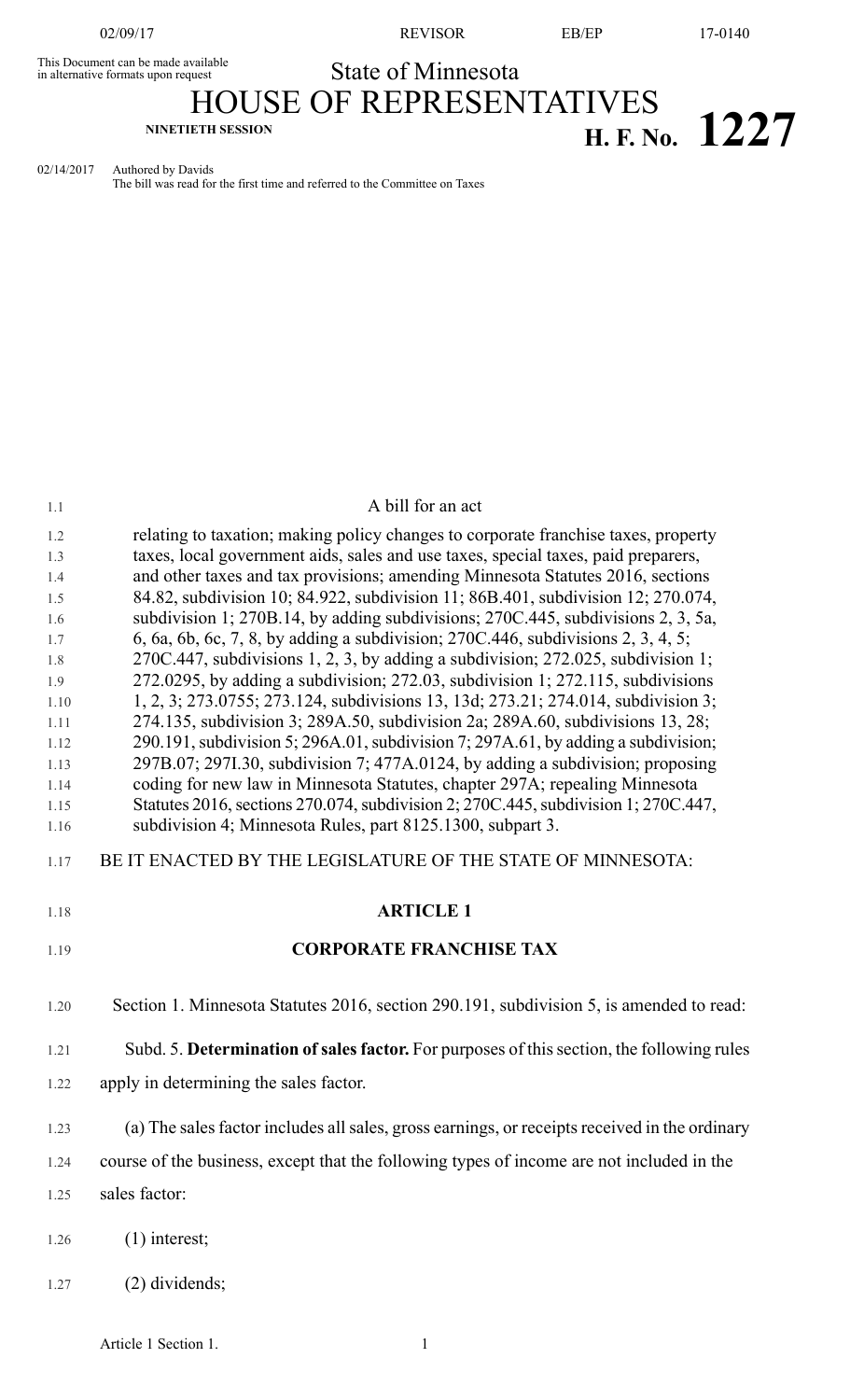2.1 (3) sales of capital assets as defined in section 1221 of the Internal Revenue Code; 2.2 (4) sales of property used in the trade or business, except sales of leased property of a 2.3 type which is regularly sold as well as leased; and 2.4 (5) sales of debt instruments as defined in section  $1275(a)(1)$  of the Internal Revenue 2.5 Code or sales of stock.; and 02/09/17 REVISOR EB/EP 17-0140

2.6 (6)sales of derivatives, including but not limited to swaps, options, futures, and forwards. 2.7 (b) Sales of tangible personal property are made within this state if the property is

2.8 received by a purchaser at a point within this state, regardless of the f.o.b. point, other 2.9 conditions of the sale, or the ultimate destination of the property.

2.10 (c) Tangible personal property delivered to a common or contract carrier or foreign 2.11 vessel for delivery to a purchaser in another state or nation is a sale in that state or nation, 2.12 regardless of f.o.b. point or other conditions of the sale.

2.13 (d) Notwithstanding paragraphs (b) and (c), when intoxicating liquor, wine, fermented 2.14 malt beverages, cigarettes, or tobacco products are sold to a purchaser who is licensed by 2.15 a state or political subdivision to resell this property only within the state of ultimate 2.16 destination, the sale is made in that state.

2.17 (e) Sales made by or through a corporation that is qualified as a domestic international 2.18 sales corporation under section 992 of the Internal Revenue Code are not considered to have 2.19 been made within this state.

2.20 (f) Sales, rents, royalties, and other income in connection with real property is attributed 2.21 to the state in which the property is located.

2.22 (g) Receipts from the lease or rental of tangible personal property, including finance 2.23 leases and true leases, must be attributed to this state if the property is located in this state 2.24 and to other states if the property is not located in this state. Receipts from the lease or rental 2.25 of moving property including, but not limited to, motor vehicles, rolling stock, aircraft, 2.26 vessels, or mobile equipment are included in the numerator of the receipts factor to the 2.27 extent that the property is used in this state. The extent of the use of moving property is 2.28 determined as follows:

2.29 (1) A motor vehicle is used wholly in the state in which it is registered.

2.30 (2) The extent that rolling stock is used in this state is determined by multiplying the 2.31 receipts from the lease or rental of the rolling stock by a fraction, the numerator of which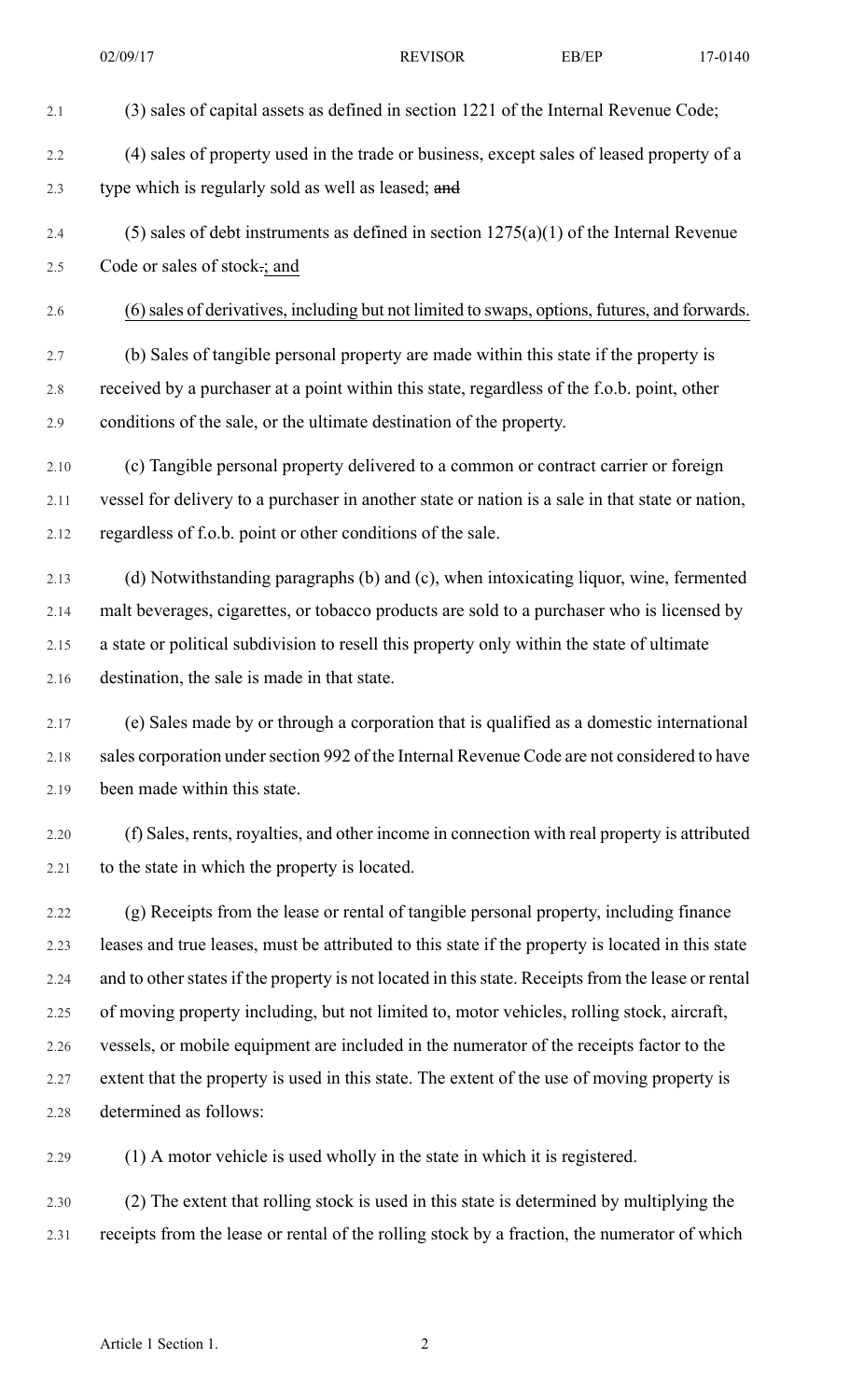3.1 is the miles traveled within this state by the leased or rented rolling stock and the denominator 3.2 of which is the total miles traveled by the leased or rented rolling stock.

3.3 (3) The extent that an aircraft is used in this state is determined by multiplying the 3.4 receipts from the lease or rental of the aircraft by a fraction, the numerator of which is the 3.5 number of landings of the aircraft in this state and the denominator of which is the total 3.6 number of landings of the aircraft.

3.7 (4) The extent that a vessel, mobile equipment, or other mobile property is used in the 3.8 state is determined by multiplying the receipts from the lease or rental of the property by a 3.9 fraction, the numerator of which is the number of days during the taxable year the property 3.10 was in this state and the denominator of which is the total days in the taxable year.

3.11 (h) Royalties and other income received for the use of or for the privilege of using 3.12 intangible property, including patents, know-how, formulas, designs, processes, patterns, 3.13 copyrights, trade names, service names, franchises, licenses, contracts, customer lists, or 3.14 similar items, must be attributed to the state in which the property is used by the purchaser. 3.15 If the property is used in more than one state, the royalties or other income must be 3.16 apportioned to this state pro rata according to the portion of use in this state. If the portion 3.17 of use in this state cannot be determined, the royalties or other income must be excluded 3.18 from both the numerator and the denominator. Intangible property is used in this state if the 3.19 purchaser uses the intangible property or the rights therein in the regular course of its business 3.20 operations in this state, regardless of the location of the purchaser's customers.

3.21 (i) Sales of intangible property are made within the state in which the property is used 3.22 by the purchaser. If the property is used in more than one state, the sales must be apportioned 3.23 to this state pro rata according to the portion of use in this state. If the portion of use in this 3.24 state cannot be determined, the sale must be excluded from both the numerator and the 3.25 denominator of the sales factor. Intangible property is used in this state if the purchaser used 3.26 the intangible property in the regular course of its business operations in this state.

3.27 (j) Receipts from the performance of services must be attributed to the state where the 3.28 services are received. For the purposes of this section, receipts from the performance of 3.29 services provided to a corporation, partnership, or trust may only be attributed to a state 3.30 where it has a fixed place of doing business. If the state where the services are received is 3.31 not readily determinable or is a state where the corporation, partnership, or trust receiving 3.32 the service does not have a fixed place of doing business, the services shall be deemed to 3.33 be received at the location of the office of the customer from which the services were ordered 3.34 in the regular course of the customer's trade or business. If the ordering office cannot be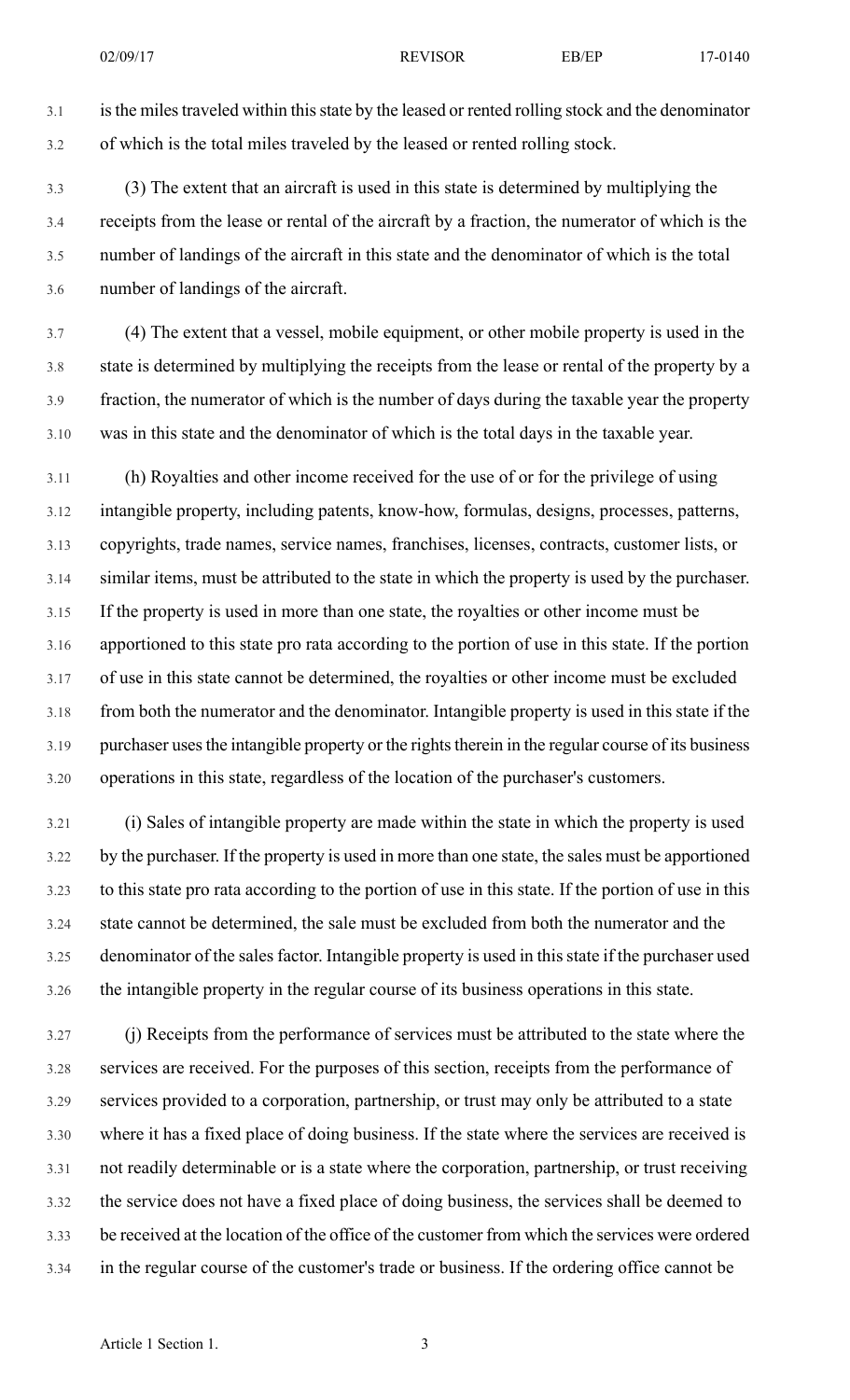4.1 determined, the services shall be deemed to be received at the office of the customer to 4.2 which the services are billed.

4.3 (k) For the purposes of this subdivision and subdivision 6, paragraph (l), receipts from 4.4 management, distribution, or administrative services performed by a corporation or trust 4.5 for a fund of a corporation or trust regulated under United States Code, title 15, sections 4.6 80a-1 through 80a-64, must be attributed to the state where the shareholder of the fund 4.7 resides. Under this paragraph, receipts for services attributed to shareholders are determined 4.8 on the basis of the ratio of: (1) the average of the outstanding shares in the fund owned by 4.9 shareholders residing within Minnesota at the beginning and end of each year; and (2) the 4.10 average of the total number of outstanding shares in the fund at the beginning and end of 4.11 each year. Residence of the shareholder, in the case of an individual, is determined by the 4.12 mailing address furnished by the shareholder to the fund. Residence of the shareholder, 4.13 when the shares are held by an insurance company as a depositor for the insurance company 4.14 policyholders, is the mailing address of the policyholders. In the case of an insurance 4.15 company holding the shares as a depositor for the insurance company policyholders, if the 4.16 mailing address of the policyholders cannot be determined by the taxpayer, the receipts 4.17 must be excluded from both the numerator and denominator. Residence of other shareholders 4.18 is the mailing address of the shareholder.

### 4.19 **EFFECTIVE DATE.** Thissection is effective for taxable years beginning after December 4.20 31, 2016.

### 4.21 Sec. 2. **TAXATION OF PARTNERSHIPS ELECTING ENTITY LEVEL** 4.22 **ASSESSMENT.**

- 4.23 (a) Notwithstanding any law to the contrary, a partnership electing to be subject to 4.24 taxation at the entity level under Code of Federal Regulations, title 26, section 301.9100-22T, 4.25 is liable for additional income and franchise taxes on the Minnesota portion of any imputed 4.26 underpayment assessed at the partnership level under section 6225 of the Internal Revenue 4.27 Code. The rate of tax assessed from the partnership shall be 9.8 percent. 4.28 (b) For the purposes of computing the imputed underpayment of the partnership under 4.29 paragraph (a), the Minnesota portion of an imputed underpayment attributable to a 4.30 nonresident is calculated by applying the income allocation ratios provided under Minnesota
- 4.31 Statutes, sections 290.17, 290.191, and 290.20, for the partnership's federally reviewed year,
- 4.32 to the amount of additional income underlying the imputed underpayment being assessed
- 4.33 in the federal adjustment year.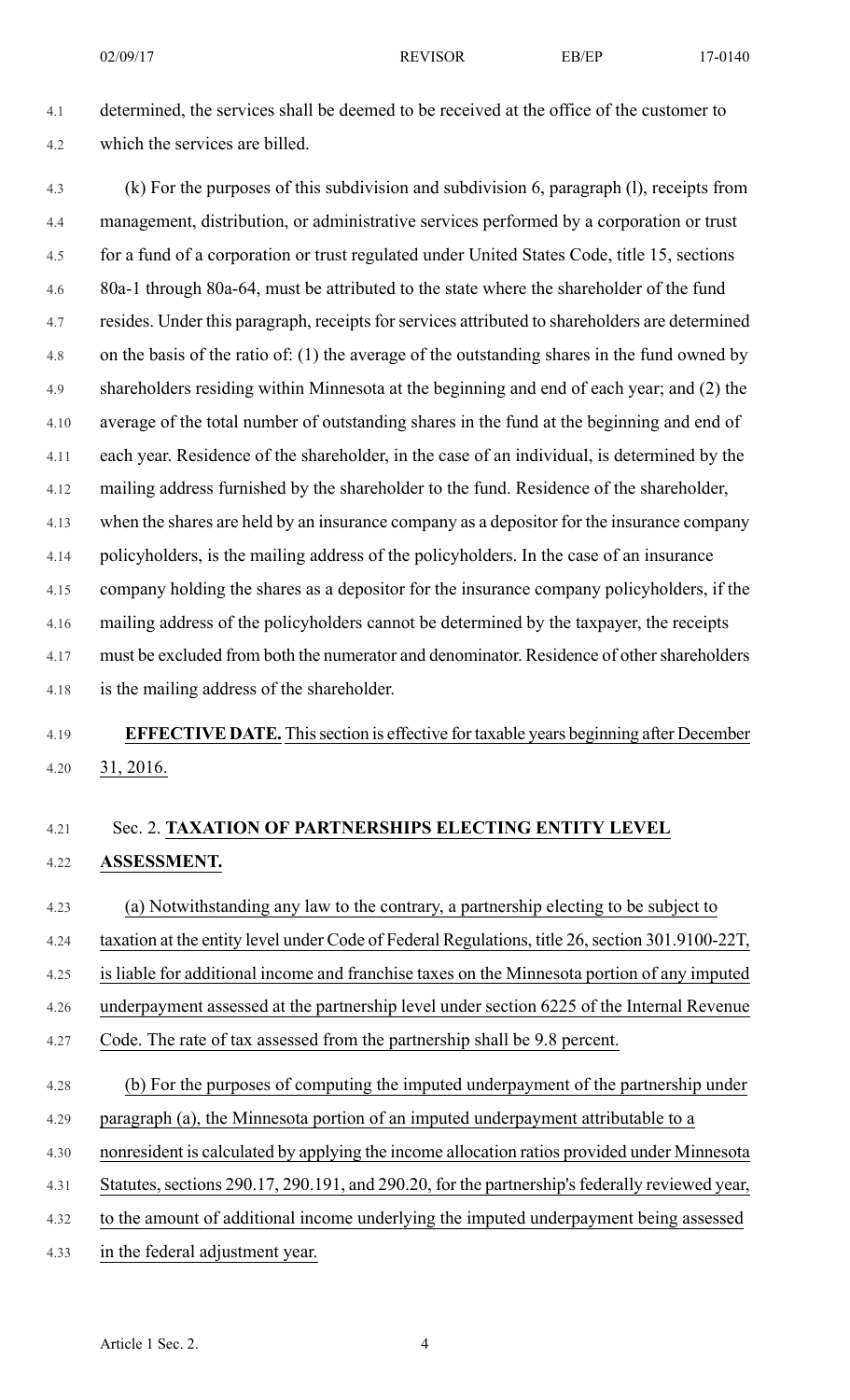| 5.1  | (c) For the purposes of computing the imputed underpayment of the partnership under         |
|------|---------------------------------------------------------------------------------------------|
| 5.2  | paragraph (a), the Minnesota portion of an imputed underpayment attributable to a Minnesota |
| 5.3  | resident is calculated by assigning 100 percent of the additional income underlying the     |
| 5.4  | imputed underpayment to Minnesota for the partner's reviewed year.                          |
| 5.5  | (d) For the purposes of this section, "nonresident" means a nonresident individual,         |
| 5.6  | corporation, partnership, or nonresident trust as defined by Minnesota Statutes, section    |
| 5.7  | 290.01.                                                                                     |
| 5.8  | (e) For the purposes of this section, "Minnesota resident" means resident individuals       |
| 5.9  | and resident trusts as defined by Minnesota Statutes, section 290.01.                       |
| 5.10 | (f) Any partner in a partnership that is liable for tax under paragraph (a), who was a      |
| 5.11 | resident of Minnesota during a federally reviewed year, may file an amended Minnesota       |
| 5.12 | income tax return reflecting the adjustment to the partnership's reviewed year return and   |
| 5.13 | may claim a credit for taxes paid to another state pursuant to, but also subject to the     |
| 5.14 | limitations in, Minnesota Statutes, section 290.06, subdivision 22.                         |
| 5.15 | (g) Penalties and interest under Minnesota Statutes, chapter 289A, apply to the Minnesota   |
| 5.16 | portion of imputed underpayments assessed to partnerships as though the payment of tax      |
| 5.17 | was due from the partnership on the date that the partnership's tax return was due to the   |
| 5.18 | state in the reviewed year without extension.                                               |
| 5.19 | (h) To the extent that any person or entity other than the partnership electing the         |
| 5.20 | application of Code of Federal Regulations, title 26, section 301.9100-22T, becomes liable  |
| 5.21 | for an imputed underpayment of tax, that person or entity is also liable for the Minnesota  |
| 5.22 | portion of the imputed underpayment and must file an amended Minnesota income tax           |
| 5.23 | return for the federally reviewed year reflecting the adjustment.                           |
| 5.24 | (i) The assessment of an imputed underpayment by the Internal Revenue Service or any        |
| 5.25 | other competent federal authority is a change or correction for the purposes of Minnesota   |
| 5.26 | Statutes, section 289A.38, subdivision 7. Partnerships liable for tax under paragraph (a)   |
| 5.27 | must file and pay the tax consistent with Minnesota Statutes, section 289A.38, subdivision  |
| 5.28 | 7, and in a form and manner prescribed by the commissioner.                                 |
| 5.29 | (j) For the purposes of this section, "Internal Revenue Code" means the Internal Revenue    |
| 5.30 | Code of 1986, as amended through December 16, 2016, except that it shall also incorporate   |
| 5.31 | changes to the Internal Revenue Code adopted as part of the Bipartisan Budget Act of 2015,  |
| 5.32 | Public Law 114-74, to the extent that such changes are applicable because of an election    |
| 5.33 | made by a taxpayer under section $1101(g)(4)$ of that law.                                  |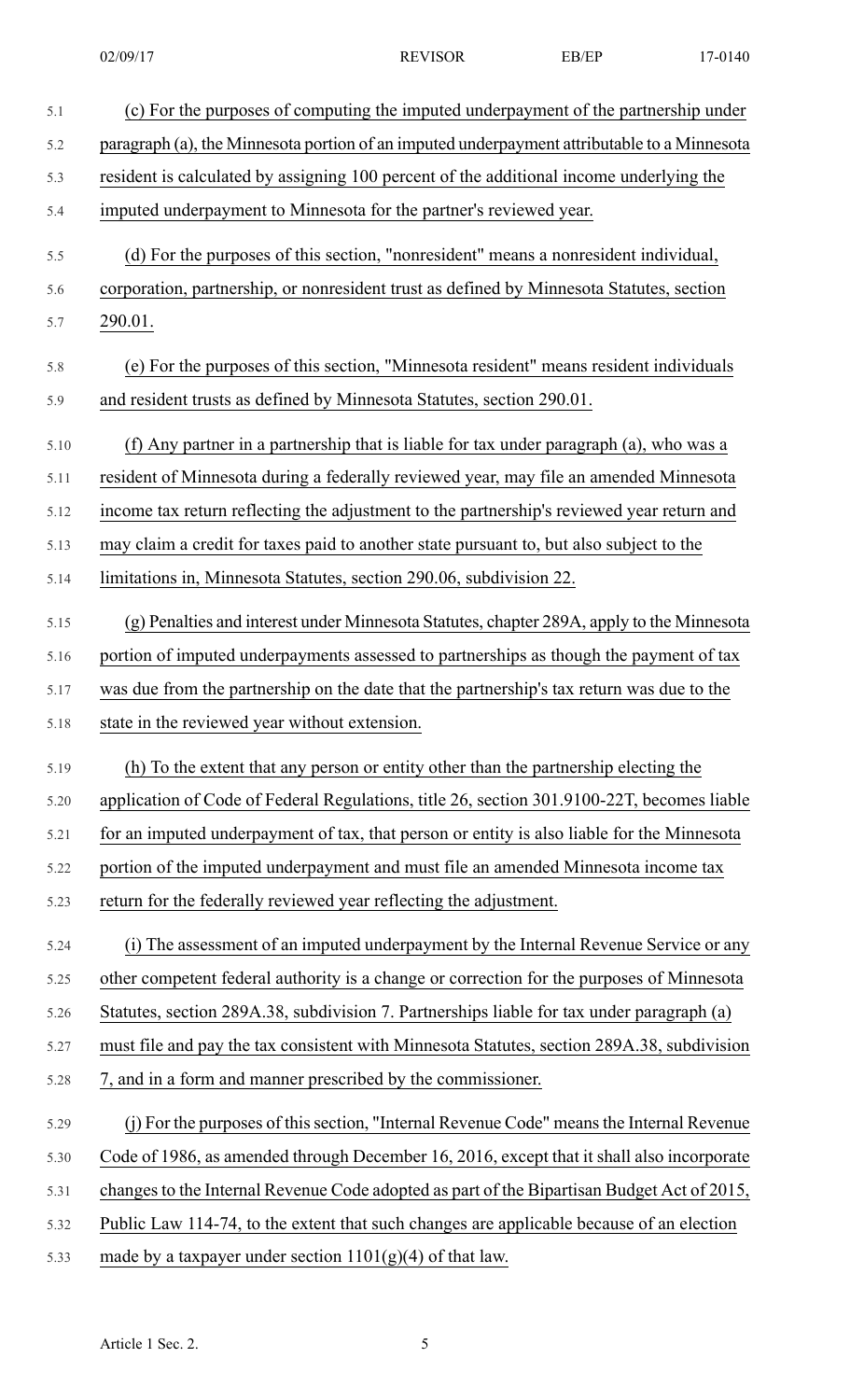| 6.1  | <b>EFFECTIVE DATE.</b> This section is effective retroactively and applies to taxpayers                     |
|------|-------------------------------------------------------------------------------------------------------------|
| 6.2  | electing under paragraph (a) beginning after November 2, 2015, and before January 1, 2018.                  |
| 6.3  | <b>ARTICLE 2</b>                                                                                            |
| 6.4  | PROPERTY TAX AND LOCAL GOVERNMENT AIDS                                                                      |
| 6.5  | Section 1. Minnesota Statutes 2016, section 270.074, subdivision 1, is amended to read:                     |
| 6.6  | Subdivision 1. Valuation. The commissioner shall determine the market valuation of                          |
| 6.7  | all flight property operated or used by every airline company in air commerce in this state.                |
| 6.8  | The valuation apportioned to this state of such flight property shall be the proportion of the              |
| 6.9  | total valuation thereof determined on the basis of the total of the following percentages:                  |
| 6.10 | $(1)$ 33-1/3 percent of the percentage which the total tonnage of passengers, express and                   |
| 6.11 | freight first received by the airline company in this state during the preceding calendar year              |
| 6.12 | plus the total tonnage of passengers, express and freight finally discharged by it within this              |
| 6.13 | state during the preceding calendar year is of the total of such tonnage first received by the              |
| 6.14 | airline company or finally discharged by it, within and without this state during the preceding             |
| 6.15 | ealendar year.                                                                                              |
| 6.16 | (2) 33-1/3 percent of the percentage which, in equated plane hours, the total time of all                   |
| 6.17 | aircraft of the airline company in flight in this state during the preceding calendar year, is              |
| 6.18 | of the total of such time in flight within and without this state during the preceding calendar             |
| 6.19 | year.                                                                                                       |
| 6.20 | $\left(\frac{3}{2}\right)$ 33-1/3 (1) 50 percent of the percentage which the number of revenue ton miles of |
| 6.21 | passengers, mail, express and freight flown by the airline company within this state during                 |
| 6.22 | the preceding calendar year is of the total number of such miles flown by it within and                     |
| 6.23 | without this state during the preceding calendar year.                                                      |
| 6.24 | (2) 50 percent of the percentage that the total departures performed by the airline company                 |
| 6.25 | within this state during the preceding calendar year is of the total departures performed                   |
| 6.26 | within and without this state during the preceding calendar year.                                           |
| 6.27 | <b>EFFECTIVE DATE.</b> This section is effective for assessment year 2018 and thereafter.                   |
| 6.28 | Sec. 2. Minnesota Statutes 2016, section 272.025, subdivision 1, is amended to read:                        |
| 6.29 | Subdivision 1. Statement of exemption. (a) Except in the case of property owned by                          |
| 6.30 | the state of Minnesota or any political subdivision thereof, and property exempt from taxation              |
| 6.31 | under section $272.02$ , subdivisions 9, 10, 13, 15, 18, 20, and 22 to 25, and at the times                 |
| 6.32 | provided in subdivision 3, the commissioner of revenue may require that a taxpayer claiming                 |
|      |                                                                                                             |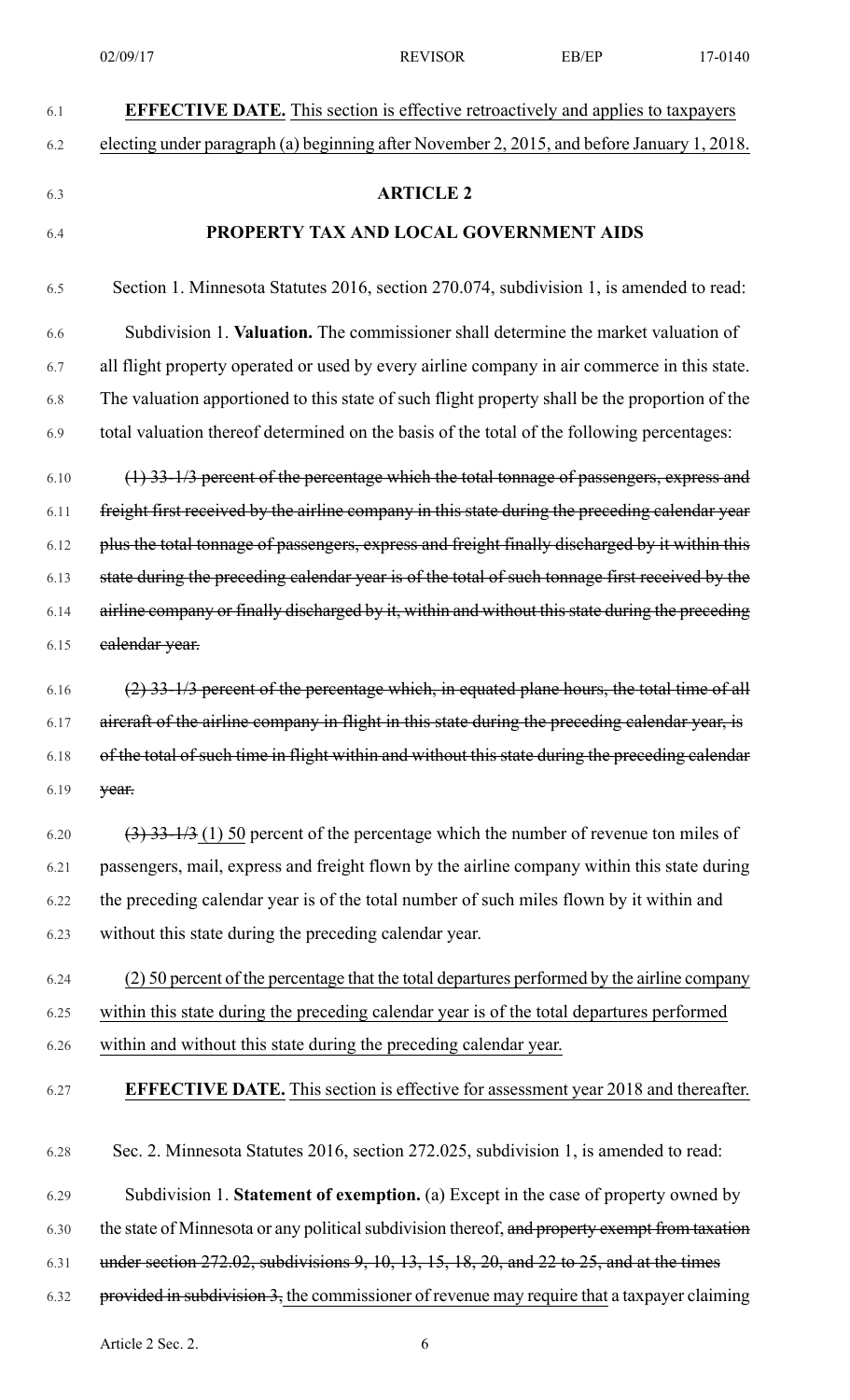| 7.1  | an exemption from taxation on property described in section $272.02$ , subdivisions 2 to 33,  |
|------|-----------------------------------------------------------------------------------------------|
| 7.2  | must file a statement of exemption with the assessor of the assessment district in which the  |
| 7.3  | property is located. By February 1, 2018, and by February 1 of each third year thereafter,    |
| 7.4  | the commissioner of revenue shall publish on its Web site a list of the exemptions for which  |
| 7.5  | a taxpayer claiming an exemption must file a statement of exemption. The commissioner's       |
| 7.6  | requirement that a taxpayer file a statement of exemption pursuant to this subdivision shall  |
| 7.7  | not be considered a rule and is not subject to the Administrative Procedure Act, chapter 14.  |
| 7.8  | (b) A taxpayer claiming an exemption from taxation on property described in section           |
| 7.9  | 272.02, subdivision 10, must file a statement of exemption with the commissioner of revenue,  |
| 7.10 | on or before February 15 of each year for which the taxpayer claims an exemption.             |
| 7.11 | (c) In case of sickness, absence or other disability or for good cause, the assessor or the   |
| 7.12 | commissioner may extend the time for filing the statement of exemption for a period not to    |
| 7.13 | exceed 60 days.                                                                               |
| 7.14 | (d) The commissioner of revenue shall prescribe the form and contents of the statement        |
| 7.15 | of exemption.                                                                                 |
| 7.16 | <b>EFFECTIVE DATE.</b> This section is effective for applications for exemption submitted     |
| 7.17 | in 2018 and thereafter.                                                                       |
|      |                                                                                               |
| 7.18 | Sec. 3. Minnesota Statutes 2016, section 272.0295, is amended by adding a subdivision         |
| 7.19 | to read:                                                                                      |
| 7.20 | Subd. 8. Extension. The commissioner may, for good cause, extend the time for filing          |
| 7.21 | the report required by subdivision 4. The extension must not exceed 15 days.                  |
| 7.22 | <b>EFFECTIVE DATE.</b> This section is effective for reports filed in 2018 and thereafter.    |
|      |                                                                                               |
| 7.23 | Sec. 4. Minnesota Statutes 2016, section 272.115, subdivision 1, is amended to read:          |
| 7.24 | Subdivision 1. Requirement. Except as otherwise provided in subdivision 5 or 6,               |
| 7.25 | whenever any real estate is sold for a consideration in excess of $$1,000$ an amount set by   |
| 7.26 | the commissioner of revenue, whether by warranty deed, quitclaim deed, contract for deed      |
| 7.27 | or any other method of sale, the grantor, grantee or the legal agent of either shall file a   |
| 7.28 | certificate of value with the county auditor in the county in which the property is located   |
| 7.29 | when the deed or other document is presented for recording. Contract for deeds are subject    |
| 7.30 | to recording under section 507.235, subdivision 1. Value shall, in the case of any deed not   |
| 7.31 | a gift, be the amount of the full actual consideration thereof, paid or to be paid, including |
| 7.32 | the amount of any lien or liens assumed. The items and value of personal property transferred |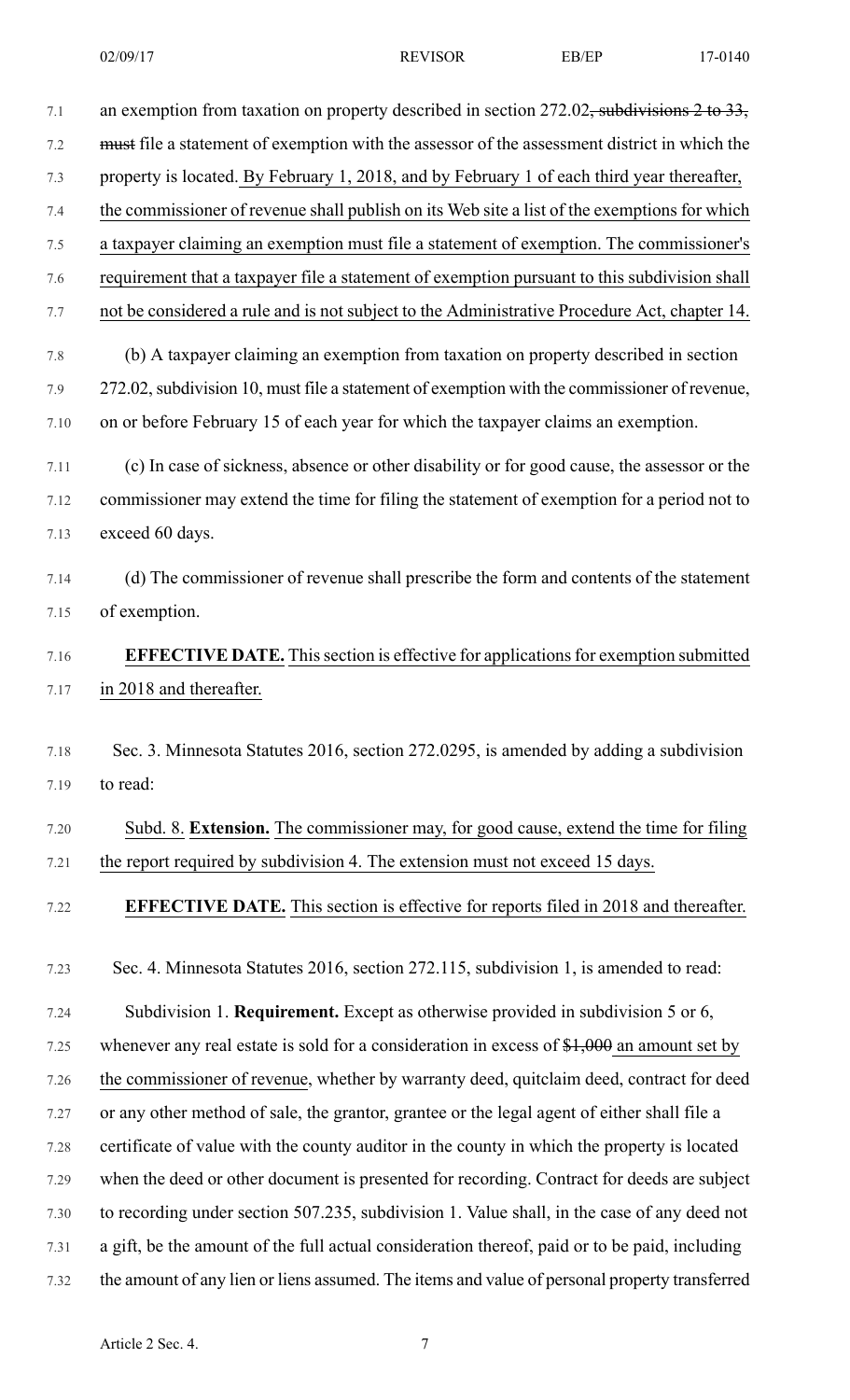8.1 with the real property must be listed and deducted from the sale price. The certificate of 8.2 value shall include the classification to which the property belongs for the purpose of 8.3 determining the fair market value of the property, and shall include any proposed change 8.4 in use of the property known to the person filing the certificate that could change the 8.5 classification of the property. The certificate shall include financing terms and conditions 8.6 of the sale which are necessary to determine the actual, present value of the sale price for 8.7 purposes of the sales ratio study. If the property is being acquired as part of a like-kind 8.8 exchange under section 1031 of the Internal Revenue Code of 1986, as amended through 8.9 December 31, 2006, that must be indicated on the certificate. The commissioner of revenue 8.10 shall promulgate administrative rules specifying the financing terms and conditions which 8.11 must be included on the certificate. The certificate of value must include the Social Security 8.12 number or the federal employer identification number of the grantors and grantees. However, 8.13 a married person who is not an owner of record and who is signing a conveyance instrument 8.14 along with the person's spouse solely to release and convey their marital interest, if any, in 8.15 the real property being conveyed is not a grantor for the purpose of the preceding sentence. 8.16 A statement in the deed that is substantially in the following form is sufficient to allow the 8.17 county auditor to accept a certificate for filing without the Social Security number of the 8.18 named spouse: "(Name) claims no ownership interest in the real property being conveyed 8.19 and is executing this instrument solely to release and convey a marital interest, if any, in 8.20 that real property." The identification numbers of the grantors and grantees are private data 8.21 on individuals or nonpublic data as defined in section 13.02, subdivisions 9 and 12, but, 8.22 notwithstanding that section, the private or nonpublic data may be disclosed to the 8.23 commissioner of revenue for purposes of tax administration. The information required to 8.24 be shown on the certificate of value is limited to the information required as of the date of 8.25 the acknowledgment on the deed or other document to be recorded. The commissioner's 8.26 determination of the amount for which a certificate of value is required pursuant to this 8.27 subdivision shall not be considered a rule and is not subject to the Administrative Procedure 8.28 Act, chapter 14.

### 8.29 **EFFECTIVE DATE.** This section is effective for certificates of value filed after 8.30 December 31, 2017.

8.31 Sec. 5. Minnesota Statutes 2016, section 272.115, subdivision 2, is amended to read:

8.32 Subd. 2. **Form; information required.** The certificate of value shall require such facts 8.33 and information as may be determined by the commissioner to be reasonably necessary in 8.34 the administration of the state education aid formulas. The form of the certificate of value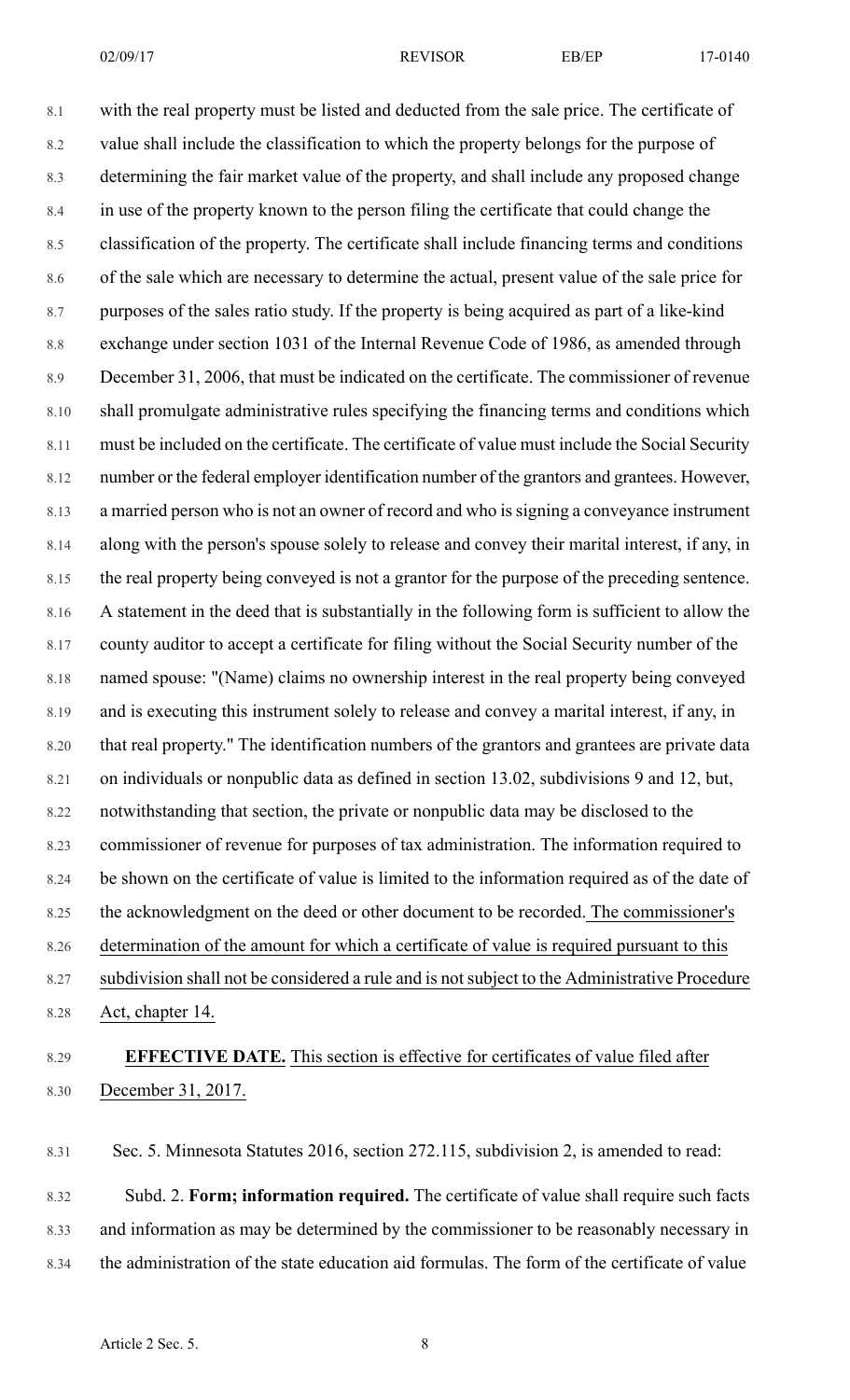- 9.1 shall be prescribed by the Department of Revenue which shall provide an adequate supply 9.2 of forms to each county auditor.
- 

#### 9.3 **EFFECTIVE DATE.** This section is effective the day following final enactment.

9.4 Sec. 6. Minnesota Statutes 2016, section 272.115, subdivision 3, is amended to read:

9.5 Subd. 3. **Copies transmitted; homestead status.** The county auditor shall transmit two 9.6 true copies of the certificate of value to the assessor who shall insert into the certificate of 9.7 value the most recent market value and when available, the year of original construction of 9.8 each parcel of property on both copies, and shall transmit one copy the certificate of value 9.9 to the Department of Revenue. Upon the request of a city council located within the county, 9.10 a copy of each certificate of value for property located in that city shall be made available 9.11 to the governing body of the city. The assessor shall remove the homestead classification 9.12 for the following assessment year from a property which is sold or transferred, unless the 9.13 grantee or the person to whom the property istransferred completes a homestead application 9.14 under section 273.124, subdivision 13, and qualifies for homestead status.

### 9.15 **EFFECTIVE DATE.** This section is effective for certificates of value filed after 9.16 December 31, 2017.

9.17 Sec. 7. Minnesota Statutes 2016, section 273.0755, is amended to read:

#### 9.18 **273.0755 TRAINING AND EDUCATION OF PROPERTY TAX PERSONNEL.**

9.19 (a) Beginning with the four-year period starting on July 1, 2000, every person licensed 9.20 by the state Board of Assessors at the Accredited Minnesota Assessor level or higher, shall 9.21 successfully complete a weeklong Minnesota laws course sponsored by the Department of 9.22 Revenue at least once in every four-year period. An assessor need not attend the course if 9.23 they successfully pass the test for the course.

9.24 (b) The commissioner of revenue may require that each county, and each city for which 9.25 the city assessor performs the duties of county assessor, have (i) a person on the assessor's 9.26 staff who is certified by the Department of Revenue in salesratio calculations, (ii) an officer 9.27 or employee who is certified by the Department of Revenue in tax calculations, and (iii) an 9.28 officer or employee who is certified by the Department of Revenue in the proper preparation 9.29 of abstracts of assessment. The commissioner of revenue may require that each county have 9.30 an officer or employee who is certified by the Department of Revenue in the proper

9.31 preparation of abstracts of tax lists.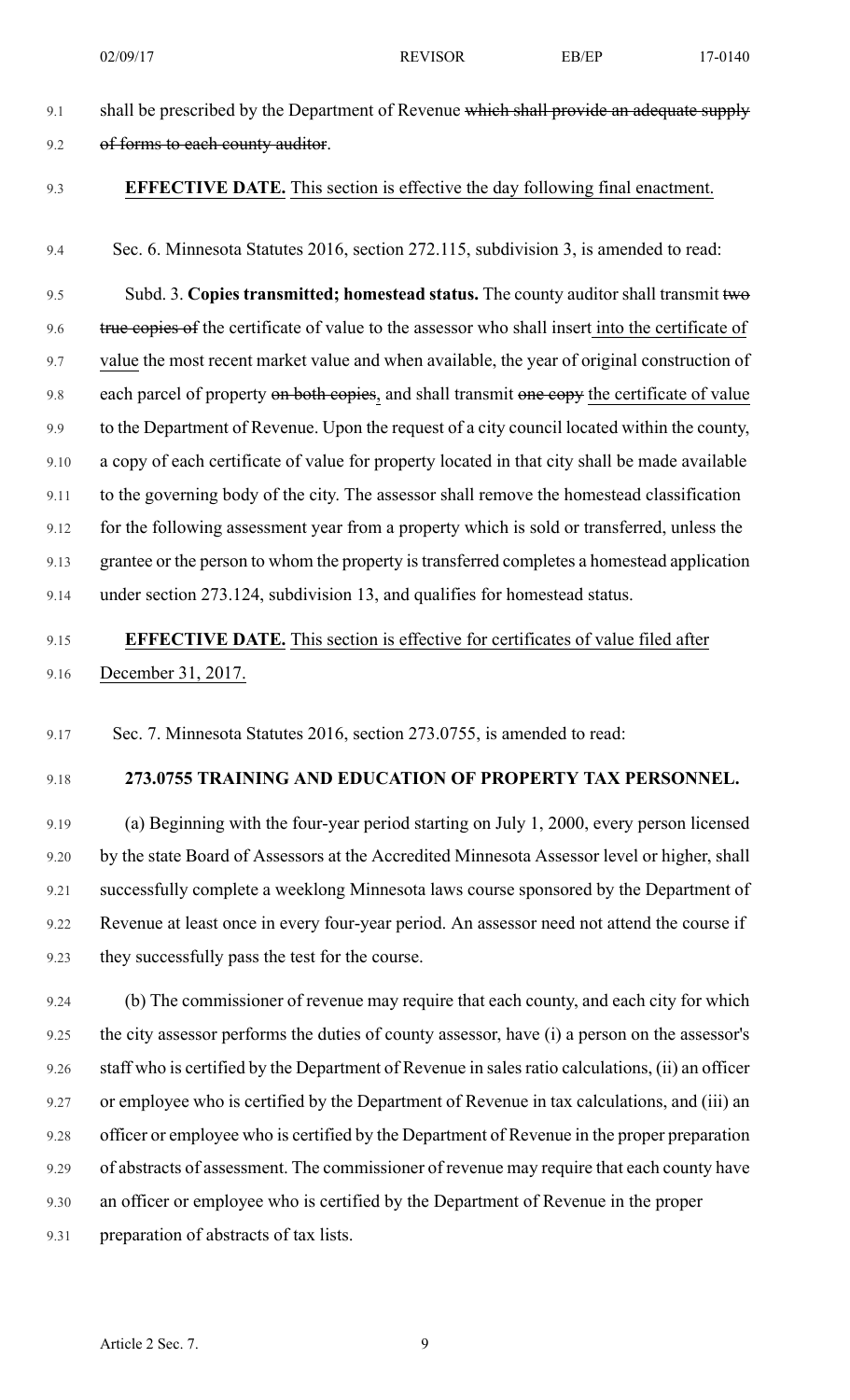10.1 (c) Beginning with the four-year educational licensing period starting on July 1, 2004, 10.2 every Minnesota assessor licensed by the State Board of Assessors must attend and participate 10.3 in a seminar that focuses on ethics, professional conduct and the need for standardized 10.4 assessment practices developed and presented by the commissioner of revenue. This 10.5 requirement must be met at least once in every subsequent four-year period. This requirement 10.6 applies to all assessors licensed for one year or more in the four-year period.

10.7 (d) The commissioner of revenue may require that at least one employee of any county

10.8 or city that performs functions related to property tax administration complete additional

10.9 training that the commissioner deems necessary to promote uniform and equitable

10.10 implementation of the property tax laws, as defined in section 270C.01, subdivision 7.

#### 10.11 **EFFECTIVE DATE.** This section is effective for assessment year 2018 and thereafter.

10.12 Sec. 8. Minnesota Statutes 2016, section 273.124, subdivision 13, is amended to read:

10.13 Subd. 13. **Homestead application.** (a) A person who meetsthe homestead requirements 10.14 under subdivision 1 must file a homestead application with the county assessor to initially 10.15 obtain homestead classification.

10.16 (b) The format and contents of a uniform homestead application shall be prescribed by 10.17 the commissioner of revenue. The application must clearly inform the taxpayer that this 10.18 application must be signed by all owners who occupy the property or by the qualifying 10.19 relative and returned to the county assessor in order for the property to receive homestead 10.20 treatment.

10.21 (c) Every property owner applying for homestead classification must furnish to the 10.22 county assessor the Social Security number of each occupant who is listed as an owner of 10.23 the property on the deed of record, the name and address of each owner who does not occupy 10.24 the property, and the name and Social Security number of each owner's spouse who occupies 10.25 the property. The application must be signed by each owner who occupies the property and 10.26 by each owner's spouse who occupies the property, or, in the case of property that qualifies 10.27 as a homestead under subdivision 1, paragraph (c), by the qualifying relative.

10.28 If a property owner occupies a homestead, the property owner's spouse may not claim 10.29 another property as a homestead unless the property owner and the property owner's spouse 10.30 file with the assessor an affidavit or other proof required by the assessor stating that the 10.31 property qualifies as a homestead under subdivision 1, paragraph (e).

10.32 Owners or spouses occupying residences owned by their spouses and previously occupied 10.33 with the other spouse, either of whom fail to include the other spouse's name and Social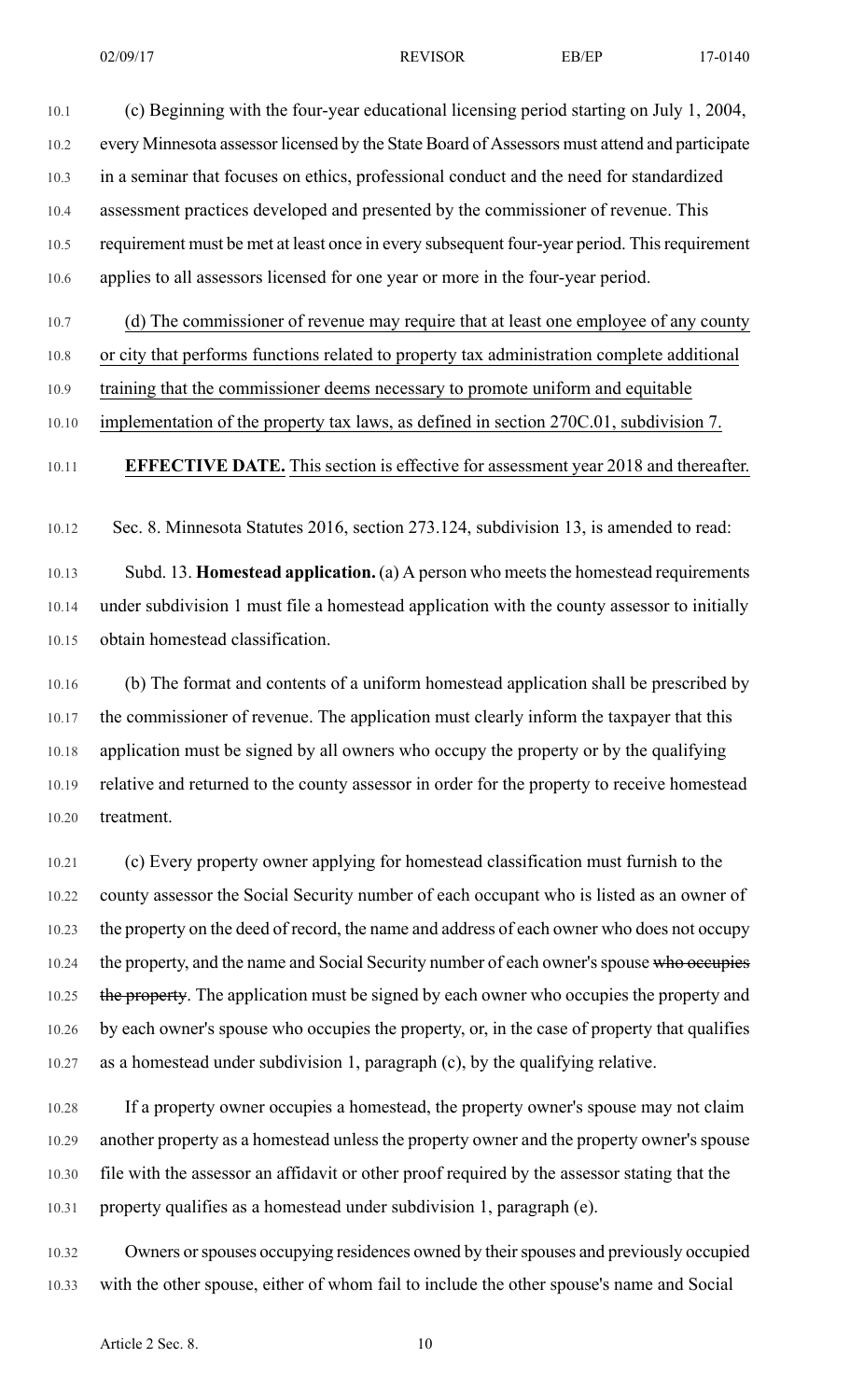11.1 Security number on the homestead application or provide the affidavits or other proof

11.2 requested, will be deemed to have elected to receive only partial homestead treatment of

11.3 their residence. The remainder of the residence will be classified as nonhomestead residential.

11.4 When an owner or spouse's name and Social Security number appear on homestead

11.5 applications for two separate residences and only one application is signed, the owner or

11.6 spouse will be deemed to have elected to homestead the residence for which the application 11.7 was signed.

11.8 (d) If residential real estate is occupied and used for purposes of a homestead by a relative 11.9 of the owner and qualifies for a homestead under subdivision 1, paragraph (c), in order for 11.10 the property to receive homestead status, a homestead application must be filed with the 11.11 assessor. The Social Security number of each relative occupying the property and the name 11.12 and Social Security number of the spouse of a relative occupying the property shall be 11.13 required on the homestead application filed under this subdivision. If a different relative of 11.14 the owner subsequently occupies the property, the owner of the property must notify the 11.15 assessor within 30 days of the change in occupancy. The Social Security number of a relative 11.16 occupying the property or relative's the spouse of a relative occupying the property is private 11.17 data on individuals as defined by section 13.02, subdivision 12, but may be disclosed to the 11.18 commissioner of revenue, or, for the purposes of proceeding under the Revenue Recapture 11.19 Act to recover personal property taxes owing, to the county treasurer.

11.20 (e) The homestead application shall also notify the property owners that if the property 11.21 is granted homestead status for any assessment year, that same property shall remain 11.22 classified as homestead until the property is sold or transferred to another person, or the 11.23 owners, the spouse of the owner, or the relatives no longer use the property as their 11.24 homestead. Upon the sale or transfer of the homestead property, a certificate of value must 11.25 be timely filed with the county auditor as provided under section 272.115. Failure to notify 11.26 the assessor within 30 days that the property has been sold, transferred, or that the owner, 11.27 the spouse of the owner, or the relative is no longer occupying the property as a homestead, 11.28 shall result in the penalty provided under this subdivision and the property will lose its 11.29 current homestead status.

11.30 (f) If a homestead application has not been filed with the county by December 15, the 11.31 assessor shall classify the property as nonhomestead for the current assessment year for 11.32 taxes payable in the following year, provided that the owner may be entitled to receive the 11.33 homestead classification by proper application under section 375.192.

### 11.34 **EFFECTIVE DATE.** This section is effective for applications for homestead filed in 11.35 2018 and thereafter.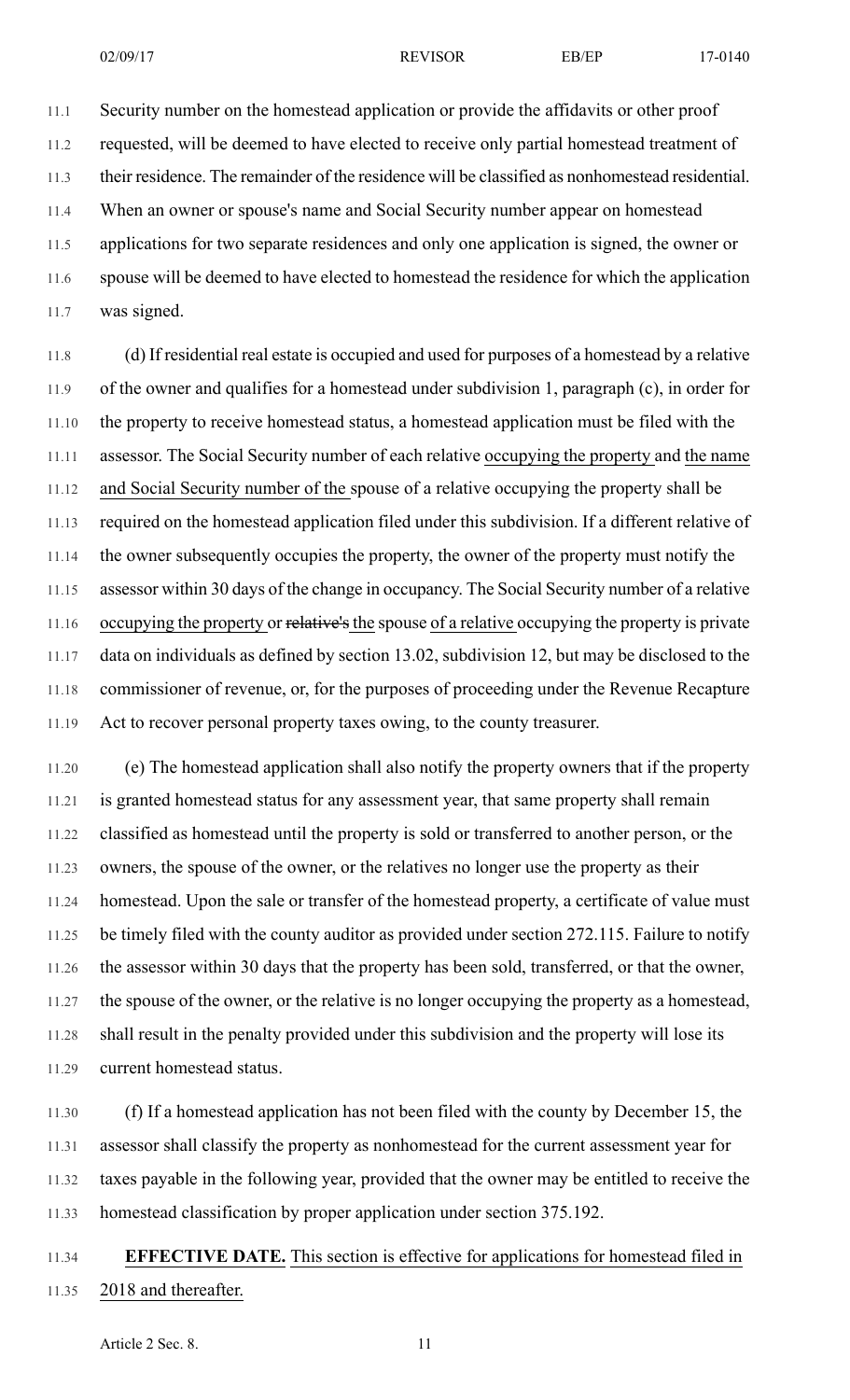12.1 Sec. 9. Minnesota Statutes 2016, section 273.124, subdivision 13d, is amended to read: 12.2 Subd. 13d. **Homestead data.** On or before April 30 each year beginning in 2007, each 12.3 county must provide the commissioner with the following data for each parcel of homestead 12.4 property by electronic means as defined in section 289A.02, subdivision 8: 12.5 (1) the property identification number assigned to the parcel for purposes of taxes payable 12.6 in the current year; 12.7 (2) the name and Social Security number of each occupant of homestead property who 12.8 is the property owner<del>, property owner's spouse,</del> or qualifying relative of a property owner, 12.9 and the spouse of the property owner who occupies homestead property or spouse of a 12.10 qualifying relative of a property owner who occupies homestead property; 12.11 (3) the classification of the property under section 273.13 for taxes payable in the current 12.12 year and in the prior year; 12.13 (4) an indication of whether the property was classified as a homestead for taxes payable 12.14 in the current year because of occupancy by a relative of the owner or by a spouse of a 12.15 relative; 12.16 (5) the property taxes payable as defined in section 290A.03, subdivision 13, for the 12.17 current year and the prior year; 12.18 (6) the market value of improvements to the property first assessed for tax purposes for 12.19 taxes payable in the current year; 12.20 (7) the assessor's estimated market value assigned to the property for taxes payable in 12.21 the current year and the prior year; 12.22 (8) the taxable market value assigned to the property for taxes payable in the current 12.23 year and the prior year; 12.24 (9) whether there are delinquent property taxes owing on the homestead; 12.25 (10) the unique taxing district in which the property is located; and 12.26 (11) such other information as the commissioner decides is necessary. 12.27 The commissioner shall use the information provided on the lists as appropriate under 12.28 the law, including for the detection of improper claims by owners, or relatives of owners, 12.29 under chapter 290A. 12.30 **EFFECTIVE DATE.** This section is effective for applications for homestead filed in 12.31 2018 and thereafter.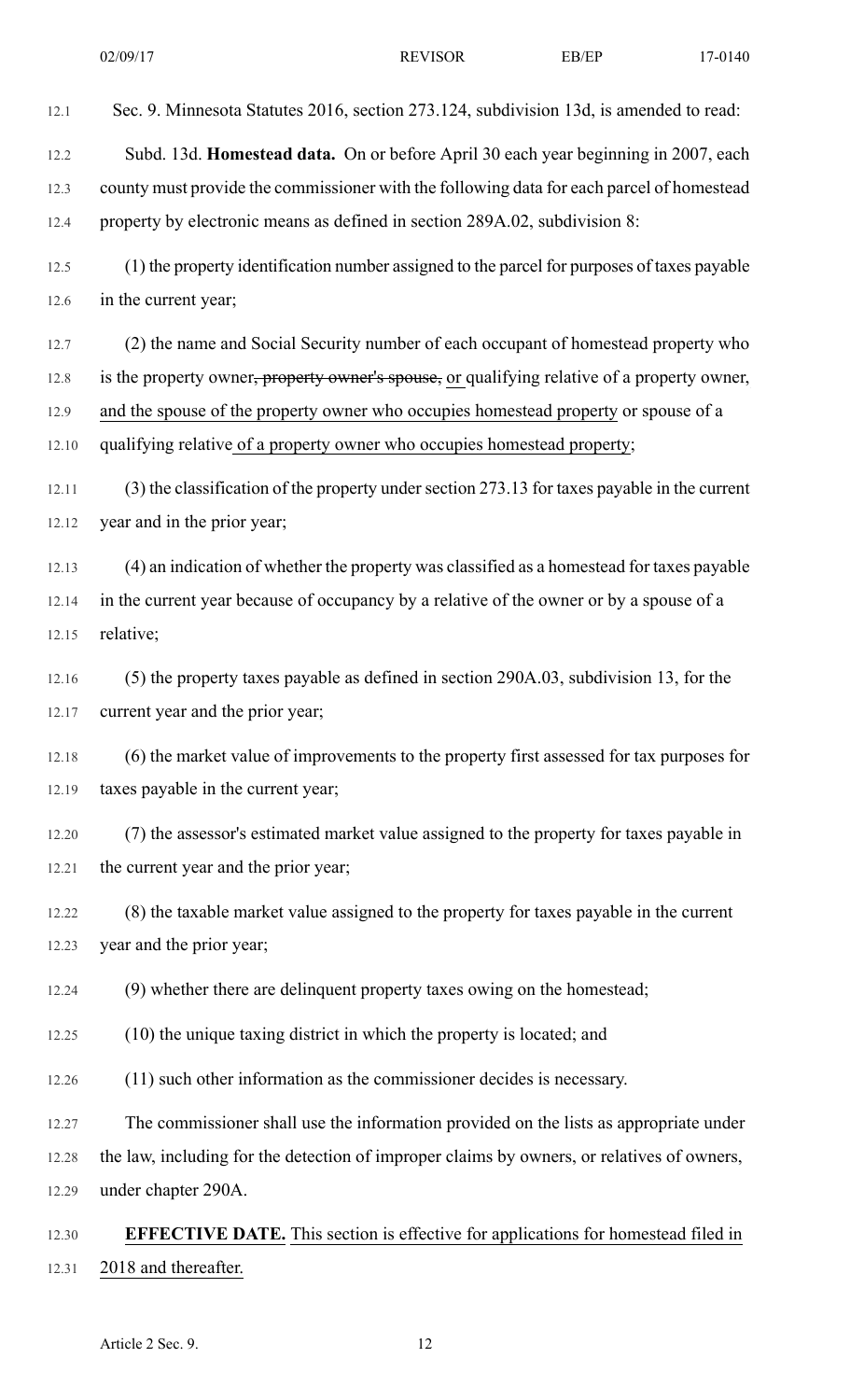#### 13.1 Sec. 10. Minnesota Statutes 2016, section 273.21, is amended to read:

#### 13.2 **273.21 NEGLECT BY AUDITOR OR ASSESSOR; PENALTY.**

13.3 Every county auditor and or treasurer, every town or district county or local assessor, 13.4 every member of a county board of commissioners, and every member of a local or county 13.5 board of appeal and equalization who in any case refuses or knowingly neglects fails to 13.6 perform any duty enjoined by this chapter, or who consents to or connives at any evasion 13.7 of its provisions whereby any proceeding required by this chapter is prevented or hindered, 13.8 prescribed by the property tax laws, as defined by section 270C.01, subdivision 7, or whereby 13.9 any property required to be listed for taxation is unlawfully exempted, or entered on the tax 13.10 list at less than its market value, shall, for every such neglect, failure or refusal, consent, or 13.11 connivance, forfeit and pay to the state not less than \$200, nor more than \$1,000, to be 13.12 recovered by the commissioner in any court of competent jurisdiction.

#### 13.13 **EFFECTIVE DATE.** This section is effective for assessment year 2018 and thereafter.

13.14 Sec. 11. Minnesota Statutes 2016, section 274.014, subdivision 3, is amended to read:

13.15 Subd. 3. **Proof of compliance; transfer of duties.** (a) Any city or town that conducts 13.16 local boards of appeal and equalization meetings must provide proof to the county assessor 13.17 by February 1 that it is in compliance comply with the training requirements of subdivision 13.18 2 by February 1, by having at least one member who has attended an appeals and equalization 13.19 course described in subdivision 2 within the last four years. This notice must also verify 13.20 that there was a quorum of voting members at each meeting of the board of appeal and 13.21 equalization in the previous year. A city or town that does not comply with these requirements 13.22 is deemed to have transferred its board of appeal and equalization powers to the county for 13.23 a minimum of two assessment years, beginning with the current year's assessment and 13.24 continuing thereafter unless the powers are reinstated under paragraph (c).

13.25 (b) The county shall notify the taxpayers when the board of appeal and equalization for 13.26 a city or town has been transferred to the county under this subdivision and, prior to the 13.27 meeting time of the county board of equalization, the county shall make available to those 13.28 taxpayers a procedure for a review of the assessments, including, but not limited to, open 13.29 book meetings. This alternate review process shall take place in April and May.

13.30 (c) A local board whose powers are transferred to the county under this subdivision may 13.31 be reinstated by resolution of the governing body of the city or town and upon proof of 13.32 compliance with the requirements of subdivision 2. The resolution and proofs must be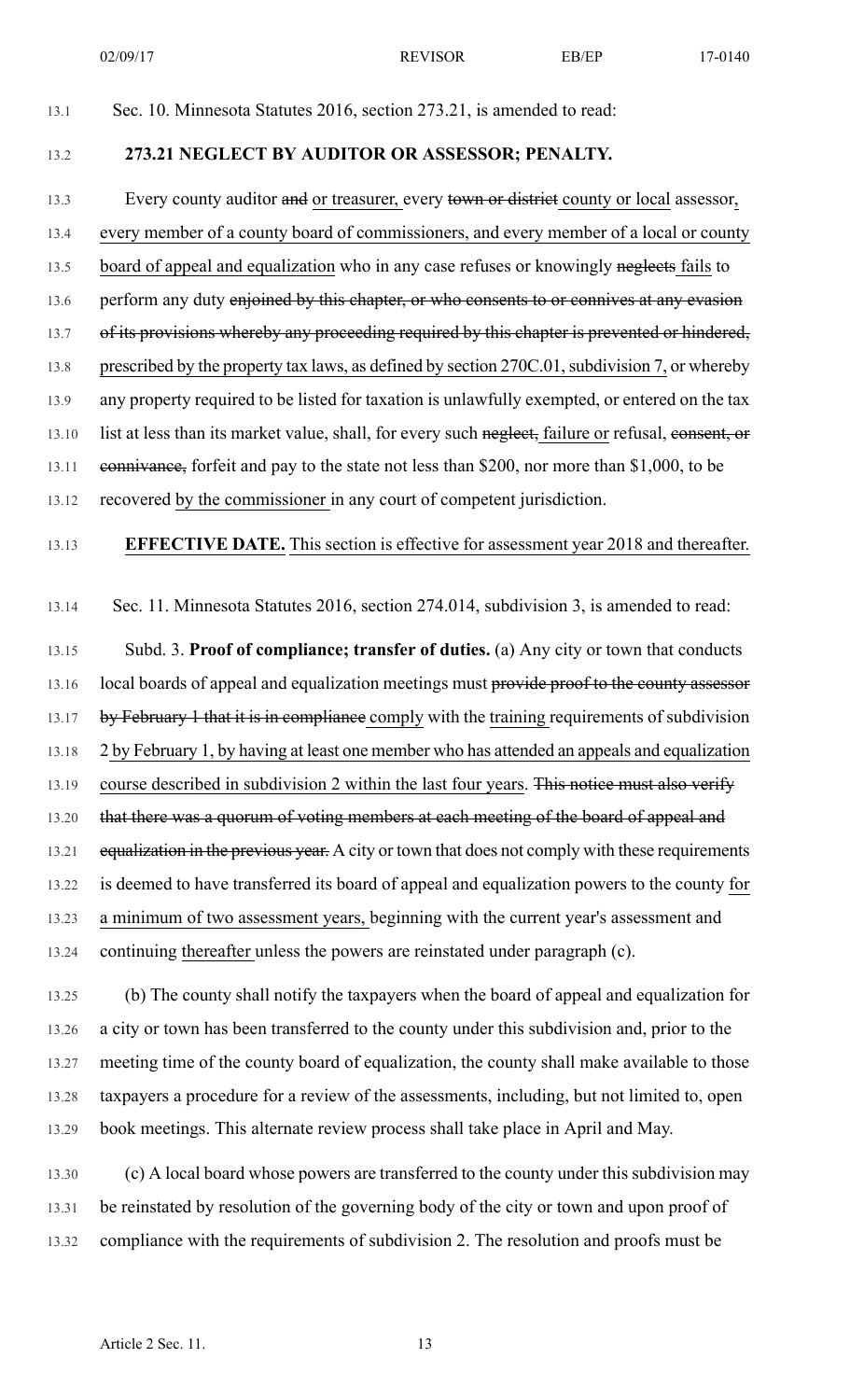14.1 provided to the county assessor by February 1 in order to be effective for the following 14.2 year's assessment.

14.3 (d) A local board whose powers are transferred to the county under this subdivision may 14.4 continue to employ a local assessor and is not deemed to have transferred its powers to 14.5 make assessments.

### 14.6 **EFFECTIVE DATE.** This section is effective for board of appeal and equalization 14.7 meetings held in 2018 and thereafter.

14.8 Sec. 12. Minnesota Statutes 2016, section 274.135, subdivision 3, is amended to read:

14.9 Subd. 3. **Proof of compliance; transfer of duties.** (a) Any county that conducts county 14.10 boards of appeal and equalization meetings must provide proof to the commissioner by 14.11 December 1, 2009, and each year thereafter, that it is in compliance comply with the training 14.12 requirements of subdivision 2 by February 1, by having at least one member who has attended 14.13 an appeals and equalization course described in subdivision 2 within the last four years. 14.14 Beginning in 2009, this notice must also verify that there was a quorum of voting members 14.15 at each meeting of the board of appeal and equalization in the current year. A county that 14.16 does not comply with these requirements is deemed to have transferred its board of appeal 14.17 and equalization powers to the special board of equalization appointed pursuant to section 14.18 274.13,subdivision 2, for a minimum of two assessment years, beginning with the following 14.19 year's assessment and continuing thereafter unless the powers are reinstated under paragraph 14.20 (c). A county that does not comply with the requirements of subdivision 2 and has not 14.21 appointed a special board of equalization shall appoint a special board of equalization before 14.22 the following year's assessment.

14.23 (b) The county shall notify the taxpayers when the board of appeal and equalization for 14.24 a county has been transferred to the special board of equalization under this subdivision 14.25 and, prior to the meeting time of the special board of equalization, the county shall make 14.26 available to those taxpayers a procedure for a review of the assessments, including, but not 14.27 limited to, open book meetings. This alternate review process must take place in April and 14.28 May.

14.29 (c) A county board whose powers are transferred to the special board of equalization 14.30 under this subdivision may be reinstated by resolution of the county board and upon proof 14.31 of compliance with the requirements of subdivision 2. The resolution and proofs must be 14.32 provided to the commissioner by December 1 in order to be effective for the following 14.33 year's assessment.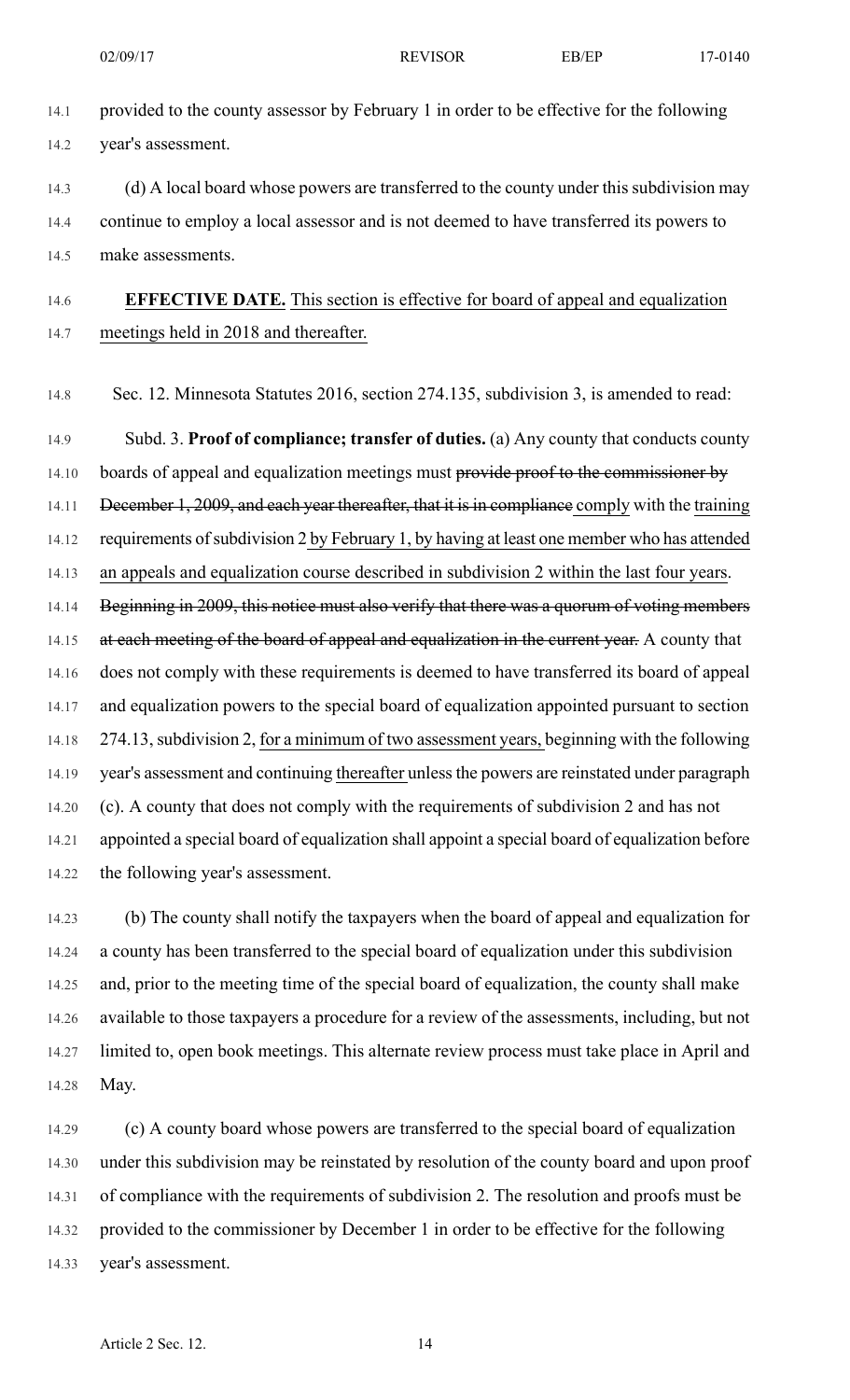15.1 (d) If a person who was entitled to appeal to the county board of appeal and equalization 15.2 or to the county special board of equalization is not able to do so in a particular year because 15.3 the county board or special board did not meet the quorum and training requirements in this 15.4 section and section 274.13, or because the special board was not appointed, that person may 15.5 instead appeal to the commissioner of revenue, provided that the appeal is received by the 15.6 commissioner prior to August 1. The appeal is not subject to either chapter 14 or section 15.7 270C.92. The commissioner must issue an appropriate order to the county assessor in 15.8 response to each timely appeal, either upholding or changing the valuation or classification 15.9 of the property. Prior to October 1 of each year, the commissioner must charge and bill the 15.10 county where the property is located \$500 for each tax parcel covered by an order issued 15.11 under this paragraph in that year. Amounts received by the commissioner under this paragraph 15.12 must be deposited in the state's general fund. If payment of a billed amount is not received 15.13 by the commissioner before December 1 of the year when billed, the commissioner must 15.14 deduct that unpaid amount from any state aid the commissioner would otherwise pay to the 15.15 county under chapter 477A in the next year. Late payments may either be returned to the 15.16 county uncashed and undeposited or may be accepted. If a late payment is accepted, the 15.17 state aid paid to the county under chapter 477A must be adjusted within 12 months to 15.18 eliminate any reduction that occurred because the payment was late. Amounts needed to 15.19 make these adjustments are included in the appropriation under section 477A.03, subdivision 15.20 2.

### 15.21 **EFFECTIVE DATE.** This section is effective for board of appeal and equalization 15.22 meetings held in 2018 and thereafter.

15.23 Sec. 13. Minnesota Statutes 2016, section 477A.0124, is amended by adding a subdivision 15.24 to read:

15.25 Subd. 7. **County aid calculations.** Data used in calculating aids to counties under this 15.26 section shall be the most recently available data as of January 1 in the year in which the aid 15.27 is calculated.

#### 15.28 **EFFECTIVE DATE.** This section is effective beginning with aid payable in 2018.

- 15.29 Sec. 14. **REPEALER.**
- 15.30 Minnesota Statutes 2016, section 270.074, subdivision 2, is repealed.

#### 15.31 **EFFECTIVE DATE.** This section is effective for assessment year 2018 and thereafter.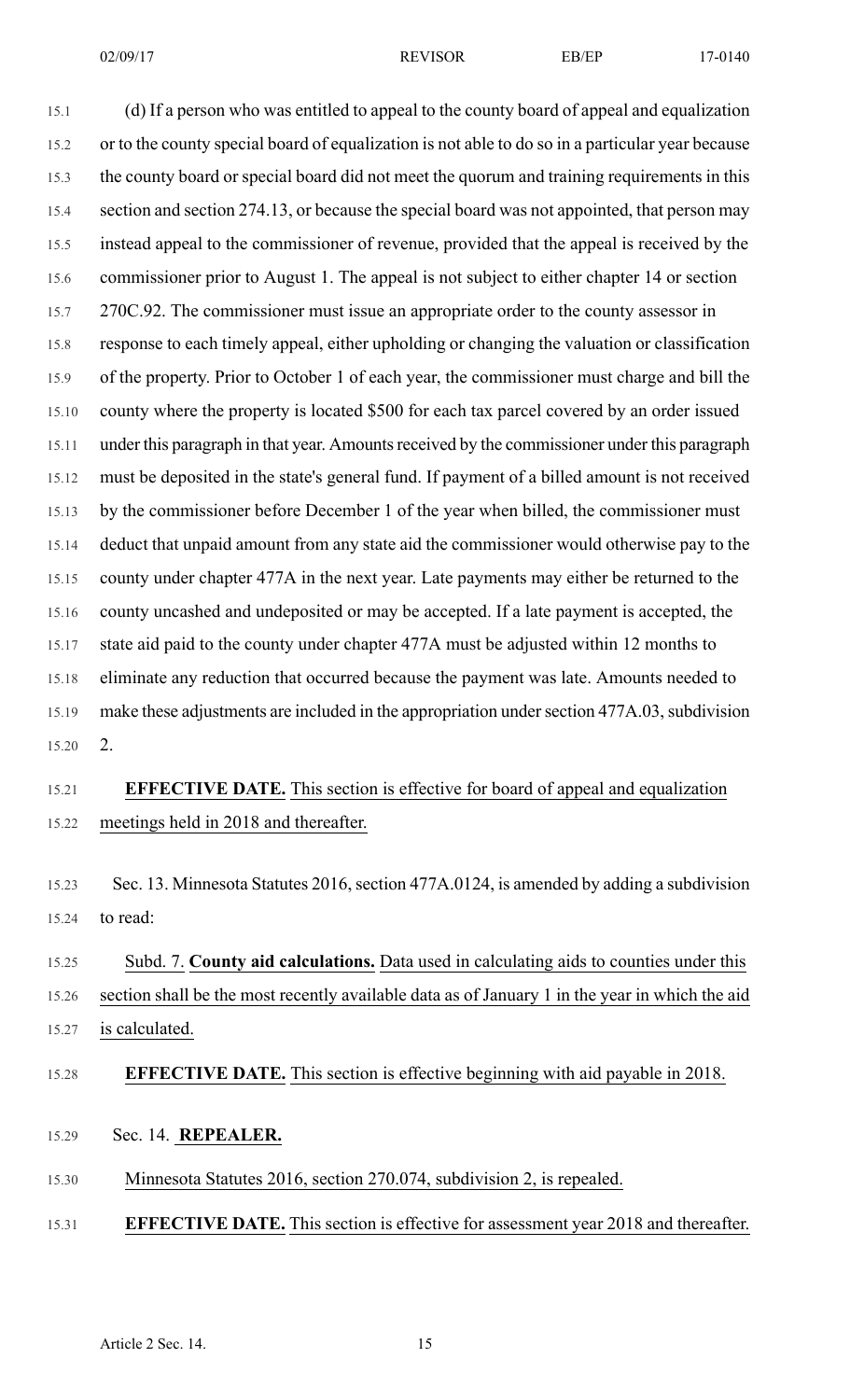| 16.1  | <b>ARTICLE 3</b>                                                                                 |
|-------|--------------------------------------------------------------------------------------------------|
| 16.2  | SALES AND USE, AND SPECIAL TAXES                                                                 |
| 16.3  | Section 1. Minnesota Statutes 2016, section 84.82, subdivision 10, is amended to read:           |
| 16.4  | Subd. 10. Proof of sales tax payment; collection and refund. (a) A person applying               |
| 16.5  | for initial registration of a snowmobile must provide a snowmobile purchaser's certificate,      |
| 16.6  | showing a complete description of the snowmobile, the seller's name and address, the full        |
| 16.7  | purchase price of the snowmobile, and the trade-in allowance, if any. The certificate must       |
| 16.8  | include information showing either receipt, invoice, or other document to prove that:            |
| 16.9  | (1) that the sales and use tax under chapter 297A was paid $\theta$ r;                           |
| 16.10 | (2) the purchase was exempt from tax under chapter 297A. The commissioner of public              |
| 16.11 | safety, in consultation with the commissioner and the commissioner of revenue, shall             |
| 16.12 | prescribe the form of the certificate. The certificate is not required if the applicant provides |
| 16.13 | a receipt, invoice, or other document that shows; or                                             |
| 16.14 | (3) the snowmobile was purchased from a retailer that is maintaining a place of business         |
| 16.15 | in this state as defined in section 297A.66, subdivision 1, and is a dealer.                     |
| 16.16 | (b) The commissioner or authorized deputy registrars, acting as agents of the                    |
| 16.17 | commissioner of revenue under an agreement between the commissioner and the                      |
| 16.18 | commissioner of revenue, as provided in section 297A.825:                                        |
| 16.19 | (1) must collect use tax from the applicant if the applicant does not provide the proof          |
| 16.20 | required under paragraph (a); and                                                                |
| 16.21 | (2) are authorized to issue refunds of use tax paid to them in error.                            |
| 16.22 | (c) Subdivision 11 does not apply to refunds under this subdivision.                             |
| 16.23 | <b>EFFECTIVE DATE.</b> This section is effective for snowmobiles registered after June           |
| 16.24 | 30, 2017.                                                                                        |
|       |                                                                                                  |
| 16.25 | Sec. 2. Minnesota Statutes 2016, section 84.922, subdivision 11, is amended to read:             |
| 16.26 | Subd. 11. Proof of sales tax payment; collection and refund. (a) A person applying               |
| 16.27 | for initial registration in Minnesota of an all-terrain vehicle shall must provide a purchaser's |
| 16.28 | eertificate showing a complete description of the all-terrain vehicle, the seller's name and     |
| 16.29 | address, the full purchase price of the all-terrain vehicle, and the trade-in allowance, if any. |

- 16.30 The certificate also must include information showing either receipt, invoice, or other
- 16.31 document to prove that: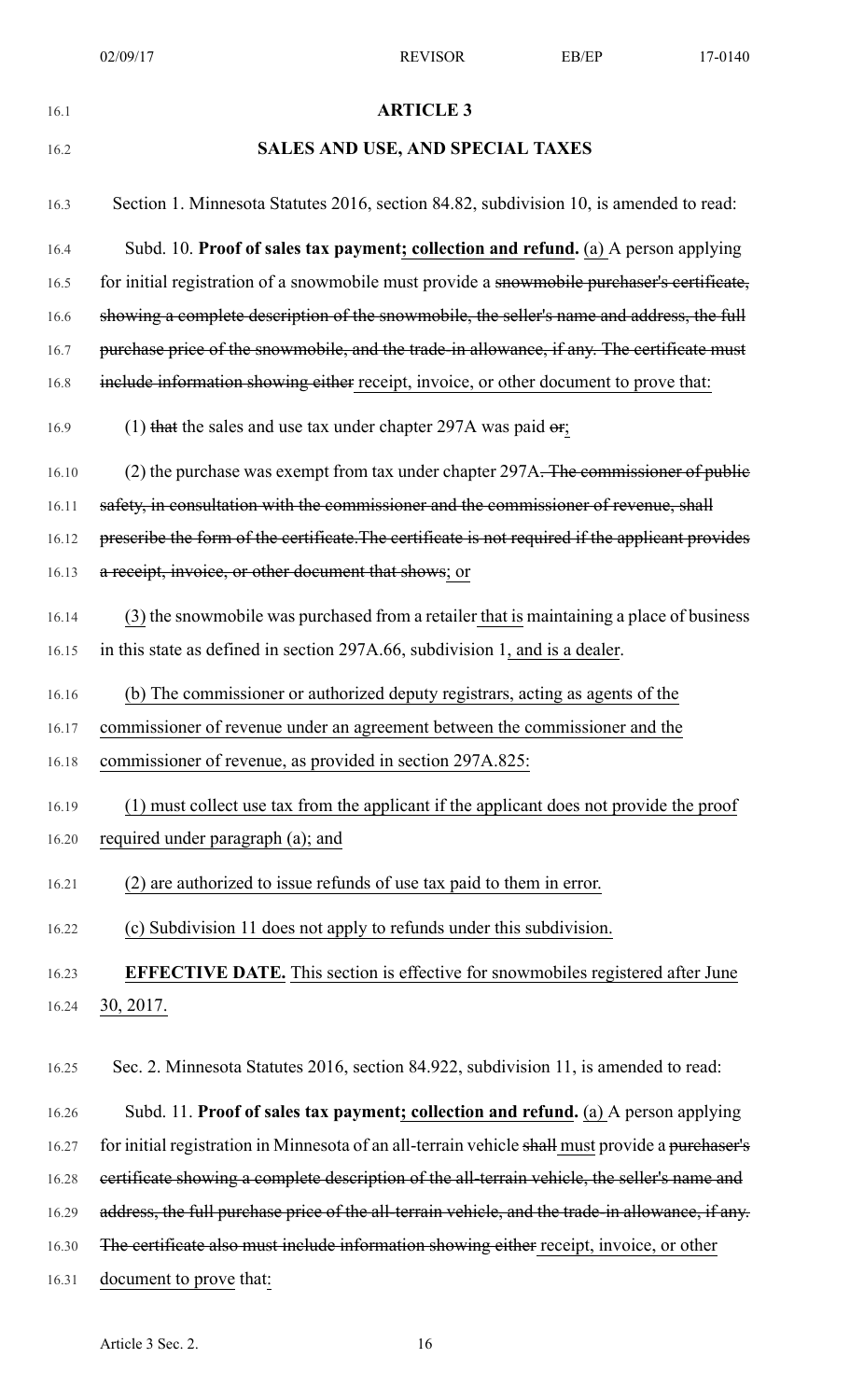17.1 (1) the sales and use tax under chapter 297A was paid, or; 17.2 (2) the purchase was exempt from tax under chapter 297A. The certificate is not required 17.3 if the applicant provides a receipt, invoice, or other document that shows; or 17.4 (3) the all-terrain vehicle was purchased from a retailer that is maintaining a place of 17.5 business in this state as defined in section 297A.66, subdivision 1, and is a dealer. 17.6 (b) The commissioner or authorized deputy registrars, acting as agents of the 17.7 commissioner of revenue under an agreement between the commissioner and the 17.8 commissioner of revenue, as provided in section 297A.825: 17.9 (1) must collect use tax from the applicant if the applicant does not provide the proof 17.10 required under paragraph (a); and 17.11 (2) are authorized to issue refunds of use tax paid to them in error. 17.12 (c) Subdivision 12 does not apply to refunds under this subdivision. 17.13 **EFFECTIVE DATE.** This section is effective for all-terrain vehicles registered after 17.14 June 30, 2017. 17.15 Sec. 3. Minnesota Statutes 2016, section 86B.401, subdivision 12, is amended to read: 17.16 Subd. 12. **Proof of sales tax payment; collection and refund.** (a) A person applying 17.17 for initial licensing of a watercraft must provide a watercraft purchaser's certificate, showing 17.18 a complete description of the watercraft, the seller's name and address, the full purchase 17.19 price of the watercraft, and the trade-in allowance, if any. The certificate must include 17.20 information showing either receipt, invoice, or other document to prove that: 17.21 (1) that the sales and use tax under chapter 297A was paid  $\sigma$ ; 17.22 (2) the purchase was exempt from tax under chapter 297A. The commissioner of public 17.23 safety, in consultation with the commissioner and the commissioner of revenue, shall 17.24 prescribe the form of the certificate. The certificate is not required if the applicant provides 17.25 a receipt, invoice, or other document that shows; or 17.26 (3) the watercraft was purchased from a retailer that is maintaining a place of business 17.27 in this state as defined in section 297A.66, subdivision 1, and is a dealer. 17.28 (b) The commissioner or authorized deputy registrars, acting as agents of the 17.29 commissioner of revenue under an agreement between the commissioner and the 17.30 commissioner of revenue, as provided in section 297A.825: 02/09/17 REVISOR EB/EP 17-0140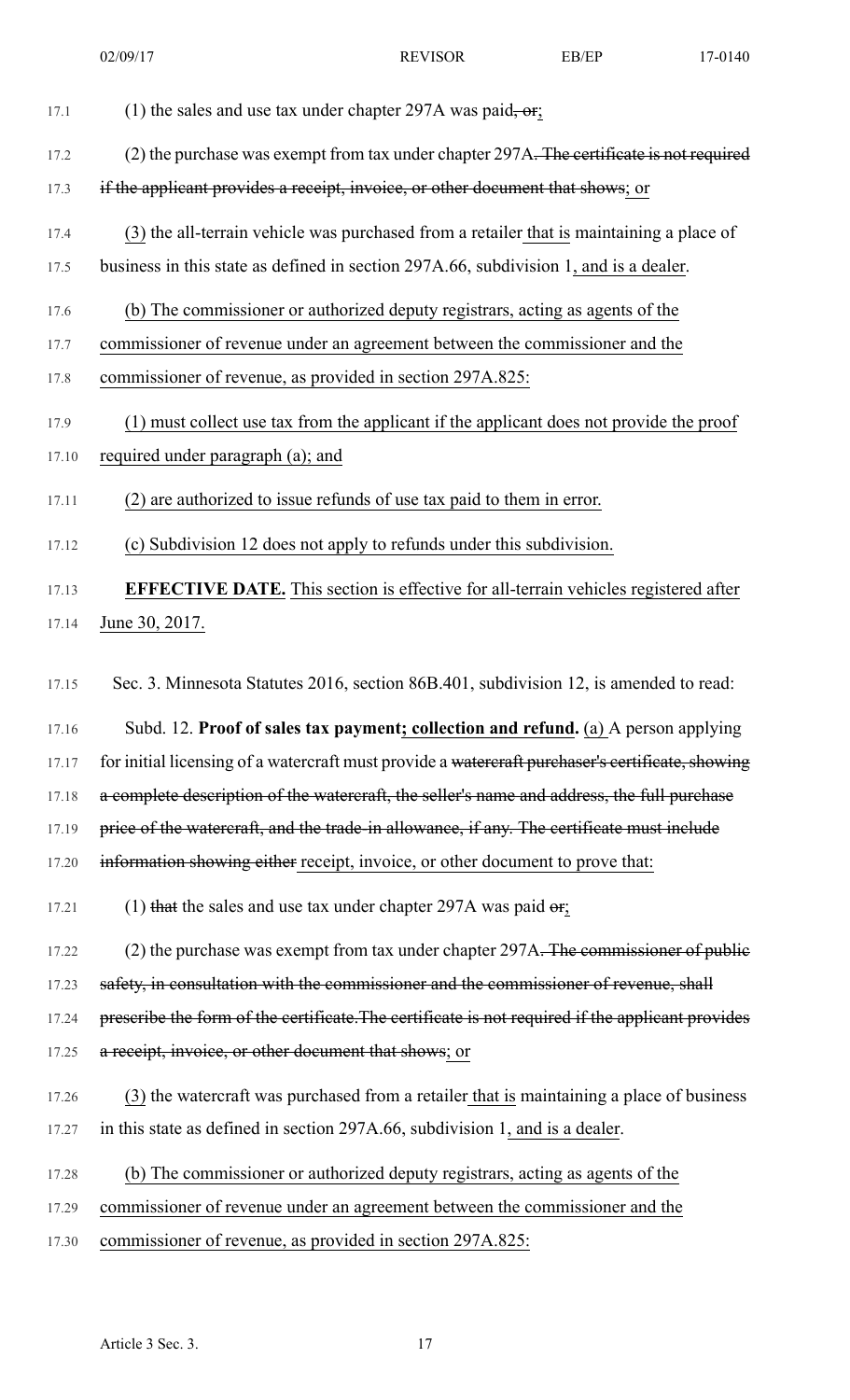|       | 02/09/17                                                                                        | <b>REVISOR</b> | EB/EP | 17-0140 |
|-------|-------------------------------------------------------------------------------------------------|----------------|-------|---------|
| 18.1  | (1) must collect use tax from the applicant if the applicant does not provide the proof         |                |       |         |
| 18.2  | required under paragraph (a); and                                                               |                |       |         |
| 18.3  | (2) are authorized to issue refunds of use tax paid to them in error.                           |                |       |         |
| 18.4  | (c) Section 86B.415, subdivision 11, does not apply to refunds under this subdivision.          |                |       |         |
| 18.5  | <b>EFFECTIVE DATE.</b> This section is effective for watercraft licensed after June 30,         |                |       |         |
| 18.6  | 2017.                                                                                           |                |       |         |
|       |                                                                                                 |                |       |         |
| 18.7  | Sec. 4. Minnesota Statutes 2016, section 270B.14, is amended by adding a subdivision to         |                |       |         |
| 18.8  | read:                                                                                           |                |       |         |
| 18.9  | Subd. 20. Department of Natural Resources; authorized deputy registrars of motor                |                |       |         |
| 18.10 | vehicles. The commissioner may disclose return information related to the taxes imposed         |                |       |         |
| 18.11 | by chapter 297A to the Department of Natural Resources or an authorized deputy registrar        |                |       |         |
| 18.12 | of motor vehicles only:                                                                         |                |       |         |
| 18.13 | (1) if the commissioner has an agreement with the commissioner of natural resources             |                |       |         |
| 18.14 | under section 297A.825, subdivision 1; and                                                      |                |       |         |
| 18.15 | (2) to the extent necessary for the Department of Natural Resources or an authorized            |                |       |         |
| 18.16 | deputy registrar of motor vehicles to verify that the applicable sales or use tax has been paid |                |       |         |
| 18.17 | or that a sales tax exemption applies, and to otherwise administer sections 84.82, subdivision  |                |       |         |
| 18.18 | 10; 84.922, subdivision 11; 86B.401, subdivision 12; and 297A.825.                              |                |       |         |
| 18.19 | <b>EFFECTIVE DATE.</b> This section is effective the day following final enactment.             |                |       |         |
| 18.20 | Sec. 5. Minnesota Statutes 2016, section 270B.14, is amended by adding a subdivision to         |                |       |         |
| 18.21 | read:                                                                                           |                |       |         |
| 18.22 | Subd. 21. Department of Transportation. The commissioner may disclose return                    |                |       |         |
| 18.23 | information related to the taxes imposed by chapter 297A to the Department of Transportation    |                |       |         |
| 18.24 | <u>only:</u>                                                                                    |                |       |         |
| 18.25 | (1) if the commissioner has an agreement with the commissioner of transportation under          |                |       |         |
| 18.26 | section 297A.82, subdivision 7; and                                                             |                |       |         |
| 18.27 | (2) to the extent necessary for the Department of Transportation to verify that the             |                |       |         |
| 18.28 | applicable sales or use tax has been paid or that a sales tax exemption applies on the lease,   |                |       |         |
| 18.29 | purchase, or sale of an aircraft by an individual or business who owns and operates the         |                |       |         |
| 18.30 | aircraft that must be registered or licensed in Minnesota, and to otherwise administer sections |                |       |         |
| 18.31 | 297A.82 and 360.018.                                                                            |                |       |         |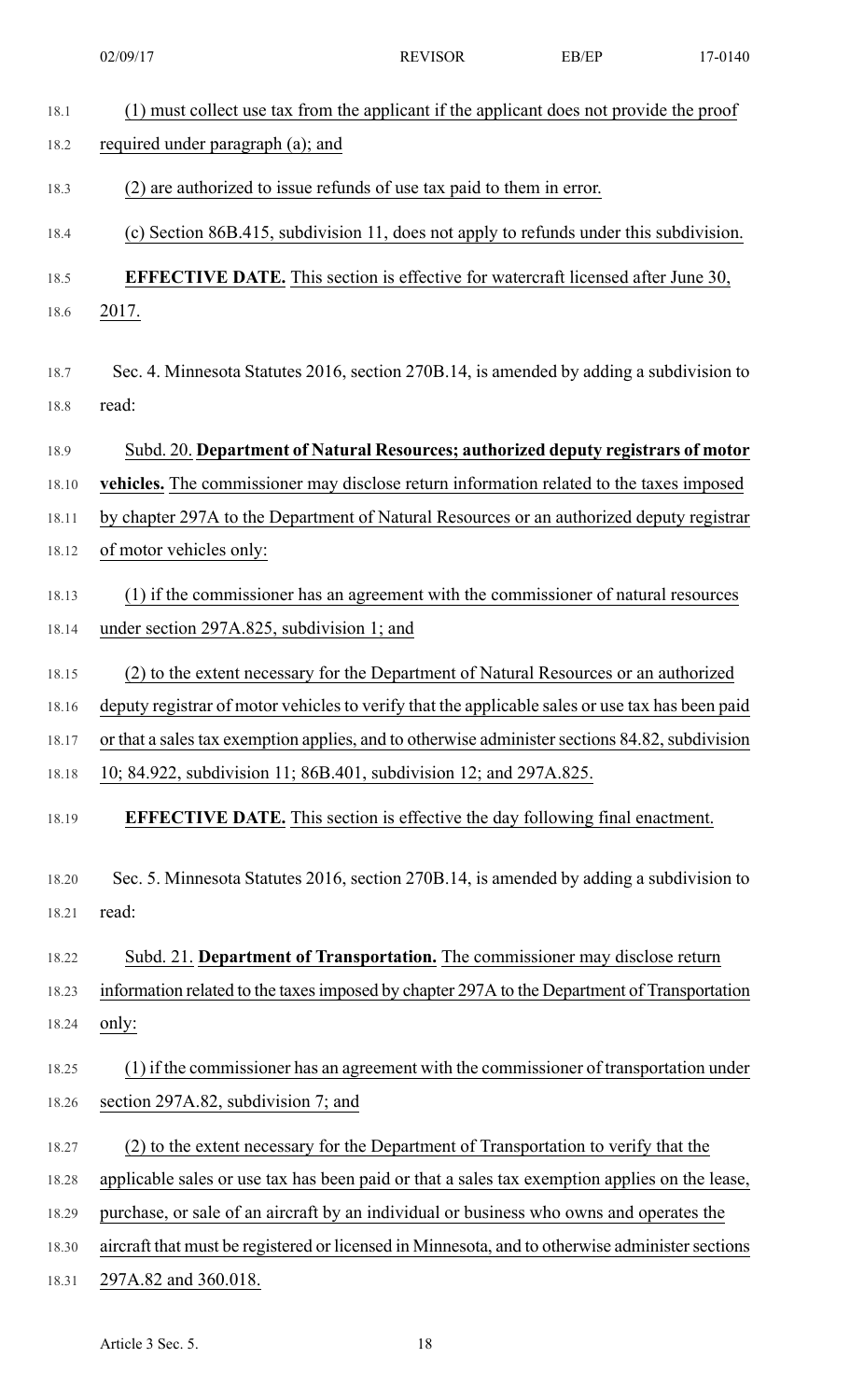19.2 Sec. 6. Minnesota Statutes 2016, section 272.03, subdivision 1, is amended to read:

19.3 Subdivision 1. **Real property.** (a) For the purposes of taxation, but not for chapter 297A, 19.4 "real property" includes the land itself, rails, ties, and other track materials annexed to the 19.5 land, and all buildings, structures, and improvements or other fixtures on it, bridges of bridge 19.6 companies, and all rights and privileges belonging or appertaining to the land, and all mines, 19.7 iron ore and taconite minerals not otherwise exempt, quarries, fossils, and trees on or under 19.8 it.

19.9 (b) A building or structure shall include the building or structure itself, together with all 19.10 improvements or fixtures annexed to the building or structure, which are integrated with 19.11 and of permanent benefit to the building or structure, regardless of the present use of the 19.12 building, and which cannot be removed without substantial damage to itself or to the building 19.13 or structure.

19.14 (c)(i) Real property does not include tools, implements, machinery, and equipment 19.15 attached to or installed in real property for use in the business or production activity 19.16 conducted thereon, regardless of size, weight or method of attachment, and mine shafts, 19.17 tunnels, and other underground openings used to extract ores and minerals taxed under 19.18 chapter 298 together with steel, concrete, and other materials used to support such openings.

19.19 (ii) The exclusion provided in clause (i) shall not apply to machinery and equipment 19.20 includable asreal estate by paragraphs(a) and (b) even though such machinery and equipment 19.21 is used in the business or production activity conducted on the real property if and to the 19.22 extent such business or production activity consists of furnishing services or products to 19.23 other buildings or structures which are subject to taxation under this chapter.

19.24 (iii) The exclusion provided in clause (i) does not apply to the exterior shell of a structure 19.25 which constitutes walls, ceilings, roofs, or floors if the shell of the structure has structural, 19.26 insulation, or temperature control functions or provides protection from the elements, unless 19.27 the structure is primarily used in the production of biofuels, wine, beer, distilled beverages, 19.28 or dairy products. Such an exterior shell is included in the definition of real property even 19.29 if it also has special functions distinct from that of a building, or if such an exterior shell is 19.30 primarily used for the storage of ingredients or materials used in the production of biofuels, 19.31 wine, beer, distilled beverages, or dairy products, or for the storage of finished biofuels, 19.32 wine, beer, distilled beverages, or dairy products.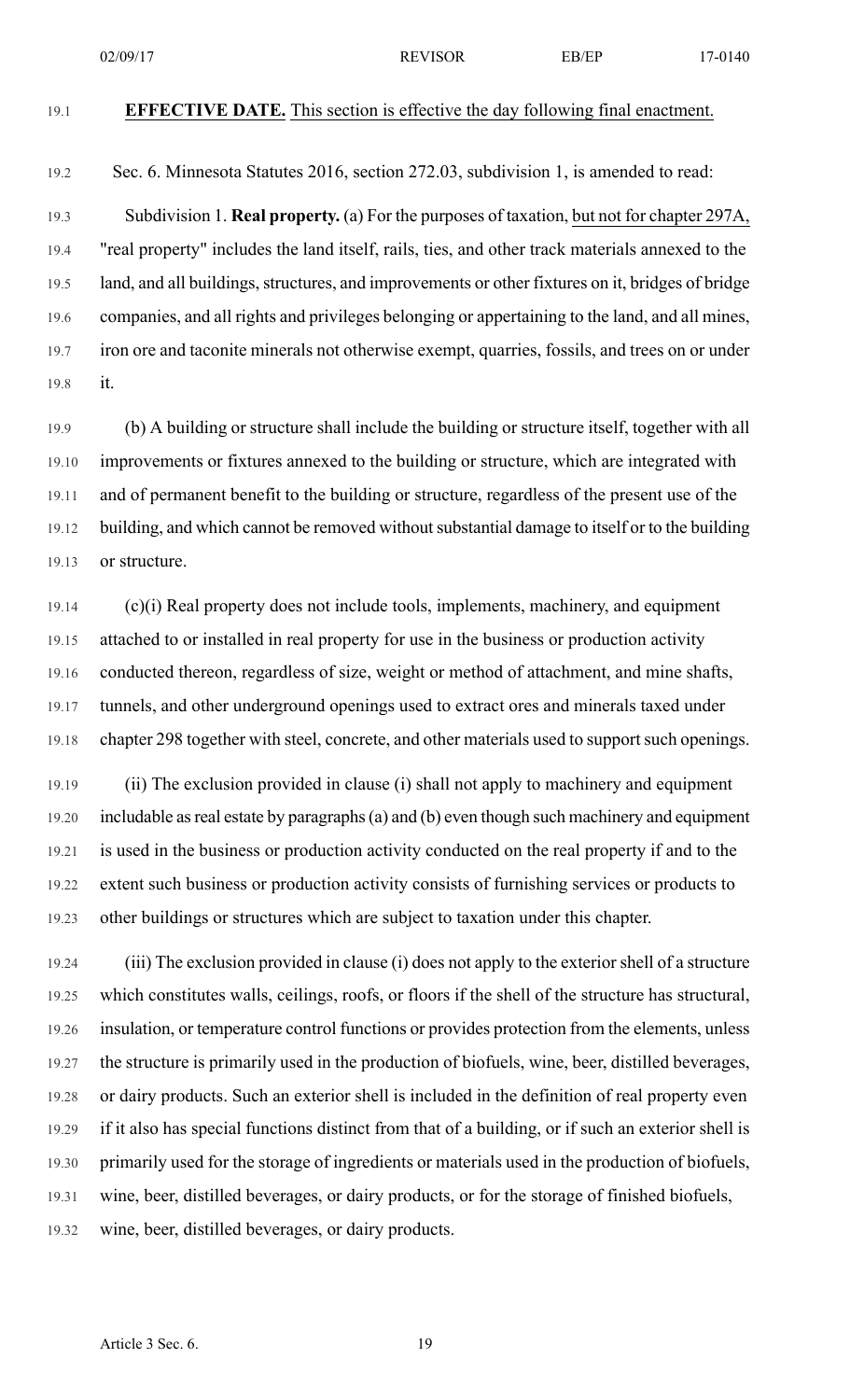20.1 (d) The term real property does not include tools, implements, machinery, equipment, 20.2 poles, lines, cables, wires, conduit, and station connections which are part of a telephone 20.3 communications system, regardless of attachment to or installation in real property and 20.4 regardless of size, weight, or method of attachment or installation. 20.5 **EFFECTIVE DATE.** This section is effective the day following final enactment. 20.6 Sec. 7. Minnesota Statutes 2016, section 289A.50, subdivision 2a, is amended to read: 20.7 Subd. 2a. **Refund of sales tax to purchasers.** (a) If a vendor has collected from a 20.8 purchaser a tax on a transaction that is not subject to the tax imposed by chapter 297A, the 20.9 purchaser may apply directly to the commissioner for a refund under this section if: 20.10 (1) the purchaser is currently registered or was registered during the period of the claim, 20.11 to collect and remit the sales tax or to remit the use tax; and 20.12 (2) either 20.13 (i) the amount of the refund to be applied for exceeds \$500, or 20.14 (ii) the amount of the refund to be applied for does not exceed \$500, but the purchaser 20.15 also applies for a capital equipment claim at the same time, and the total of the two refunds 20.16 exceeds \$500. 20.17 (b) The purchaser may not file more than two applications for refund under this 20.18 subdivision in a calendar year. 20.19 (c) Refunds shall not be issued for sales for resale where the vendor has a published no 20.20 resale policy. 20.21 **EFFECTIVE DATE.** This section is effective the day following final enactment. 20.22 Sec. 8. Minnesota Statutes 2016, section 296A.01, subdivision 7, is amended to read: 20.23 Subd. 7. **Aviation gasoline.** "Aviation gasoline" means any gasoline that is capable of 20.24 use for the purpose of producing or generating used to produce or generate power for 20.25 propelling internal combustion engine aircraft, that meets the specifications in ASTM 20.26 specification D910-11, and that either:  $20.27$  (1) is Aviation gasoline includes any such gasoline invoiced and billed by a producer, 20.28 manufacturer, refiner, or blender to a distributor or dealer, by a distributor to a dealer or

20.29 consumer, or by a dealer to consumer, as "aviation gasoline";  $\overrightarrow{or}$  that meets specifications

20.30 in ASTM specification D910-16 or any other ASTM specification as gasoline appropriate

20.31 for use in producing or generating power for propelling internal combustion engine aircraft.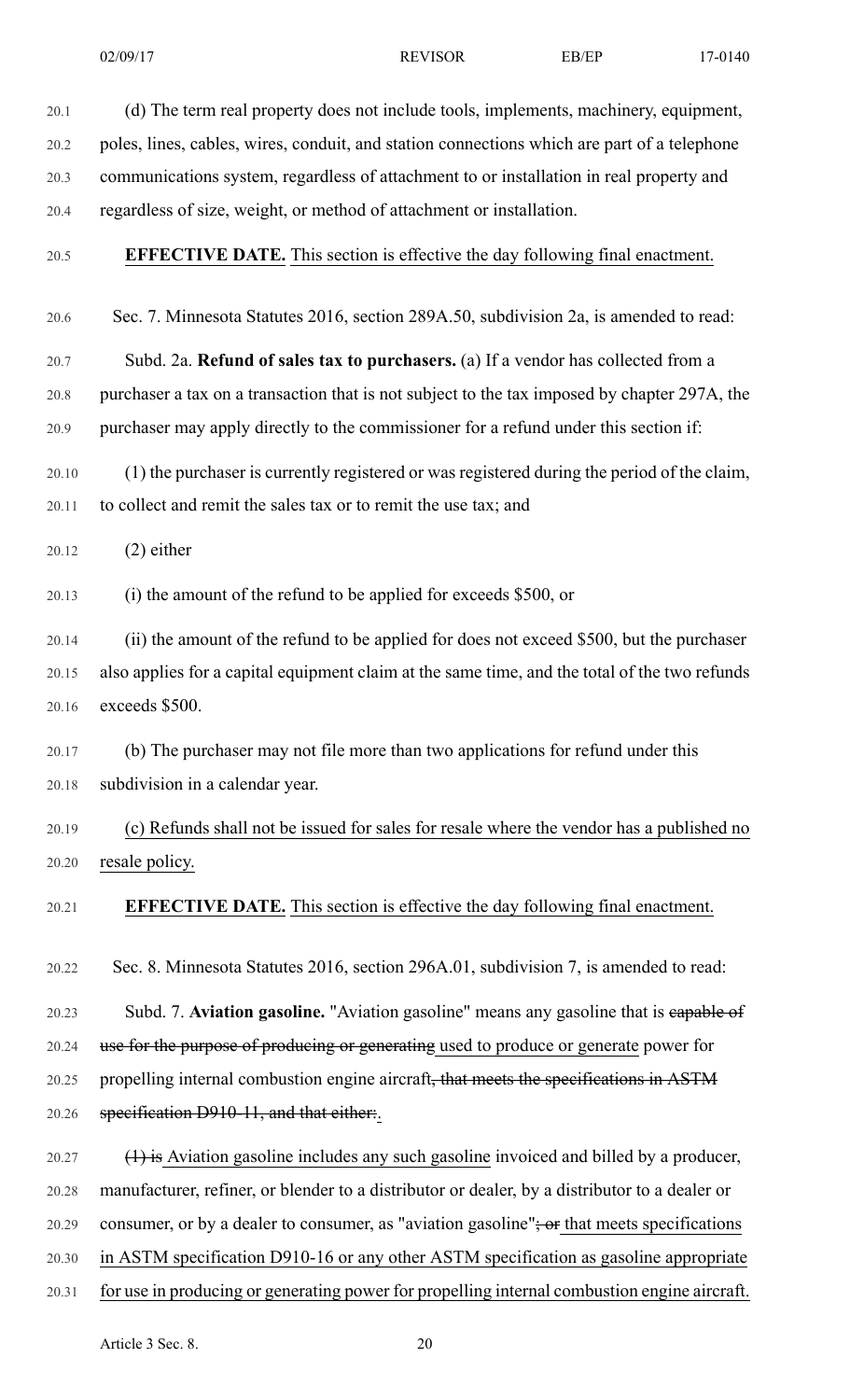| 21.1  | (2) whether or not invoiced and billed as provided in clause (1), is received, sold, stored,      |
|-------|---------------------------------------------------------------------------------------------------|
| 21.2  | or withdrawn from storage by any person, to be used for the purpose of producing or               |
| 21.3  | generating power for propelling internal combustion engine aircraft.                              |
| 21.4  | <b>EFFECTIVE DATE.</b> This section is effective the day following final enactment.               |
| 21.5  | Sec. 9. Minnesota Statutes 2016, section 297A.61, is amended by adding a subdivision to           |
| 21.6  | read:                                                                                             |
| 21.7  | Subd. 58. Real property. (a) "Real property" includes:                                            |
| 21.8  | $(1)$ the land itself;                                                                            |
| 21.9  | (2) buildings and structures constructed or erected on the land and intended to be                |
| 21.10 | permanent; and                                                                                    |
| 21.11 | (3) improvements and non-trade fixtures incorporated into and intended to be of a                 |
| 21.12 | permanent benefit to a building or structure, that cannot be removed without causing              |
| 21.13 | substantial damage to the building or structure.                                                  |
| 21.14 | (b) Real property includes but is not limited to: roads, light rail tracks and stations,          |
| 21.15 | railroad tracks, bridges, grain elevators, and storage structures such as tanks, bins, and silos. |
| 21.16 | (c) Real property does not include any of the following if used in a business or production       |
| 21.17 | activity conducted thereon, regardless of size, weight, or method of incorporation into the       |
| 21.18 | real property:                                                                                    |
| 21.19 | (1) trade fixtures including: tools, implements, machinery, and equipment; and                    |
| 21.20 | (2) signs or billboards.                                                                          |
| 21.21 | <b>EFFECTIVE DATE.</b> This section is effective the day following final enactment.               |
| 21.22 | Sec. 10. [297A.825] SNOWMOBILES; ALL-TERRAIN VEHICLES;                                            |
| 21.23 | WATERCRAFT; PAYMENT OF TAXES; REFUNDS.                                                            |
| 21.24 | Subdivision 1. Agreement with commissioners of natural resources and public                       |
| 21.25 | safety; collection and refunds. The commissioner may enter into an agreement with the             |
| 21.26 | commissioner of natural resources, in consultation with the commissioner of public safety,        |
| 21.27 | that provides that:                                                                               |
| 21.28 | (1) the commissioner of natural resources and authorized deputy registrars of motor               |
| 21.29 | vehicles must collect use tax on snowmobiles, all-terrain vehicles, and watercraft from           |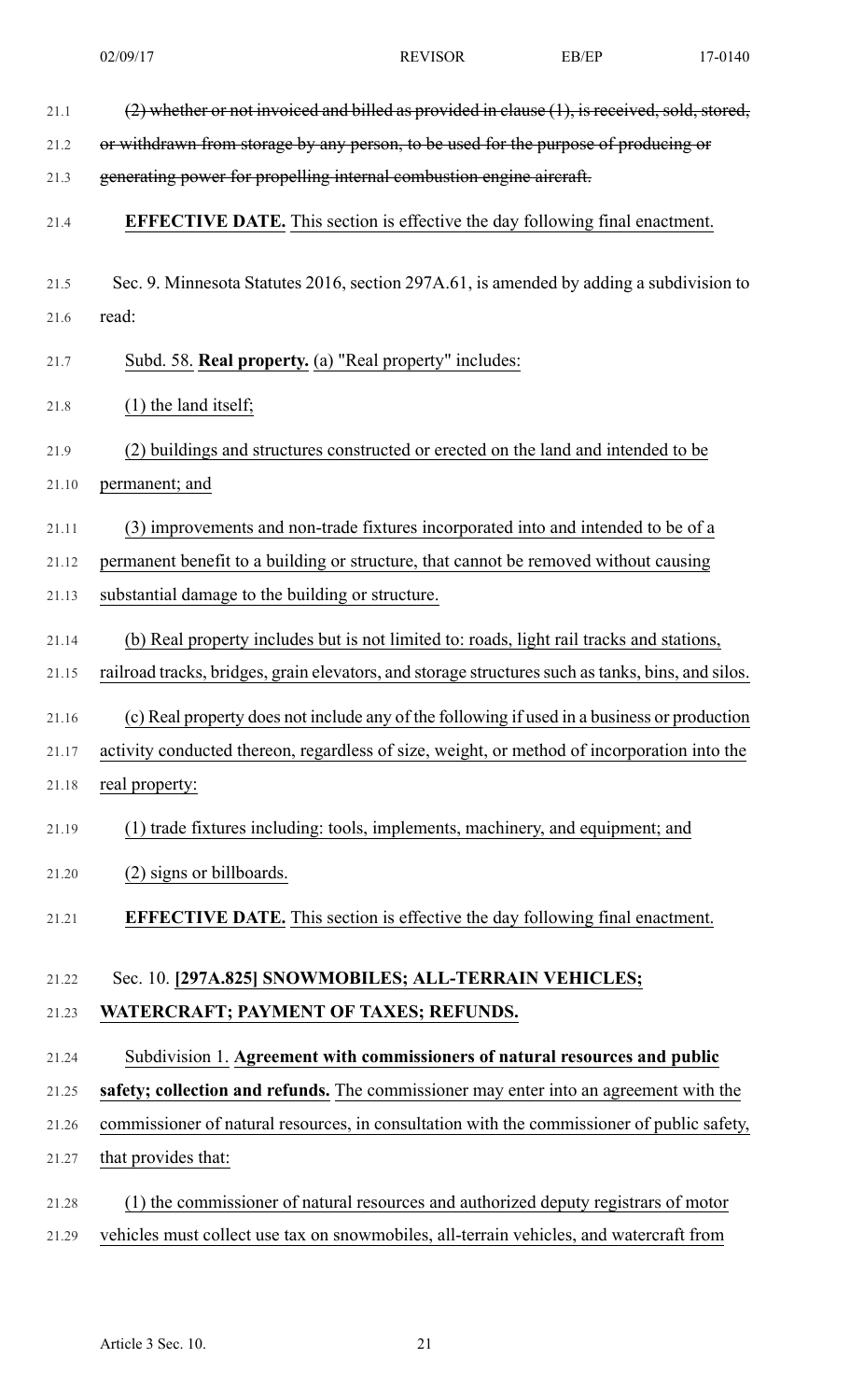| 22.1  | persons applying for initial registration or license of the item unless the applicant provides |
|-------|------------------------------------------------------------------------------------------------|
| 22.2  | a receipt, invoice, or other document to prove that:                                           |
| 22.3  | (i) sales tax was paid on the purchase;                                                        |
| 22.4  | (ii) the purchase was exempt under this chapter;                                               |
| 22.5  | (iii) use tax was paid to the commissioner in a form prescribed by the commissioner; or        |
| 22.6  | (iv) the item was purchased from a retailer that is maintaining a place of business in this    |
| 22.7  | state as defined in section 297A.66, subdivision 1, and is a dealer as defined in section      |
| 22.8  | 84.81, subdivision 10; 84.92, subdivision 3; or 86B.005, subdivision 4; and                    |
| 22.9  | (2) the commissioner of natural resources and authorized deputy registrars of motor            |
| 22.10 | vehicles are authorized to issue refunds of use tax paid to them in error, meaning that either |
| 22.11 | the sales or use tax had already been paid or that the purchase was exempt from tax under      |
| 22.12 | this chapter.                                                                                  |
| 22.13 | Subd. 2. Agents. For the purposes of collecting or refunding the tax under this section,       |
| 22.14 | the commissioner of natural resources and authorized deputy registrars of motor vehicles       |
| 22.15 | are the agents of the commissioner and are subject to, and must strictly comply with, all      |
| 22.16 | rules consistent with this chapter prescribed by the commissioner.                             |
| 22.17 | <b>EFFECTIVE DATE.</b> This section is effective the day following final enactment.            |
| 22.18 | Sec. 11. Minnesota Statutes 2016, section 297B.07, is amended to read:                         |
| 22.19 | 297B.07 PRESUMPTIONS.                                                                          |
| 22.20 | Subdivision 1. Presumption; sale and registration. For the purpose of the proper               |
| 22.21 | administration of Laws 1971, chapter 853 this chapter, and to prevent evasion of the tax,      |
| 22.22 | the following presumptions shall apply:                                                        |
| 22.23 | (a) Evidence that a motor vehicle was sold for delivery in this state shall be prima facie     |
| 22.24 | evidence that it was sold for use in this state.                                               |
| 22.25 | (b) When an application for registration plates for a motor vehicle is received by the         |
| 22.26 | motor vehicle registrar within 30 days of the date it was purchased or acquired by the         |
| 22.27 | purchaser, it shall be presumed, until the contrary is shown by the purchaser, that it was     |
| 22.28 | purchased or acquired for use in this state. This presumption shall apply whether or not such  |
| 22.29 | vehicle was previously titled or registered in another state.                                  |
| 22.30 | Subd. 2. Presumption; ownership. (a) When a business entity not organized under the            |
| 22.31 | laws of this state owns a motor vehicle that is under the control of a Minnesota resident, it  |
|       |                                                                                                |
|       | Article 3 Sec. 11.<br>22                                                                       |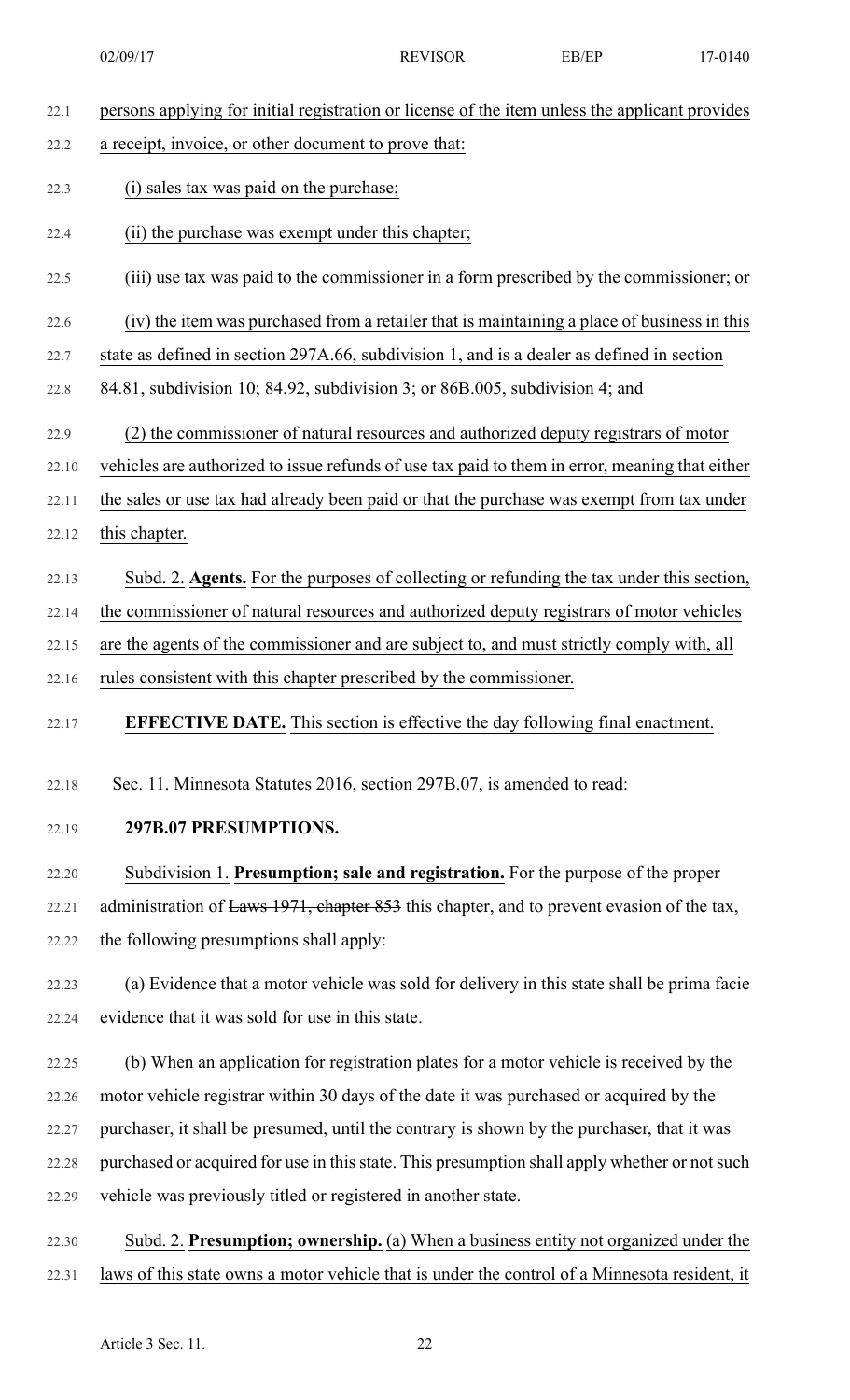|       | 02/09/17                                                                                                  | <b>REVISOR</b> | EB/EP<br>17-0140 |
|-------|-----------------------------------------------------------------------------------------------------------|----------------|------------------|
| 23.1  | is presumed that the Minnesota resident is the owner of the motor vehicle if two or more                  |                |                  |
| 23.2  | of the following are true:                                                                                |                |                  |
| 23.3  | (1) the business entity lacks a specific business activity or purpose other than the                      |                |                  |
| 23.4  | avoidance of tax;                                                                                         |                |                  |
| 23.5  | (2) the business entity maintains no physical location in the jurisdiction where it is                    |                |                  |
| 23.6  | organized;                                                                                                |                |                  |
| 23.7  | (3) the business entity earns de minimis or no revenue;                                                   |                |                  |
| 23.8  | (4) the business entity maintains minimal or no business records;                                         |                |                  |
| 23.9  | (5) the business entity fails to employ individual persons and provide those persons with                 |                |                  |
| 23.10 | federal income tax W-2 wage and tax statements; or                                                        |                |                  |
| 23.11 | (6) the business entity fails to file federal income tax returns or fails to file a required              |                |                  |
| 23.12 | state tax return where it is organized.                                                                   |                |                  |
| 23.13 | (b) For purposes of this subdivision, a motor vehicle is under the control of a Minnesota                 |                |                  |
| 23.14 | resident if the Minnesota resident:                                                                       |                |                  |
| 23.15 | (1) is a partner, member, or shareholder of the business entity;                                          |                |                  |
| 23.16 | (2) is insured to drive the vehicle; and                                                                  |                |                  |
| 23.17 | (3) operates or stores the vehicle in Minnesota for any period of time.                                   |                |                  |
| 23.18 | <b>EFFECTIVE DATE.</b> This section is effective the day following final enactment.                       |                |                  |
| 23.19 | Sec. 12. Minnesota Statutes 2016, section 297I.30, subdivision 7, is amended to read:                     |                |                  |
| 23.20 | Subd. 7. Surcharge. (a) By April 30 of each year, every company required to pay the                       |                |                  |
| 23.21 | surcharge under section 297I.10, subdivision 1, shall file a return for the five-month period             |                |                  |
| 23.22 | ending March 31 in the form prescribed by the commissioner.                                               |                |                  |
| 23.23 | $\left(\frac{b}{c}\right)$ (a) By June 30 of each year, every company required to pay the surcharge under |                |                  |
| 23.24 | section 297I.10, subdivision 1, shall file a return for the two-month seven-month period                  |                |                  |
| 23.25 | ending May 31 in the form prescribed by the commissioner.                                                 |                |                  |
| 23.26 | $\left(\frac{e}{e}\right)$ (b) By November 30 of each year, every company required to pay the surcharge   |                |                  |
| 23.27 | under section 297I.10, subdivision 1, shall file a return for the five-month period ending                |                |                  |
| 23.28 | October 31 in the form prescribed by the commissioner.                                                    |                |                  |
| 23.29 | <b>EFFECTIVE DATE.</b> This section is effective for returns due after October 31, 2017.                  |                |                  |
|       |                                                                                                           |                |                  |
|       |                                                                                                           |                |                  |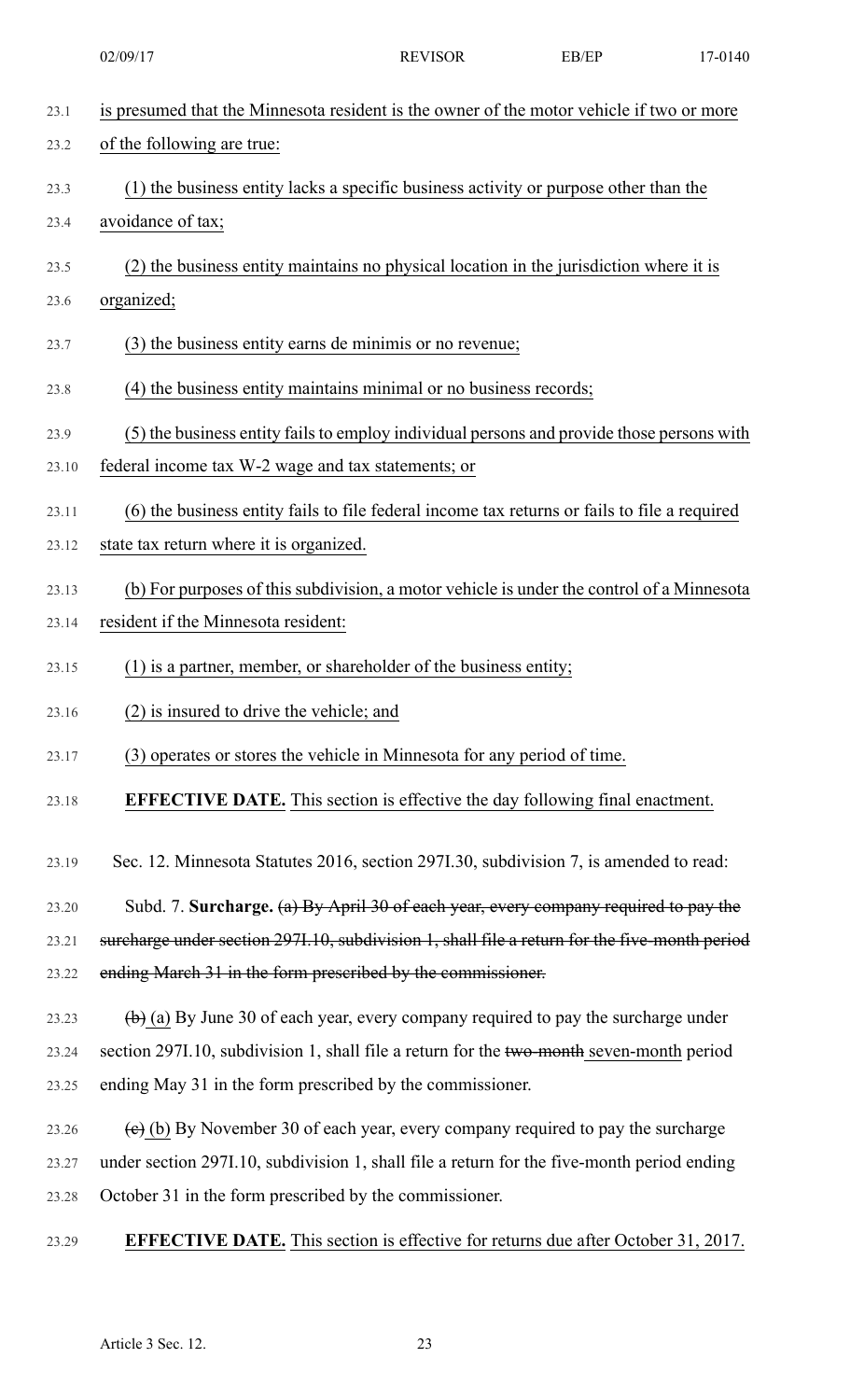| 24.1  | Sec. 13. REPEALER.                                                                              |
|-------|-------------------------------------------------------------------------------------------------|
| 24.2  | Minnesota Rules, part 8125.1300, subpart 3, is repealed.                                        |
| 24.3  | <b>EFFECTIVE DATE.</b> This section is effective the day following final enactment.             |
| 24.4  | <b>ARTICLE 4</b>                                                                                |
| 24.5  | <b>PAID PREPARERS</b>                                                                           |
| 24.6  | Section 1. Minnesota Statutes 2016, section 270C.445, subdivision 2, is amended to read:        |
| 24.7  | Subd. 2. Definitions. (a) For purposes of this section and sections 270C.4451 to                |
| 24.8  | 270C.447, the following terms have the meanings given.                                          |
| 24.9  | (b) "Advertise" means to solicit business through any means or medium.                          |
| 24.10 | (c) "Client" means an individual a person for whom a tax preparer performs or agrees            |
| 24.11 | to perform tax preparation services.                                                            |
| 24.12 | (d) "Facilitate" means to individually or in conjunction or cooperation with another            |
| 24.13 | person:                                                                                         |
| 24.14 | (1) accept an application for a refund anticipation loan;                                       |
| 24.15 | (2) pay to a client the proceeds, through direct deposit, a negotiable instrument, or any       |
| 24.16 | other means, of a refund anticipation loan; or                                                  |
| 24.17 | (3) offer, arrange, process, provide, or in any other manner act to allow the making of,        |
| 24.18 | a refund anticipation loan.                                                                     |
| 24.19 | (e) "Person" means an individual, corporation, partnership, limited liability company,          |
| 24.20 | association, trustee, or other legal entity.                                                    |
| 24.21 | $(\text{f})$ (e) "Refund anticipation check" means a negotiable instrument provided to a client |
| 24.22 | by the tax preparer or another person, which is issued from the proceeds of a taxpayer's        |
| 24.23 | federal or state income tax refund or both and represents the net of the refund minus the tax   |
| 24.24 | preparation fee and any other fees. A refund anticipation check includes a refund transfer.     |
| 24.25 | $(g)$ (f) "Refund anticipation loan" means a loan or any other extension of credit, whether     |
| 24.26 | provided by the tax preparer or another entity such as a financial institution, in anticipation |
| 24.27 | of, and whose payment is secured by, a client's federal or state income tax refund or both.     |
| 24.28 | $(h)(g)$ "Tax preparation services" means services provided for a fee or other consideration    |
| 24.29 | compensation to a client to:                                                                    |
| 24.30 | (1) assist with preparing or filing state or federal individual income tax returns a return;    |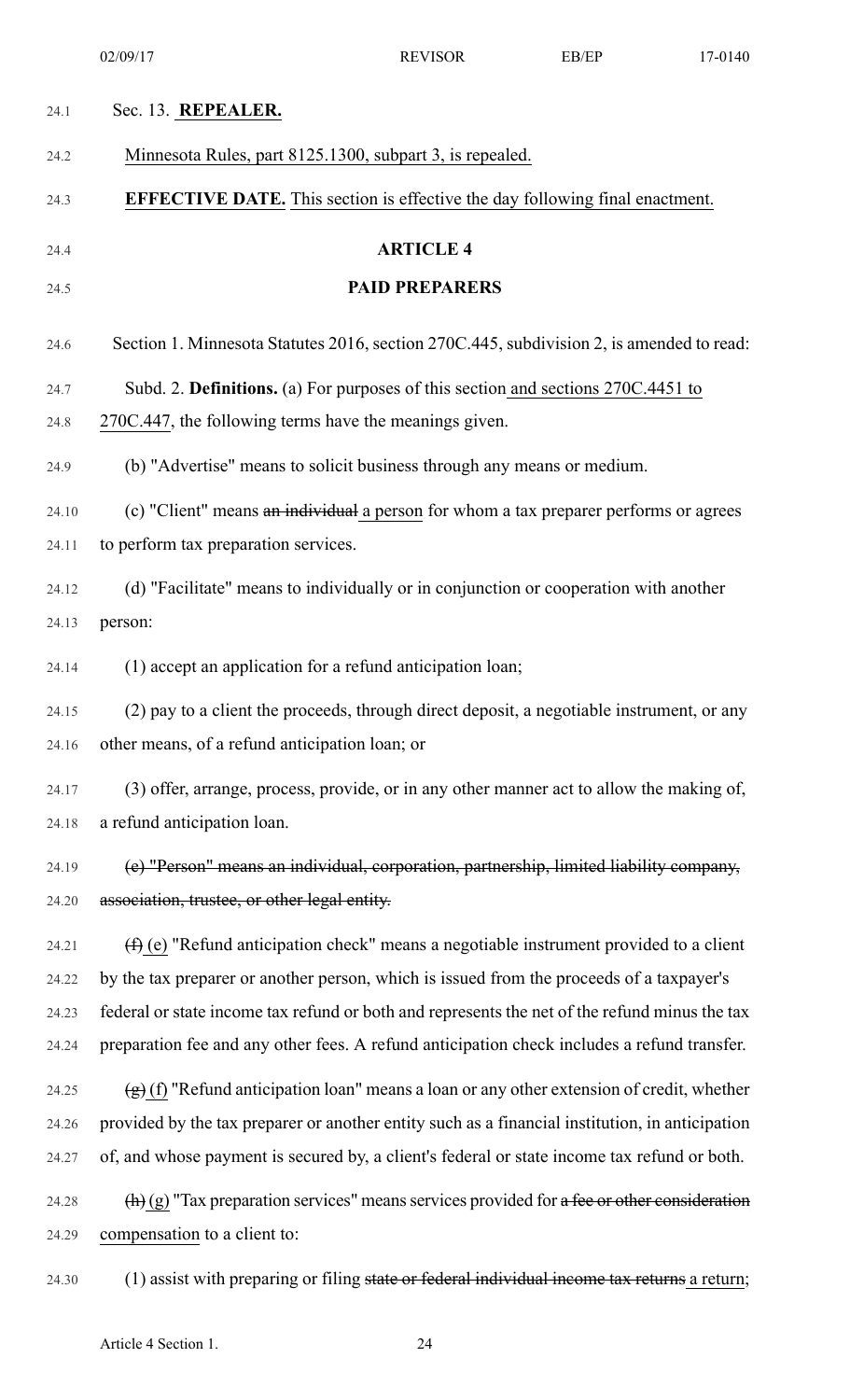| 25.1  | (2) assume final responsibility for completed work on an individual income tax a return                   |
|-------|-----------------------------------------------------------------------------------------------------------|
| 25.2  | on which preliminary work has been done by another; or                                                    |
| 25.3  | (3) sign or include on a return the preparer tax identification number required under                     |
| 25.4  | section $6109(a)(4)$ of the Internal Revenue Code; or                                                     |
| 25.5  | $(3)$ (4) facilitate the provision of a refund anticipation loans and loan or a refund                    |
| 25.6  | anticipation eheeks check.                                                                                |
| 25.7  | $\overrightarrow{(i)}$ (h) "Tax preparer" or "preparer" means a person providing tax preparation services |
| 25.8  | subject to this section. except:                                                                          |
| 25.9  | (1) an employee who prepares their employer's return;                                                     |
| 25.10 | (2) any fiduciary, or the regular employees of a fiduciary, while acting on behalf of the                 |
| 25.11 | fiduciary estate, testator, trustor, grantor, or beneficiaries of them;                                   |
| 25.12 | (3) nonprofit organizations providing tax preparation services under the Internal Revenue                 |
| 25.13 | Service Volunteer Income Tax Assistance Program or Tax Counseling for the Elderly                         |
| 25.14 | Program;                                                                                                  |
| 25.15 | (4) a person who merely furnishes typing, reproducing, or other mechanical assistance;                    |
| 25.16 | (5) a third-party bulk filer as defined in section 290.92, subdivision 30, that is currently              |
| 25.17 | registered with the commissioner; and                                                                     |
| 25.18 | (6) a certified service provider as defined in section 297A.995, subdivision 2, paragraph                 |
| 25.19 | (c), that provides all of the sales tax functions for a retailer not maintaining a place of               |
| 25.20 | business in this state as described in section 297A.66.                                                   |
| 25.21 | (i) Except as otherwise provided, "return" means:                                                         |
| 25.22 | (1) a return as defined in section $270C.01$ , subdivision 8;                                             |
| 25.23 | (2) a claim for refund of an overpayment;                                                                 |
| 25.24 | (3) a claim filed pursuant to chapter 290A; and                                                           |
| 25.25 | $(4)$ a claim for a credit filed under section 290.0677, subdivision 1.                                   |
| 25.26 | <b>EFFECTIVE DATE.</b> This section is effective for claims and returns filed after December              |
| 25.27 | 31, 2017.                                                                                                 |
| 25.28 | Sec. 2. Minnesota Statutes 2016, section 270C.445, subdivision 3, is amended to read:                     |

25.29 Subd. 3. **Standards of conduct.** No tax preparer shall: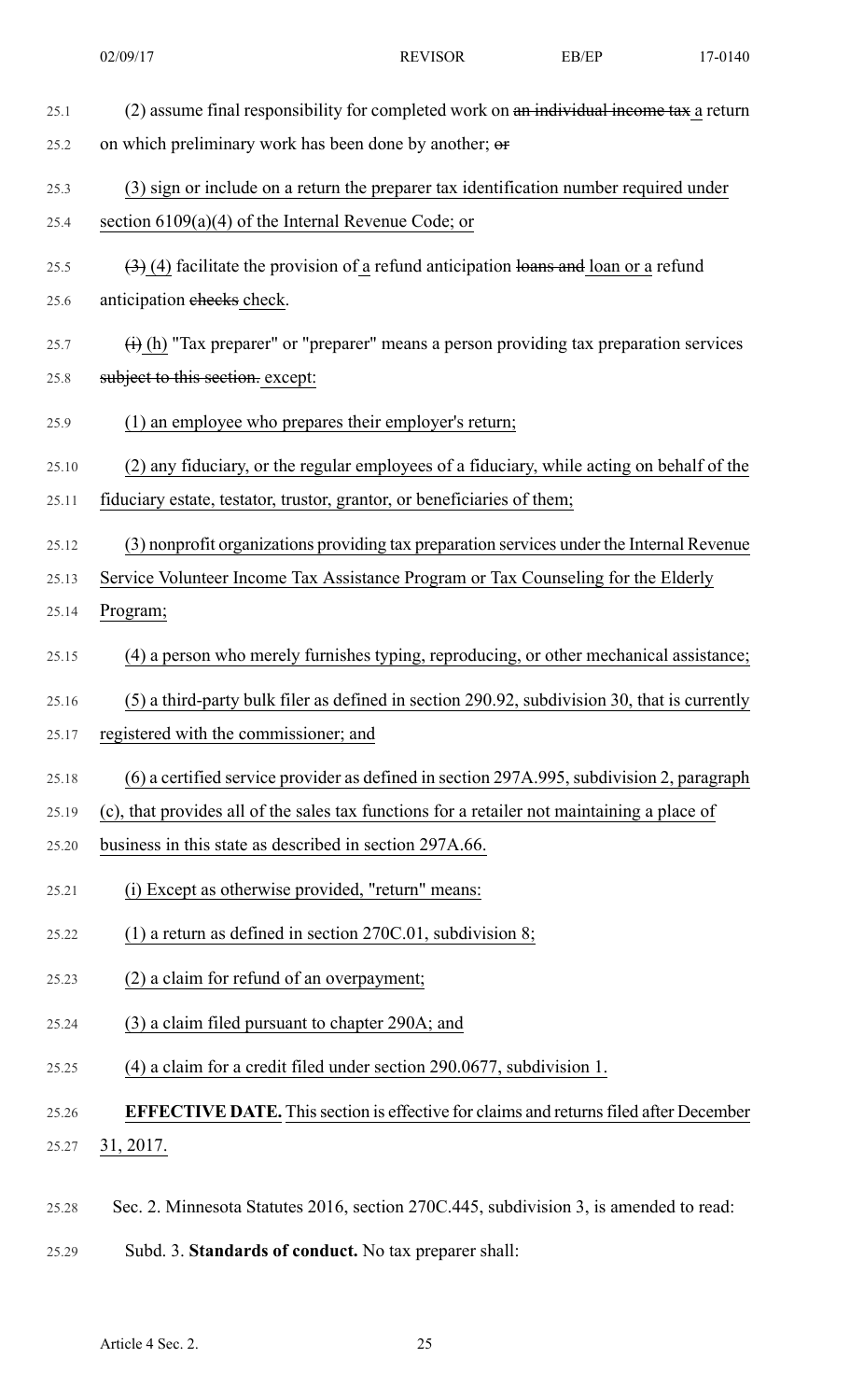| 26.1  | (1) without good cause fail to promptly, diligently, and without unreasonable delay                  |
|-------|------------------------------------------------------------------------------------------------------|
| 26.2  | complete a client's tax return;                                                                      |
| 26.3  | (2) obtain the signature of a client to a $\frac{1}{4}$ return or authorizing document that contains |
| 26.4  | blank spaces to be filled in after it has been signed;                                               |
| 26.5  | (3) fail to sign a client's tax return when payment compensation for services rendered               |
| 26.6  | has been made;                                                                                       |
| 26.7  | (4) fail to provide on a client's return the preparer tax identification number when required        |
| 26.8  | under section $6109(a)(4)$ of the Internal Revenue Code or section 289A.60, subdivision 28;          |
| 26.9  | $(4)$ (5) fail or refuse to give a client a copy of any document requiring the client's signature    |
| 26.10 | within a reasonable time after the client signs the document;                                        |
| 26.11 | $(5)$ (6) fail to retain for at least four years a copy of individual income tax a client's          |
| 26.12 | returns;                                                                                             |
| 26.13 | $(6)$ (7) fail to maintain a confidential relationship with clients or former clients;               |
|       |                                                                                                      |
| 26.14 | $(7)$ (8) fail to take commercially reasonable measures to safeguard a client's nonpublic            |
| 26.15 | personal information;                                                                                |
| 26.16 | $(8)$ (9) make, authorize, publish, disseminate, circulate, or cause to make, either directly        |
| 26.17 | or indirectly, any false, deceptive, or misleading statement or representation relating to or        |
| 26.18 | in connection with the offering or provision of tax preparation services;                            |
| 26.19 | $(9)$ (10) require a client to enter into a loan arrangement in order to complete a tax client's     |
| 26.20 | return;                                                                                              |
| 26.21 | $(10)$ (11) claim credits or deductions on a client's tax return for which the tax preparer          |
| 26.22 | knows or reasonably should know the client does not qualify;                                         |
| 26.23 | (12) report a household income on a client's claim filed under chapter 290A that the tax             |
| 26.24 | preparer knows or reasonably should know is not accurate;                                            |
| 26.25 | (13) engage in any conduct that is subject to a penalty under section 289A.60, subdivision           |
| 26.26 | 13, 20, 20a, 26, or 28;                                                                              |
| 26.27 | (14) whether or not acting as a taxpayer representative, fail to conform to the standards            |
| 26.28 | of conduct required by Minnesota Rules, part 8052.0300, subpart 4;                                   |
| 26.29 | (15) whether or not acting as a taxpayer representative, engage in any conduct that is               |
| 26.30 | incompetent conduct under Minnesota Rules, part 8052.0300, subpart 5;                                |
|       |                                                                                                      |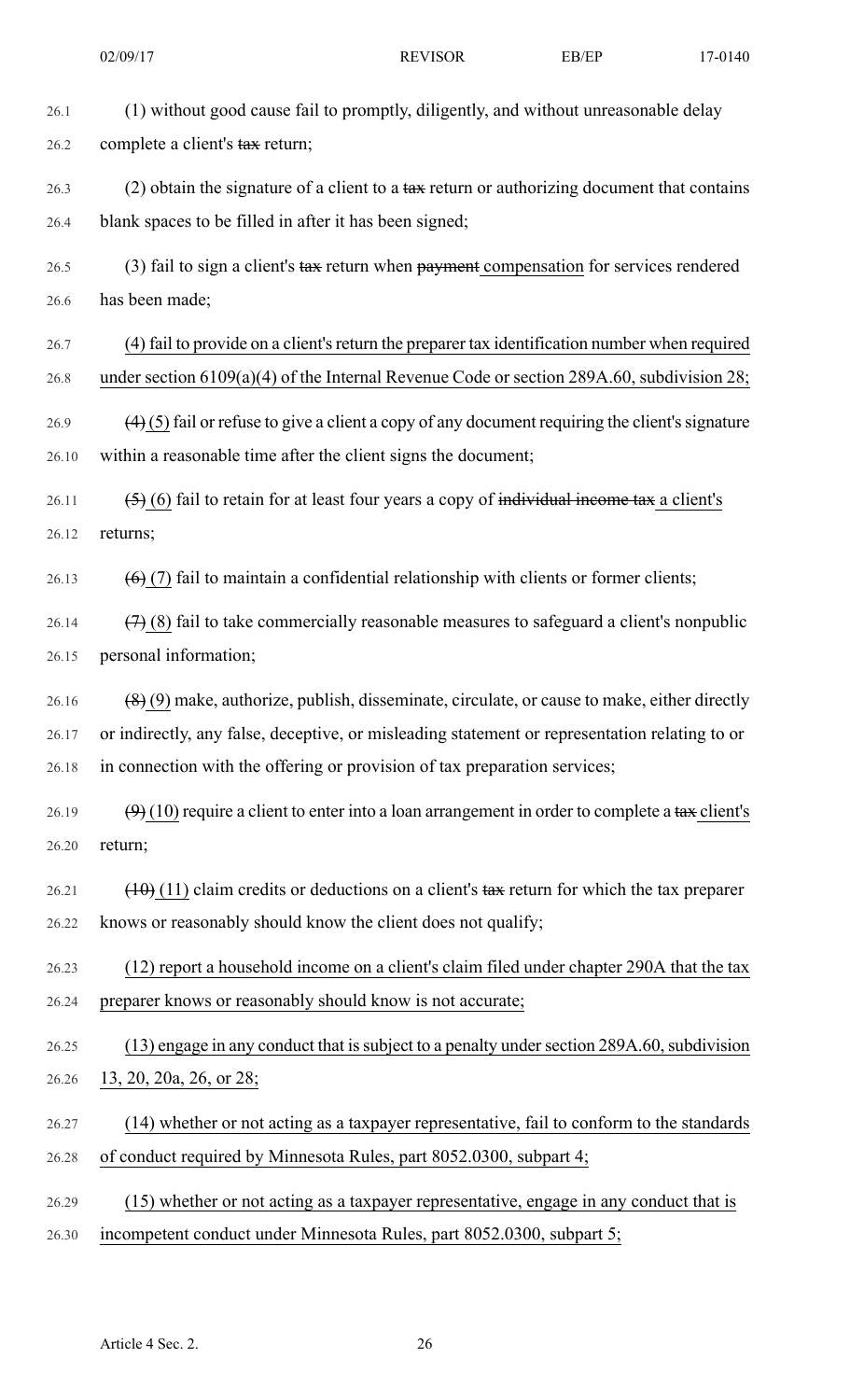|       | 02/09/17                                                                                        | <b>REVISOR</b> | EB/EP | 17-0140 |
|-------|-------------------------------------------------------------------------------------------------|----------------|-------|---------|
| 27.1  | (16) whether or not acting as a taxpayer representative, engage in any conduct that is          |                |       |         |
| 27.2  | disreputable conduct under Minnesota Rules, part 8052.0300, subpart 6;                          |                |       |         |
| 27.3  | $(11)(17)$ charge, offer to accept, or accept a fee based upon a percentage of an anticipated   |                |       |         |
| 27.4  | refund for tax preparation services;                                                            |                |       |         |
| 27.5  | $(12)$ (18) under any circumstances, withhold or fail to return to a client a document          |                |       |         |
| 27.6  | provided by the client for use in preparing the client's tax return;                            |                |       |         |
| 27.7  | $(13)(19)$ establish an account in the preparer's name to receive a client's refund through     |                |       |         |
| 27.8  | a direct deposit or any other instrument unless the client's name is also on the account,       |                |       |         |
| 27.9  | except that a taxpayer may assign the portion of a refund representing the Minnesota            |                |       |         |
| 27.10 | education credit available under section 290.0674 to a bank account without the client's        |                |       |         |
| 27.11 | name, as provided under section 290.0679;                                                       |                |       |         |
| 27.12 | $(14)$ (20) fail to act in the best interests of the client;                                    |                |       |         |
| 27.13 | $(15)$ (21) fail to safeguard and account for any money handled for the client;                 |                |       |         |
| 27.14 | $(16)$ (22) fail to disclose all material facts of which the preparer has knowledge which       |                |       |         |
| 27.15 | might reasonably affect the client's rights and interests;                                      |                |       |         |
| 27.16 | $(17)$ (23) violate any provision of section 332.37;                                            |                |       |         |
| 27.17 | $(18)(24)$ include any of the following in any document provided or signed in connection        |                |       |         |
| 27.18 | with the provision of tax preparation services:                                                 |                |       |         |
| 27.19 | (i) a hold harmless clause;                                                                     |                |       |         |
| 27.20 | (ii) a confession of judgment or a power of attorney to confess judgment against the            |                |       |         |
| 27.21 | client or appear as the client in any judicial proceeding;                                      |                |       |         |
| 27.22 | (iii) a waiver of the right to a jury trial, if applicable, in any action brought by or against |                |       |         |
| 27.23 | a debtor;                                                                                       |                |       |         |
| 27.24 | (iv) an assignment of or an order for payment of wages or other compensation for                |                |       |         |
| 27.25 | services;                                                                                       |                |       |         |
| 27.26 | (v) a provision in which the client agrees not to assert any claim or defense otherwise         |                |       |         |
| 27.27 | available;                                                                                      |                |       |         |
| 27.28 | (vi) a waiver of any provision of this section or a release of any obligation required to       |                |       |         |
| 27.29 | be performed on the part of the tax preparer; or                                                |                |       |         |
| 27.30 | (vii) a waiver of the right to injunctive, declaratory, or other equitable relief or relief on  |                |       |         |
| 27.31 | a class basis; or                                                                               |                |       |         |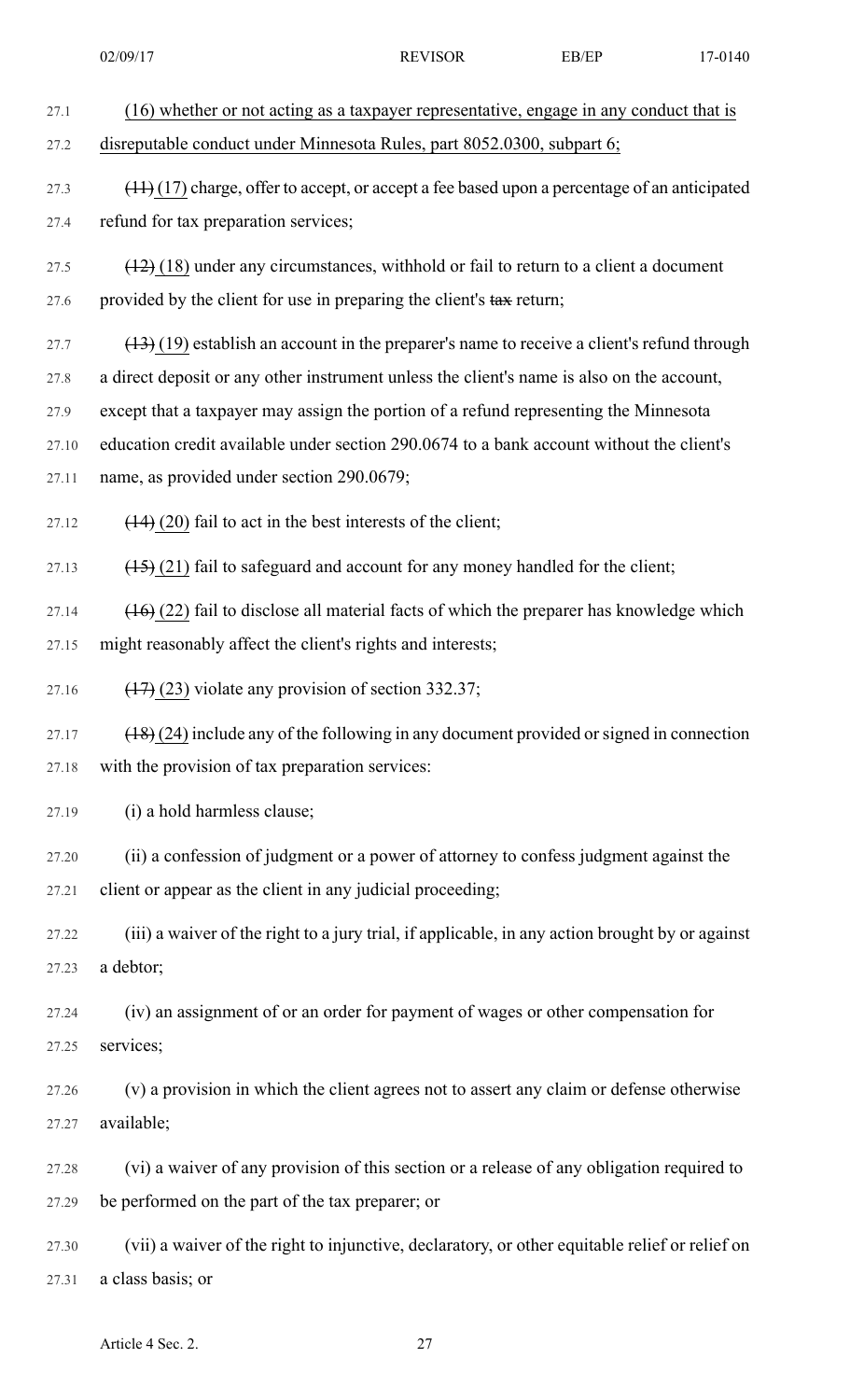28.1  $(19)$  (25) if making, providing, or facilitating a refund anticipation loan, fail to provide 28.2 all disclosures required by the federal Truth in Lending Act, United States Code, title 15, 28.3 in a form that may be retained by the client.

# 28.4 **EFFECTIVE DATE.** Thissection is effective for claims and returnsfiled after December 28.5 31, 2017.

28.6 Sec. 3. Minnesota Statutes 2016, section 270C.445, subdivision 5a, is amended to read:

28.7 Subd. 5a. **Nongame wildlife checkoff.** A tax preparer must give written notice of the 28.8 option to contribute to the nongame wildlife management account in section 290.431 to 28.9 corporate clients that file an income tax return and to individual clients who file an income 28.10 tax return or property tax refund claim form under chapter 290A. This notification must be 28.11 included with information sent to the client at the same time as the preliminary worksheets 28.12 or other documents used in preparing the client'sreturn and must include a line for displaying 28.13 contributions.

### 28.14 **EFFECTIVE DATE.** Thissection is effective for claims and returnsfiled after December 28.15 31, 2017.

28.16 Sec. 4. Minnesota Statutes 2016, section 270C.445, subdivision 6, is amended to read:

28.17 Subd. 6. **Enforcement; administrative order; penalties; cease and desist.** (a) The 28.18 commissioner may impose an administrative penalty of not more than \$1,000 per violation 28.19 of subdivision  $3, 3a, 4, 5, or 5b$  or 5, or section 270C.4451, provided that a penalty may not 28.20 be imposed for any conduct that is also subject to the for which a tax return preparer penalties 28.21 in penalty is imposed under section 289A.60, subdivision 13. The commissioner may 28.22 terminate a tax preparer's authority to transmit returns electronically to the state, if the 28.23 commissioner determines the tax preparer engaged in a pattern and practice of violating 28.24 this section. Imposition of a penalty under this subdivision paragraph is subject to the 28.25 contested case procedure under chapter 14. The commissioner shall collect the penalty in 28.26 the same manner as the income tax. There is no right to make a claim for refund under 28.27 section 289A.50 of the penalty imposed under this paragraph. Penalties imposed under this 28.28 subdivision paragraph are public data.

28.29 (b) In addition to the penalty under paragraph (a), if the commissioner determines that 28.30 a tax preparer has violated or is about to violate subdivision 3 or 5, or section 270C.4451, 28.31 the commissioner may issue an administrative order to the tax preparer requiring the tax 28.32 preparer to cease and desist from committing the violation. The administrative order may 28.33 include an administrative penalty provided in paragraph (a).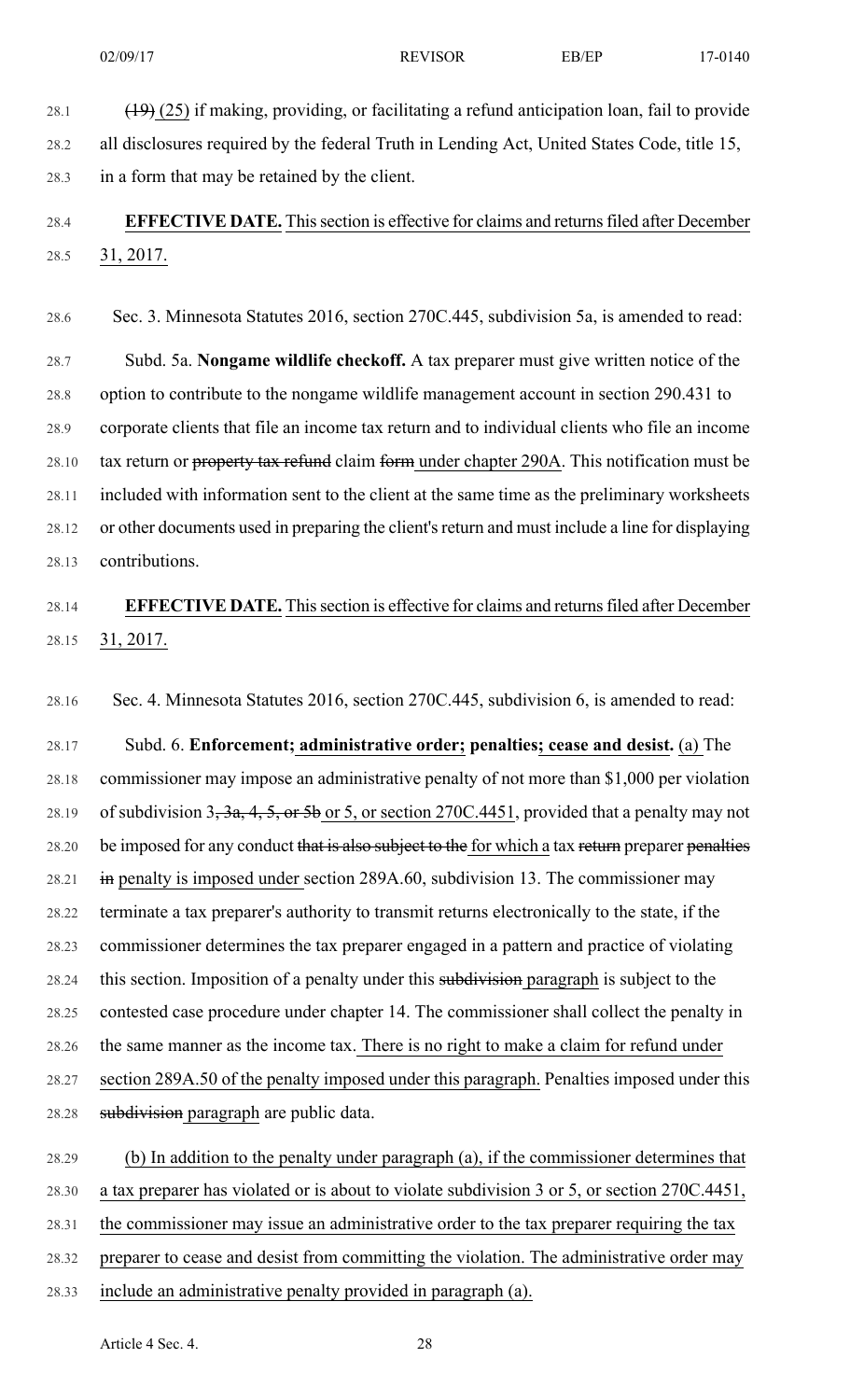| 29.1  | (c) If the commissioner issues an administrative order under paragraph (b), the                |
|-------|------------------------------------------------------------------------------------------------|
| 29.2  | commissioner must send the order to the tax preparer addressed to the last known address       |
| 29.3  | of the tax preparer.                                                                           |
| 29.4  | (d) A cease and desist order under paragraph (b) must:                                         |
| 29.5  | (1) describe the act, conduct, or practice committed or about to be committed and include      |
| 29.6  | a reference to the law that the act, conduct, or practice violates or would violate; and       |
| 29.7  | (2) provide notice that the tax preparer may request a hearing as provided in this             |
| 29.8  | subdivision.                                                                                   |
| 29.9  | (e) Within 30 days after the commissioner issues an administrative order under paragraph       |
| 29.10 | (b), the tax preparer may request a hearing to review the commissioner's action. The request   |
| 29.11 | for hearing must be made in writing and must be served on the commissioner at the address      |
| 29.12 | specified in the order. The hearing request must specifically state the reasons for seeking    |
| 29.13 | review of the order. The date on which a request for hearing is served by mail is the postmark |
| 29.14 | date on the envelope in which the request for hearing is mailed.                               |
| 29.15 | (f) If a tax preparer does not timely request a hearing regarding an administrative order      |
| 29.16 | issued under paragraph (b), the order becomes a final order of the commissioner and is not     |
| 29.17 | subject to review by any court or agency.                                                      |
| 29.18 | (g) If a tax preparer timely requests a hearing regarding an administrative order issued       |
| 29.19 | under paragraph (b), the hearing must be commenced within ten days after the commissioner      |
| 29.20 | receives the request for a hearing.                                                            |
| 29.21 | (h) A hearing timely requested under paragraph (e) is subject to the contested case            |
| 29.22 | procedure under chapter 14, as modified by this subdivision. The administrative law judge      |
| 29.23 | must issue a report containing findings of fact, conclusions of law, and a recommended         |
| 29.24 | order within ten days after the completion of the hearing, the receipt of late-filed exhibits, |
| 29.25 | or the submission of written arguments, whichever is later.                                    |
| 29.26 | (i) Within five days of the date of the administrative law judge's report issued under         |
| 29.27 | paragraph (h), any party aggrieved by the administrative law judge's report may submit         |
| 29.28 | written exceptions and arguments to the commissioner. Within 15 days after receiving the       |
| 29.29 | administrative law judge's report, the commissioner must issue an order vacating, modifying,   |
| 29.30 | or making final the administrative order.                                                      |
| 29.31 | The commissioner and the tax preparer requesting a hearing may by agreement                    |

29.32 lengthen any time periods prescribed in paragraphs (g) to (i).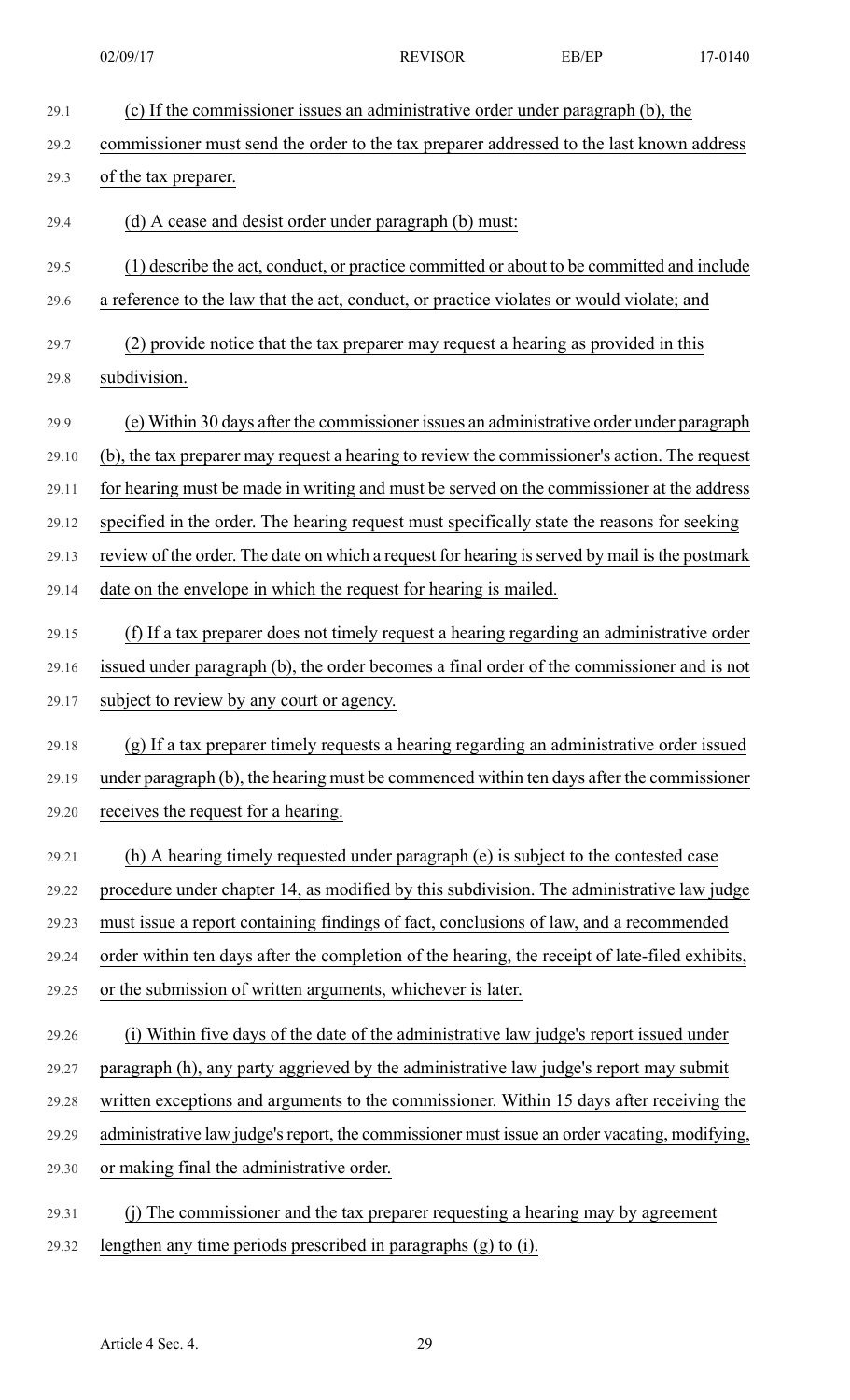- 30.1 (k) An administrative order issued under paragraph (b) is in effect until it is modified 30.2 or vacated by the commissioner or an appellate court. The administrative hearing provided 30.3 by paragraphs(e) to (i) and any appellate judicial review as provided in chapter 14 constitute 30.4 the exclusive remedy for a tax preparer aggrieved by the order.
- 30.5 (l) The commissioner may impose an administrative penalty, in addition to the penalty 30.6 under paragraph (a), up to \$5,000 per violation of a cease and desist order issued under 30.7 paragraph (b). Imposition of a penalty under this paragraph is subject to the contested case 30.8 procedure under chapter 14. Within 30 days after the commissioner imposes a penalty under 30.9 this paragraph, the tax preparer assessed the penalty may request a hearing to review the 30.10 penalty order. The request for hearing must be made in writing and must be served on the 30.11 commissioner at the address specified in the order. The hearing request must specifically 30.12 state the reasons for seeking review of the order. The cease and desist order issued under 30.13 paragraph (b) is not subject to review in a proceeding to challenge the penalty order under 30.14 this paragraph. The date on which a request for hearing is served by mail is the postmark 30.15 date on the envelope in which the request for hearing is mailed. If the tax preparer does not 30.16 timely request a hearing, the penalty order becomes a final order of the commissioner and 30.17 is not subject to review by any court or agency. A penalty imposed by the commissioner 30.18 under this paragraph may be collected and enforced by the commissioner as an income tax 30.19 liability. There is no right to make a claim for refund under section 289A.50 of the penalty 30.20 imposed under this paragraph. A penalty imposed under this paragraph is public data. 30.21 (m) If a tax preparer violates a cease and desist order issued under paragraph (b), the 30.22 commissioner may terminate the tax preparer's authority to transmit returns electronically 30.23 to the state. Termination under this paragraph is public data. 30.24 (n) A cease and desist order issued under paragraph (b) is public data when it is a final 30.25 order. 30.26 (o) Notwithstanding any other law, the commissioner may impose a penalty or take other 30.27 action under this subdivision against a tax preparer, with respect to a return, within the 30.28 period to assess tax on that return as provided by section 289A.38. 30.29 (p) Notwithstanding any other law, the imposition of a penalty or any other action against 30.30 a tax preparer under this subdivision, other than with respect to a return, must be taken by 30.31 the commissioner within five years of the violation of statute. 30.32 **EFFECTIVE DATE.** Thissection is effective for claims and returnsfiled after December
- 30.33 31, 2017.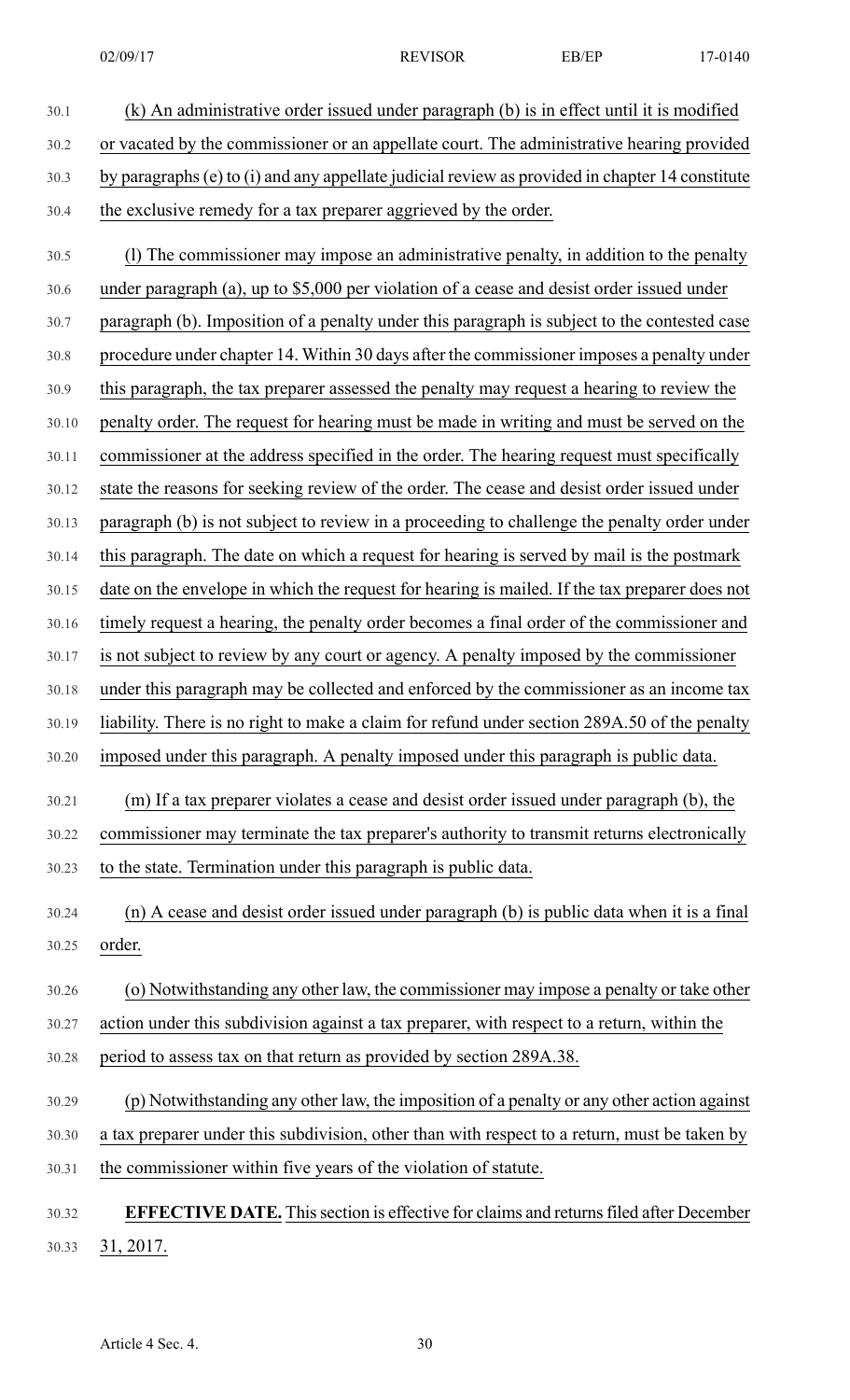| 31.1 | Sec. 5. Minnesota Statutes 2016, section 270C.445, subdivision 6a, is amended to read:               |
|------|------------------------------------------------------------------------------------------------------|
| 31.2 | Subd. 6a. Exchange of data; State Board of Accountancy. The State Board of                           |
| 31.3 | Accountancy shall refer to the commissioner complaints it receives about tax preparers who           |
| 31.4 | are not subject to the jurisdiction of the State Board of Accountancy and who are alleged            |
| 31.5 | to have violated the provisions of subdivisions $3, 3a, 4, 4a, 4b, 5,$ and $5b$ this section, except |
| 31.6 | subdivision 5a, or section 270C.4451.                                                                |
|      |                                                                                                      |

31.7 **EFFECTIVE DATE.** Thissection is effective for claims and returnsfiled after December 31.8 31, 2017.

31.9 Sec. 6. Minnesota Statutes 2016, section 270C.445, subdivision 6b, is amended to read:

31.10 Subd. 6b. **Exchange of data; Lawyers Board of Professional Responsibility.** The 31.11 Lawyers Board of Professional Responsibility may refer to the commissioner complaints 31.12 it receives about tax preparers who are not subject to its jurisdiction and who are alleged to 31.13 have violated the provisions of subdivisions  $3, 3a, 4, 4a, 4b, 5$ , and 5b this section, except 31.14 subdivision 5a, or section 270C.4451.

### 31.15 **EFFECTIVE DATE.** Thissection is effective for claims and returnsfiled after December 31.16 31, 2017.

31.17 Sec. 7. Minnesota Statutes 2016, section 270C.445, subdivision 6c, is amended to read:

31.18 Subd. 6c. **Exchange of data; commissioner.** The commissioner shall refer information 31.19 and complaints about tax preparers who are alleged to have violated the provisions of 31.20 subdivisions 3, 3a, 4, 4a, 4b, 5, and 5b this section, except subdivision 5a, or section 31.21 270C.4451, to:

31.22 (1) the State Board of Accountancy, if the tax preparer is under its jurisdiction; and

31.23 (2) the Lawyers Board of Professional Responsibility, if the tax preparer is under its 31.24 jurisdiction.

# 31.25 **EFFECTIVE DATE.** Thissection is effective for claims and returnsfiled after December 31.26 31, 2017.

31.27 Sec. 8. Minnesota Statutes 2016, section 270C.445, subdivision 7, is amended to read:

- 31.28 Subd. 7. **Enforcement; civil actions.** (a) Any violation of this section or section
- 31.29 270C.4451 is an unfair, deceptive, and unlawful trade practice within the meaning of section
- 31.30 8.31. An action taken under this section is in the public interest.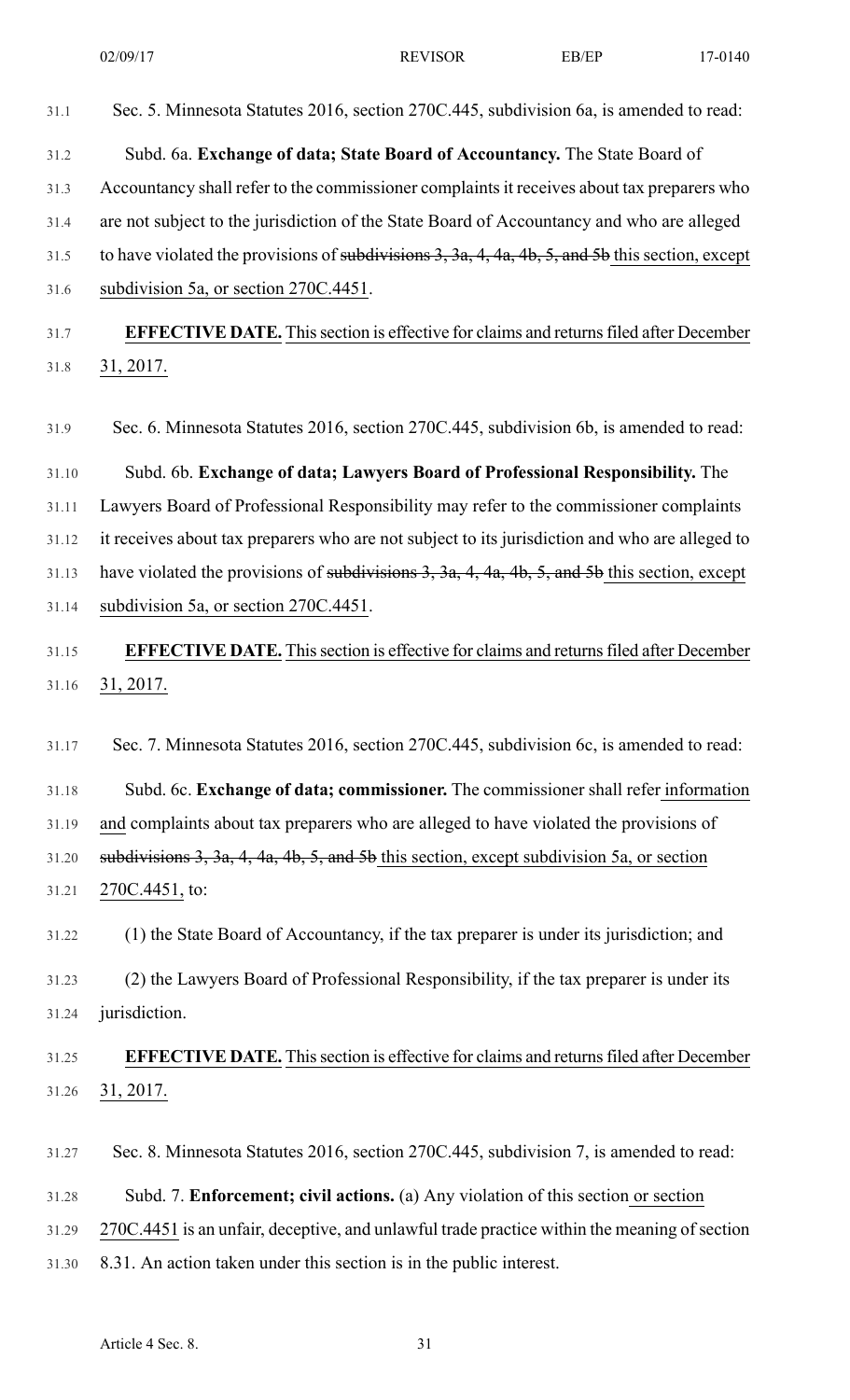32.1 (b) A client may bring a civil action seeking redress for a violation of this section in the 32.2 conciliation or the district court of the county in which unlawful action is alleged to have 32.3 been committed or where the respondent resides or has a principal place of business. 32.4 (c) A court finding for the plaintiff must award: 32.5 (1) actual damages; 32.6 (2) incidental and consequential damages; 32.7 (3) statutory damages of twice the sum of: (i) the tax preparation fees; and (ii) if the 32.8 plaintiff violated subdivision 3a, 4, or 5b section 270C.4451, subdivision 1, 2, or 5, all 32.9 interest and fees for a refund anticipation loan; 32.10 (4) reasonable attorney fees;  $32.11$  (5) court costs; and 32.12 (6) any other equitable relief as the court considers appropriate. 32.13 **EFFECTIVE DATE.** Thissection is effective for claims and returnsfiled after December 32.14 31, 2017. 32.15 Sec. 9. Minnesota Statutes 2016, section 270C.445, subdivision 8, is amended to read: 32.16 Subd. 8. **Limited exemptions.** (a) Except as provided in paragraph (b), the provisions 32.17 of this section, except for subdivisions 3a, 4, and 5b, subdivisions 3; 5; 5a; 6, paragraphs 32.18 (a) to (n); and 7, do not apply to: 32.19 (1) an attorney admitted to practice under section 481.01; 32.20 (2) a registered accounting practitioner, a registered accounting practitioner firm, a 32.21 certified public accountant, or other person who is subject to the jurisdiction of the State 32.22 Board of Accountaney a certified public accountant firm, licensed in accordance with chapter 32.23 326A; 32.24 (3) an enrolled agent who has passed the special enrollment examination administered 32.25 by the Internal Revenue Service; or  $32.26$  (4) anyone a person who provides, or assists in providing, tax preparation services within 32.27 the scope of duties as an employee or supervisor under the direction or supervision of a 32.28 person who is exempt under this subdivision.; or 32.29 (5) a person acting as a supervisor to a tax preparer who is exempt under this subdivision.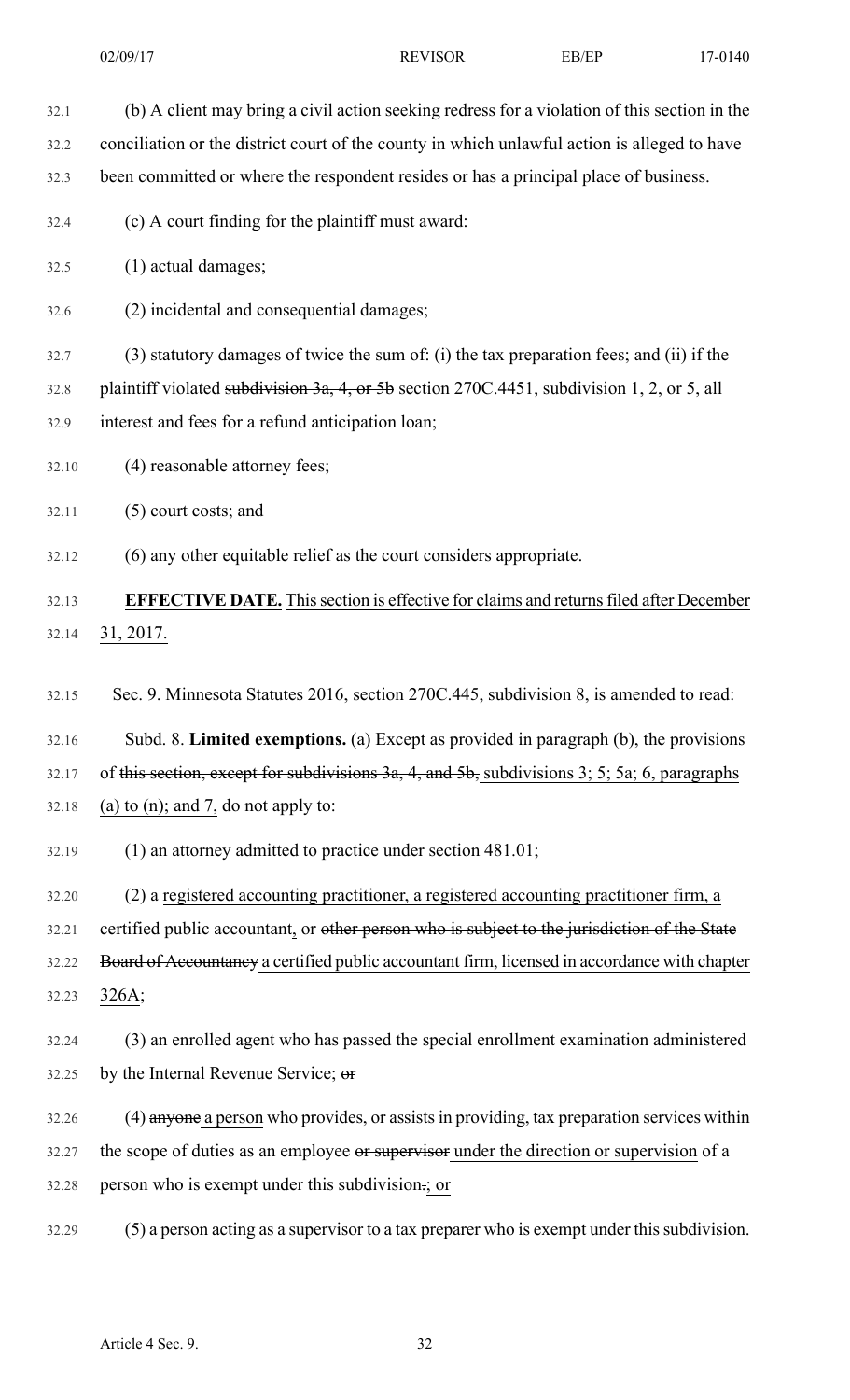| 33.1  | (b) The provisions of subdivisions 3; 6, paragraphs (a) to (n); and 7, apply to a tax              |
|-------|----------------------------------------------------------------------------------------------------|
| 33.2  | preparer who would otherwise be exempt under paragraph (a) if the tax preparer has:                |
| 33.3  | (1) had a professional license suspended or revoked for cause, not including a failure to          |
| 33.4  | pay a professional licensing fee, by any authority of any state, territory, or possession of       |
| 33.5  | the United States, including a commonwealth, or the District of Columbia, any federal court        |
| 33.6  | of record, or any federal agency, body, or board;                                                  |
| 33.7  | (2) irrespective of whether an appeal has been taken, been convicted of any crime                  |
| 33.8  | involving dishonesty or breach of trust;                                                           |
| 33.9  | (3) been censured, suspended, or disbarred under United States Treasury Department                 |
| 33.10 | Circular 230;                                                                                      |
| 33.11 | (4) been sanctioned by a court of competent jurisdiction, whether in a civil or criminal           |
| 33.12 | proceeding, including suits for injunctive relief, relating to any taxpayer's tax liability or     |
| 33.13 | the tax preparer's own tax liability, for:                                                         |
| 33.14 | (i) instituting or maintaining proceedings primarily for delay;                                    |
| 33.15 | (ii) advancing frivolous or groundless arguments; or                                               |
| 33.16 | (iii) failing to pursue available administrative remedies; or                                      |
| 33.17 | (5) demonstrated a pattern of willful disreputable conduct by:                                     |
| 33.18 | (i) failing to file a return that the tax preparer was required to file annually for two of        |
| 33.19 | the three immediately preceding tax periods; or                                                    |
| 33.20 | (ii) failing to file a return that the tax preparer was required to file more frequently than      |
| 33.21 | annually for three of the six immediately preceding tax periods.                                   |
| 33.22 | <b>EFFECTIVE DATE.</b> This section is effective for claims and returns filed after December       |
| 33.23 | 31, 2017.                                                                                          |
|       |                                                                                                    |
| 33.24 | Sec. 10. Minnesota Statutes 2016, section 270C.445, is amended by adding a subdivision<br>to read: |
| 33.25 |                                                                                                    |
| 33.26 | Subd. 9. Powers additional. The powers and authority granted in this section are in                |
| 33.27 | addition to all other powers of the commissioner. The use of the powers granted in this            |
| 33.28 | section does not preclude the use of any other power or authority of the commissioner.             |
| 33.29 | <b>EFFECTIVE DATE.</b> This section is effective for claims and returns filed after December       |
| 33.30 | 31, 2017.                                                                                          |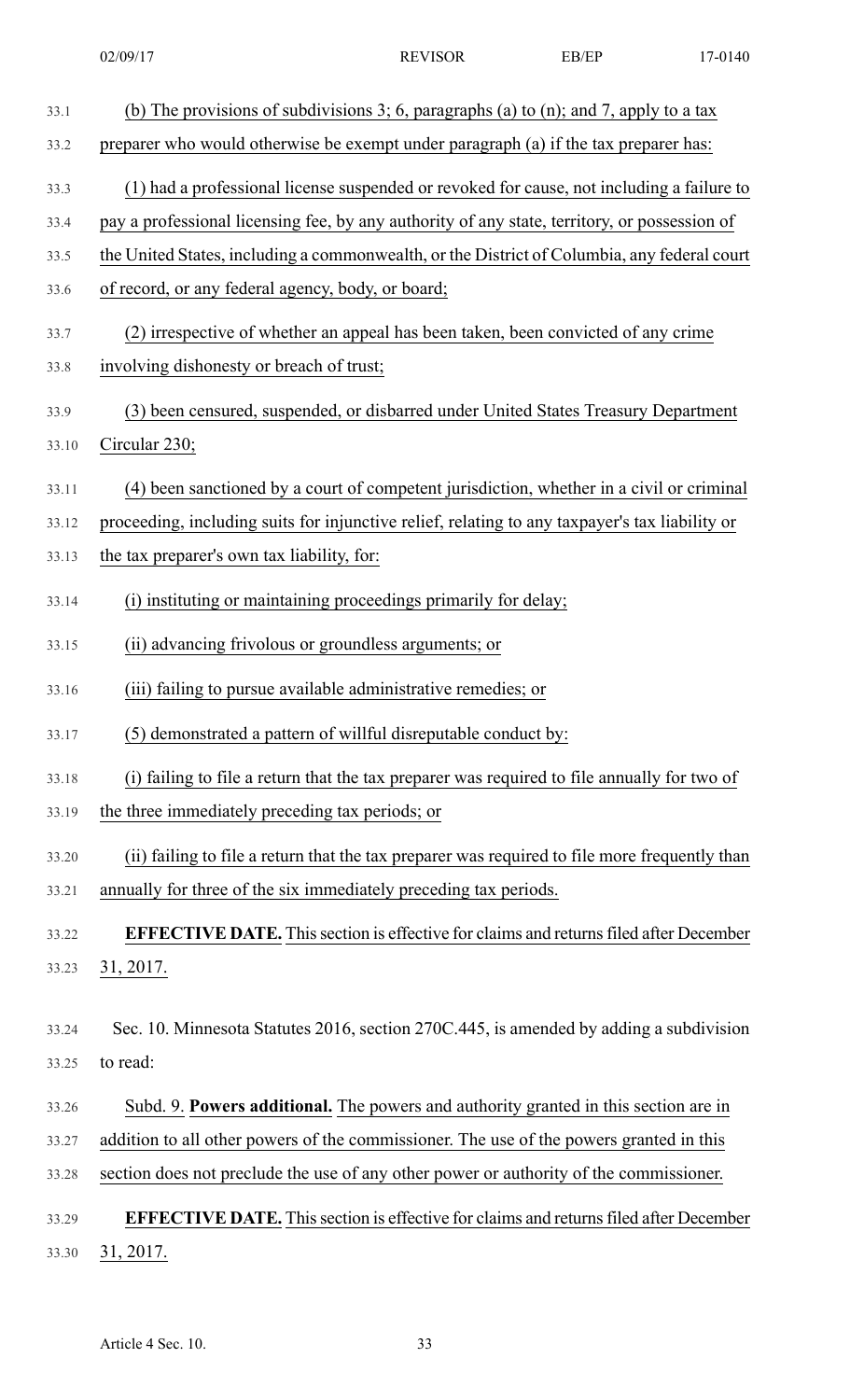34.1 Sec. 11. Minnesota Statutes 2016, section 270C.446, subdivision 2, is amended to read: 34.2 Subd. 2. **Required and excluded tax preparers.** (a) Subject to the limitations of 34.3 paragraph (b), the commissioner must publish lists of tax preparers as defined in section 34.4 289A.60, subdivision 13, paragraph (f) 270C.445, subdivision 2, paragraph (h), who have 34.5 been: 34.6 (1) convicted under section 289A.63 for returns or claims prepared as a tax preparer or; 34.7 (2) assessed penalties in excess of \$1,000 under section 289A.60, subdivision 13, 34.8 paragraph  $(a):$ 34.9 (3) convicted for identity theft under section 609.527, or a similar statute, for a return 34.10 filed with the commissioner, the Internal Revenue Service, or another state; 34.11 (4) assessed a penalty under section 270C.445, subdivision 6, paragraph (a), in excess 34.12 of \$1,000; 34.13 (5) issued a cease and desist order under section 270C.445, subdivision 6, paragraph 34.14 (b), that has become a final order; or 34.15 (6) assessed a penalty under section 270C.445, subdivision 6, paragraph (l), for violating 34.16 a cease and desist order. 34.17 (b) For the purposes of this section, tax preparers are not subject to publication if: 34.18 (1) an administrative or court action contesting the or appealing a penalty described in 34.19 paragraph (a), clause (2), (4), or (6), has been filed or served and is unresolved at the time 34.20 when notice would be given under subdivision 3;  $34.21$  (2) an appeal period to contest the a penalty described in paragraph (a), clause (2), (4),  $34.22$  or (6), has not expired; or 34.23 (3) the commissioner has been notified that the tax preparer is deceased.; 34.24 (4) an appeal period to contest a cease and desist order issued under section 270C.445, 34.25 subdivision 6, paragraph (b), has not expired; 34.26 (5) an administrative or court action contesting or appealing a cease and desist order 34.27 issued under section 270C.445, subdivision 6, paragraph (b), has been filed or served and 34.28 is unresolved at the time when notice would be given under subdivision 3; 34.29 (6) a direct appeal of a conviction described in paragraph (a), clause (1) or (3), has been 34.30 filed or served and is unresolved at the time when the notice would be given under 34.31 subdivision 3; or 02/09/17 REVISOR EB/EP 17-0140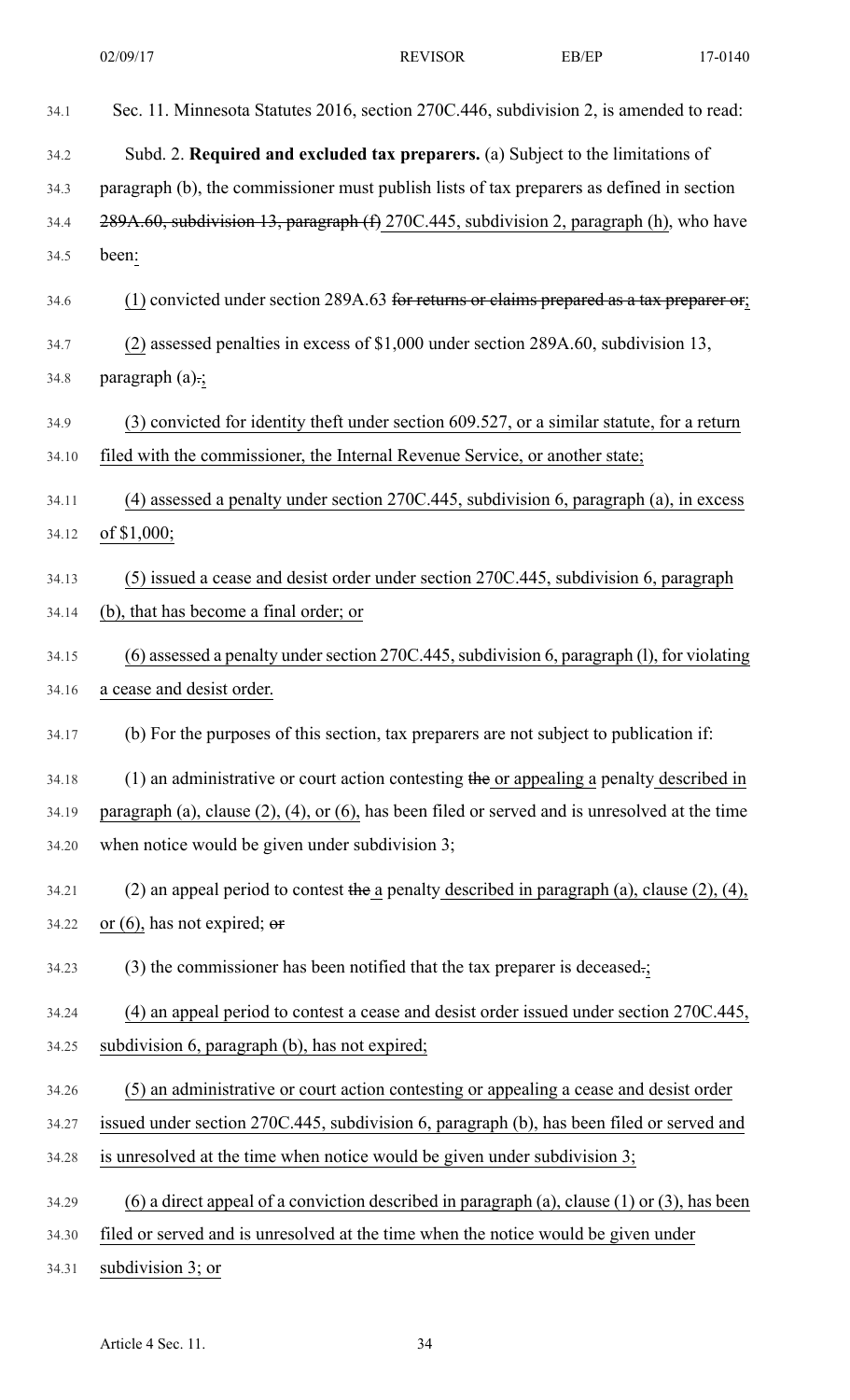35.1 (7) an appeal period to contest a conviction described in paragraph (a), clause (1) or (3), 35.2 has not expired.

# 35.3 **EFFECTIVE DATE.** Thissection is effective for claims and returnsfiled after December 35.4 31, 2017.

35.5 Sec. 12. Minnesota Statutes 2016, section 270C.446, subdivision 3, is amended to read:

35.6 Subd. 3. **Notice to tax preparer.** (a) At least 30 days before publishing the name of a 35.7 tax preparer subject to penalty publication under this section, the commissioner shall mail 35.8 a written notice to the tax preparer, detailing the amount and nature of each penalty basis 35.9 for the publication and the intended publication of the information listed in subdivision 4 35.10 related to the penalty. The notice must be mailed by first class and certified mail sent to the 35.11 tax preparer addressed to the last known address of the tax preparer. The notice must include 35.12 information regarding the exceptions listed in subdivision 2, paragraph (b), and must state 35.13 that the tax preparer's information will not be published if the tax preparer provides 35.14 information establishing that subdivision 2, paragraph (b), prohibits publication of the tax 35.15 preparer's name.

35.16 (b) Thirty days after the notice is mailed and if the tax preparer has not proved to the 35.17 commissioner that subdivision 2, paragraph (b), prohibits publication, the commissioner 35.18 may publish in a list of tax preparerssubject to penalty the information about the tax preparer 35.19 that is listed in subdivision 4.

# 35.20 **EFFECTIVE DATE.** Thissection is effective for claims and returnsfiled after December 35.21 31, 2017.

35.22 Sec. 13. Minnesota Statutes 2016, section 270C.446, subdivision 4, is amended to read:

35.23 Subd. 4. **Form of list.** The list may be published by any medium or method. The list 35.24 must contain the name, associated business name or names, address or addresses, and 35.25 violation or violations for which a penalty was imposed of that make each tax preparer 35.26 subject to penalty publication.

# 35.27 **EFFECTIVE DATE.** Thissection is effective for claims and returnsfiled after December 35.28 31, 2017.

35.29 Sec. 14. Minnesota Statutes 2016, section 270C.446, subdivision 5, is amended to read:

35.30 Subd. 5. **Removal from list.** The commissioner shall remove the name of a tax preparer 35.31 from the list of tax preparers published under this section: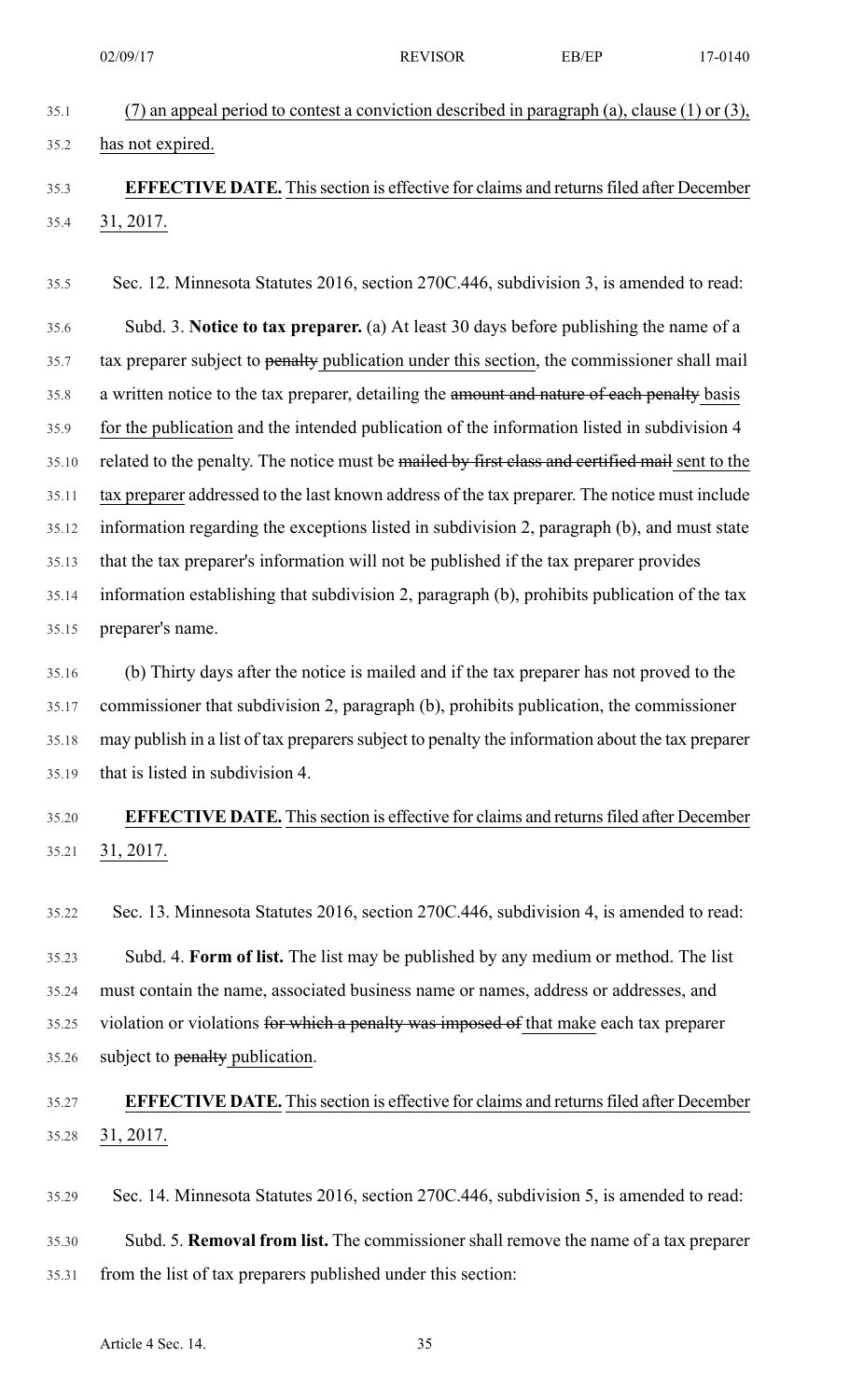| 36.1  | (1) when the commissioner determines that the name was included on the list in error;           |
|-------|-------------------------------------------------------------------------------------------------|
| 36.2  | (2) within $90$ days three years after the preparer has demonstrated to the commissioner        |
| 36.3  | that the preparer fully paid all fines and penalties imposed, served any suspension, satisfied  |
| 36.4  | any sentence imposed, successfully completed any probationary period imposed, and               |
| 36.5  | successfully completed any remedial actions required by the commissioner, the State Board       |
| 36.6  | of Accountancy, or the Lawyers Board of Professional Responsibility; or                         |
| 36.7  | (3) when the commissioner has been notified that the tax preparer is deceased.                  |
| 36.8  | <b>EFFECTIVE DATE.</b> This section is effective for claims and returns filed after December    |
| 36.9  | 31, 2017.                                                                                       |
| 36.10 | Sec. 15. Minnesota Statutes 2016, section 270C.447, subdivision 1, is amended to read:          |
| 36.11 | Subdivision 1. Commencement of action. (a) Whenever it appears to the commissioner              |
| 36.12 | that a tax preparer doing business in Minnesota has engaged or is about to engage in any        |
| 36.13 | conduct described in subdivision 2, a civil action in the name of the state of Minnesota may    |
| 36.14 | be commenced to enjoin any person who is a tax return preparer doing business in this state     |
| 36.15 | from further engaging in any conduct described in subdivision 2 the conduct and enforce         |
| 36.16 | compliance.                                                                                     |
| 36.17 | (b) An action under this subdivision must be brought by the attorney general in:                |
| 36.18 | (1) the district court for the judicial district of the tax return preparer's residence or      |
| 36.19 | principal place of business, or in which the;                                                   |
| 36.20 | (2) the district court for the judicial district of the residence of any taxpayer with respect  |
| 36.21 | to whose tax return the action is brought resides; or                                           |
| 36.22 | (3) Ramsey County District Court.                                                               |
| 36.23 | (c) The court may exercise its jurisdiction over the action separate and apart from any         |
| 36.24 | other action brought by the state of Minnesota against the tax return preparer or any taxpayer. |
| 36.25 | The court must grant a permanent injunction or other appropriate relief if the commissioner     |
| 36.26 | shows that the person has engaged in or is about to engage in conduct constituting a violation  |
| 36.27 | of a law administered by the commissioner or a cease and desist order issued by the             |
| 36.28 | commissioner. The commissioner shall not be required to show irreparable harm.                  |
| 36.29 | <b>EFFECTIVE DATE.</b> This section is effective for claims and returns filed after December    |
| 36.30 | 31, 2017.                                                                                       |
|       |                                                                                                 |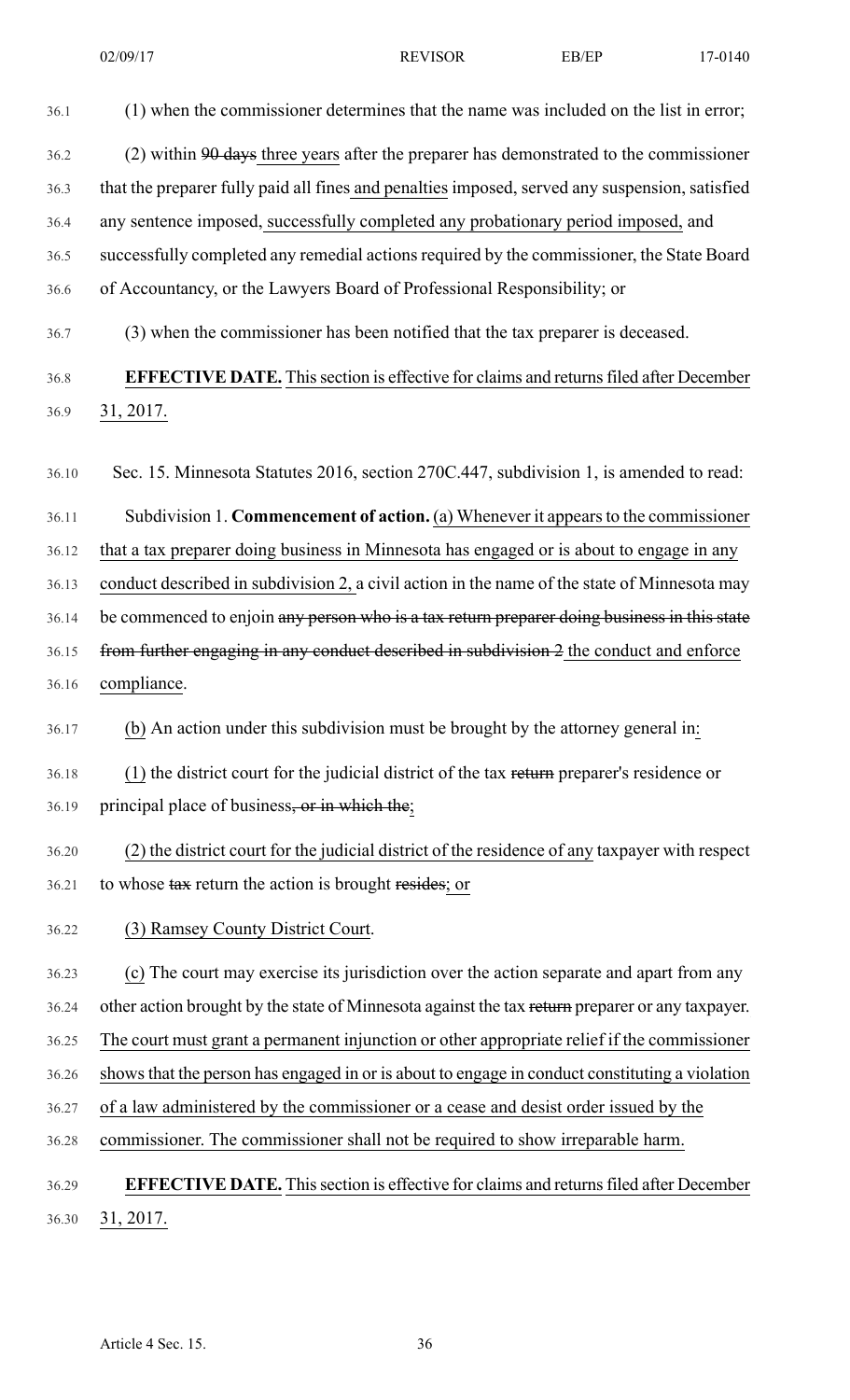| 37.1  | Sec. 16. Minnesota Statutes 2016, section 270C.447, subdivision 2, is amended to read:         |
|-------|------------------------------------------------------------------------------------------------|
| 37.2  | Subd. 2. Injunction prohibiting specific conduct. In an action under subdivision 1,            |
| 37.3  | the court may enjoin the person from further engaging in that conduct if the court finds that  |
| 37.4  | a tax return preparer has:                                                                     |
| 37.5  | (1) engaged or is about to engage in any conduct subject to a civil penalty under section      |
| 37.6  | 289A.60 or, a criminal penalty under section 289A.63, or a criminal penalty under section      |
| 37.7  | 609.527 or a similar statute for a return filed with the commissioner, the Internal Revenue    |
| 37.8  | Service, or another state;                                                                     |
| 37.9  | (2) misrepresented or is about to misrepresent the preparer's eligibility to practice before   |
| 37.10 | the Department of Revenue, or otherwise misrepresented the preparer's experience or            |
| 37.11 | education as a tax return preparer;                                                            |
| 37.12 | (3) guaranteed or is about to guarantee the payment of any tax refund or the allowance         |
| 37.13 | of any tax credit; or                                                                          |
| 37.14 | (4) violated or is about to violate a cease and desist order issued by the commissioner;       |
| 37.15 | or                                                                                             |
| 37.16 | $(4)$ (5) engaged or is about to engage in any other fraudulent or deceptive conduct that      |
| 37.17 | substantially interferes with the proper administration of a law administered by the           |
| 37.18 | commissioner, and injunctive relief is appropriate to prevent the recurrence of that conduct,. |
| 37.19 | the court may enjoin the person from further engaging in that conduct.                         |
| 37.20 | <b>EFFECTIVE DATE.</b> This section is effective for claims and returns filed after December   |
| 37.21 | 31, 2017.                                                                                      |
| 37.22 | Sec. 17. Minnesota Statutes 2016, section 270C.447, subdivision 3, is amended to read:         |
| 37.23 | Subd. 3. Injunction prohibiting all business activities. If the court finds that a tax         |
| 37.24 | return preparer has continually or repeatedly engaged in conduct described in subdivision      |
| 37.25 | 2, and that an injunction prohibiting that conduct would not be sufficient to prevent the      |
| 37.26 | person's interference with the proper administration of a law administered by the              |
| 37.27 | commissioner, the court may enjoin the person from acting as a tax return preparer. The        |
| 37.28 | court may not enjoin the employer of a tax return preparer for conduct described in            |
| 37.29 | subdivision 2 engaged in by one or more of the employer's employees unless the employer        |

37.30 was also actively involved in that conduct.

# 37.31 **EFFECTIVE DATE.** Thissection is effective for claims and returnsfiled after December 37.32 31, 2017.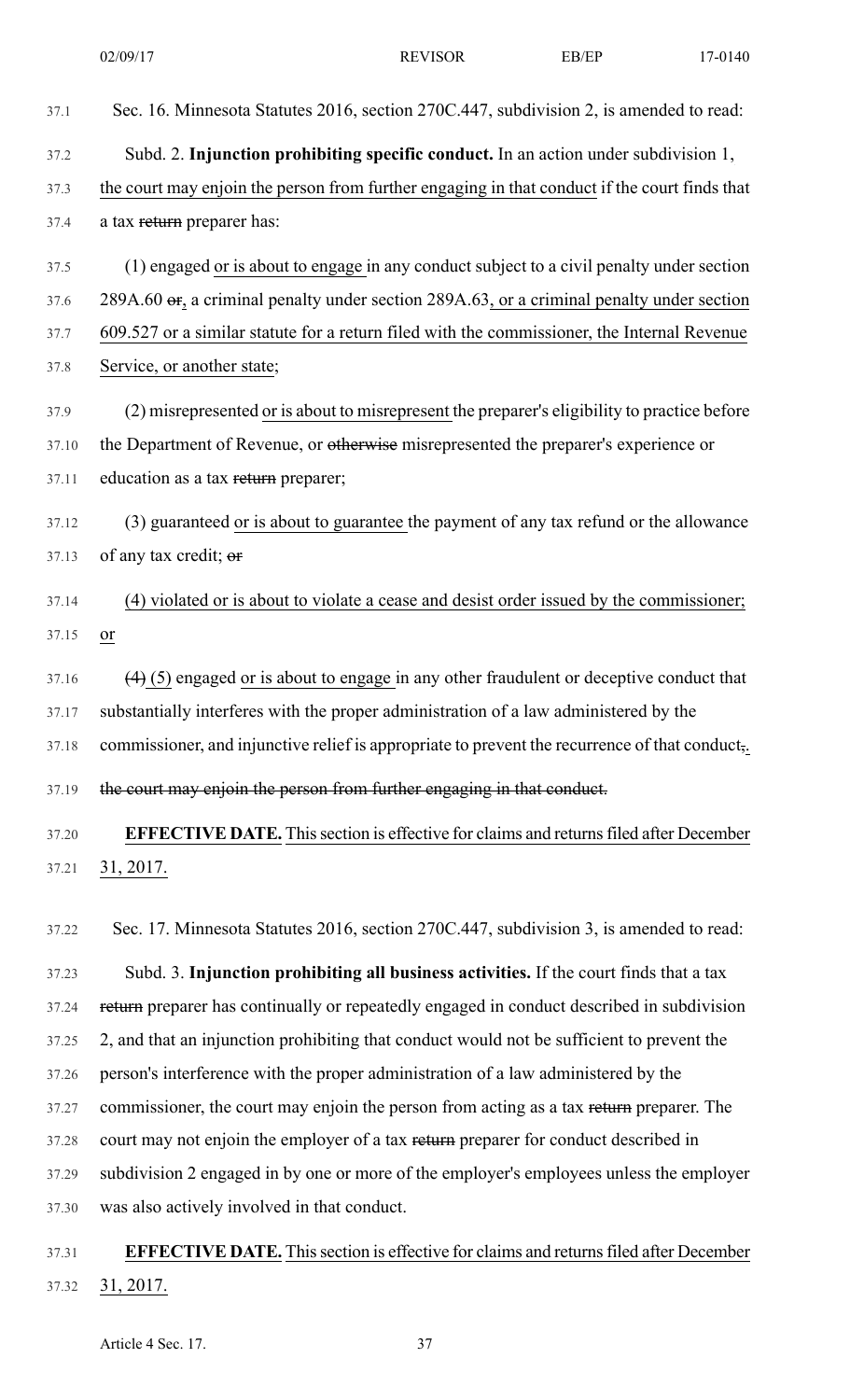- 38.1 Sec. 18. Minnesota Statutes 2016, section 270C.447, is amended by adding a subdivision 38.2 to read: 38.3 Subd. 3a. **Enforcement of cease and desist orders.** (a) Whenever the commissioner 38.4 under subdivision 1 or 3 seeks to enforce compliance with a cease and desist order, the court 38.5 must consider the allegations in the cease and desist order conclusively established, regardless 38.6 of whether: (1) the order is a final order, (2) a hearing or hearing request on the cease and
- 38.7 desist order is pending, or (3) the time has not yet expired to request a hearing on the cease
- 38.8 and desist order.
- 38.9 (b) If the court finds the tax preparer was not in compliance with a cease and desist order, 38.10 the court may impose a further civil penalty against the tax preparer for contempt in an
- 38.11 amount up to \$10,000 for each violation and may grant any other relief the court determines

38.12 is just and proper in the circumstances. A civil penalty imposed by a court under this section

- 38.13 may be collected and enforced by the commissioner as an income tax liability.
- 38.14 (c) The court may not require the commissioner to post a bond in an action or proceeding 38.15 under this section.

### 38.16 **EFFECTIVE DATE.** Thissection is effective for claims and returnsfiled after December 38.17 31, 2017.

38.18 Sec. 19. Minnesota Statutes 2016, section 289A.60, subdivision 13, is amended to read:

38.19 Subd. 13. **Penalties for tax return preparers.** (a) If an understatement of liability with 38.20 respect to a return or claim for refund is due to a reckless disregard of laws and rules or 38.21 willful attempt in any manner to understate the liability for a tax by a person who is a tax 38.22 return preparer with respect to the return or claim, the person shall pay to the commissioner 38.23 a penalty of \$500. If a part of a property tax refund claim filed under section 290.0677, 38.24 subdivision 1, or chapter 290A is excessive due to a reckless disregard or willful attempt 38.25 in any manner to overstate the claim for relief allowed under chapter 290A by a person who 38.26 is a tax refund or return preparer, the person tax preparer shall pay to the commissioner a 38.27 penalty of \$500 with respect to the claim. These penalties may not be assessed against the 38.28 employer of a tax return preparer unless the employer was actively involved in the reckless 38.29 disregard or willful attempt to understate the liability for a tax or to overstate the claim for 38.30 refund. These penalties are income tax liabilities and may be assessed at any time as provided 38.31 in section 289A.38, subdivision 5.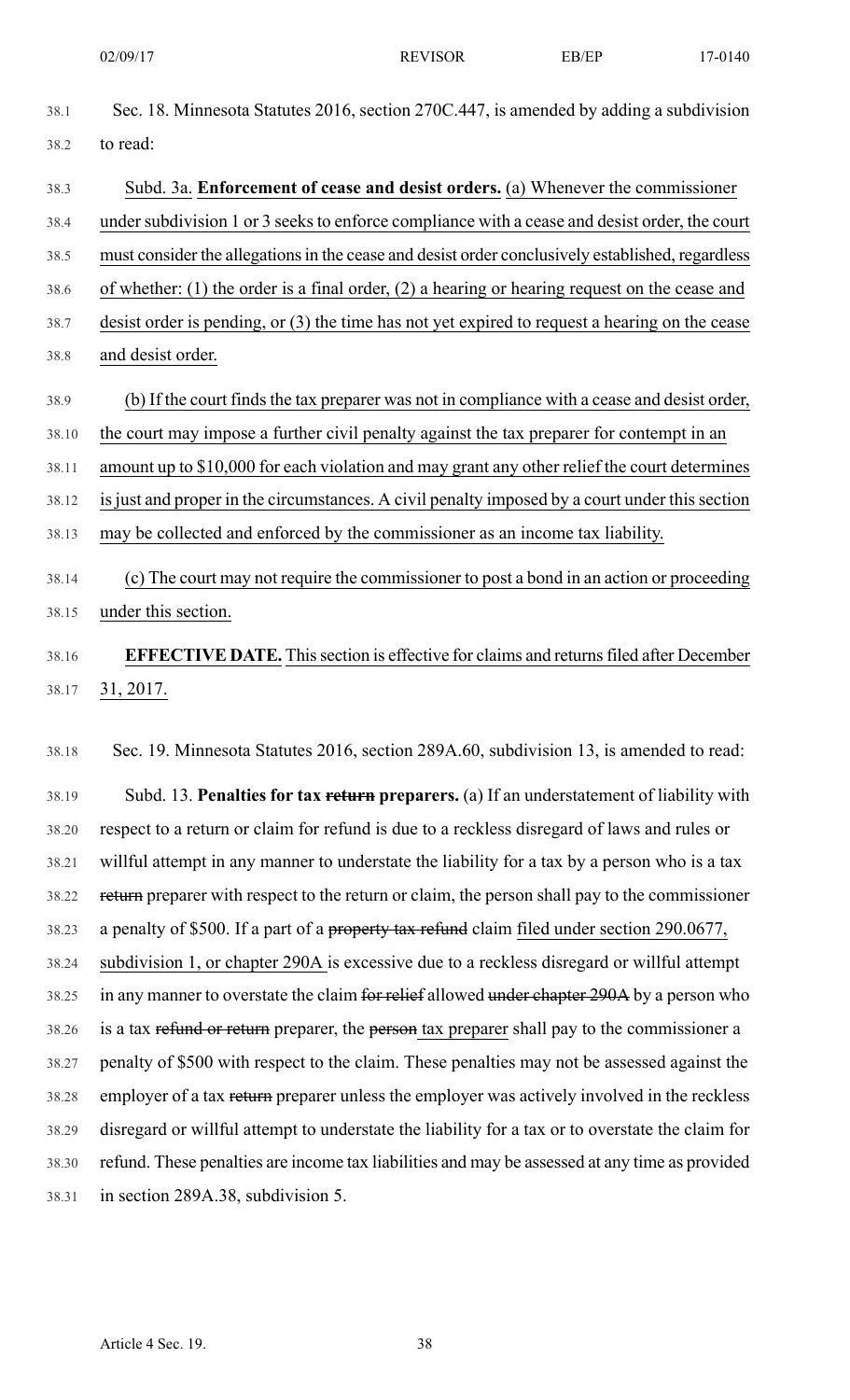39.1 (b) A civil action in the name of the state of Minnesota may be commenced to enjoin 39.2 any person who is a tax return preparer doing business in this state as provided in section 39.3 270C.447.

39.4 (c) The commissioner may terminate or suspend a tax preparer's authority to transmit 39.5 returns electronically to the state, if the commissioner determines that the tax preparer has 39.6 engaged in a pattern and practice of conduct in violation of paragraph (a) of this subdivision 39.7 or has been convicted under section 289A.63.

39.8 (d) For purposes of this subdivision, the term "understatement of liability" means an 39.9 understatement of the net amount payable with respect to a tax imposed by state tax law, 39.10 or an overstatement of the net amount creditable or refundable with respect to a tax. The 39.11 determination of whether or not there is an understatement of liability must be made without 39.12 regard to any administrative or judicial action involving the taxpayer. For purposes of this 39.13 subdivision, the amount determined for underpayment of estimated tax under either section 39.14 289A.25 or 289A.26 is not considered an understatement of liability.

39.15 (e) For purposes of this subdivision, the term "overstatement of claim" means an 39.16 overstatement of the net amount refundable with respect to a claim for property tax relief 39.17 provided by filed under section 290.0677, subdivision 1, or chapter 290A. The determination 39.18 of whether or not there is an overstatement of a claim must be made without regard to 39.19 administrative or judicial action involving the claimant.

39.20 (f) For purposes of this section, the term "tax refund or return preparer" means an 39.21 individual who prepares for compensation, or who employs one or more individuals to 39.22 prepare for compensation, a return of tax, or a claim for refund of tax. The preparation of 39.23 a substantial part of a return or claim for refund is treated as if it were the preparation of 39.24 the entire return or claim for refund. An individual is not considered a tax return preparer 39.25 merely because the individual:

39.26 (1) gives typing, reproducing, or other mechanical assistance;

39.27 (2) prepares a return or claim for refund of the employer, or an officer or employee of 39.28 the employer, by whom the individual is regularly and continuously employed;

39.29 (3) prepares a return or claim for refund of any person as a fiduciary for that person; or

39.30 (4) prepares a claim for refund for a taxpayer in response to a tax order issued to the

39.31 tax payer. "tax preparer" or "preparer" has the meaning given in section 270C.445, subdivision

39.32 2, paragraph (h).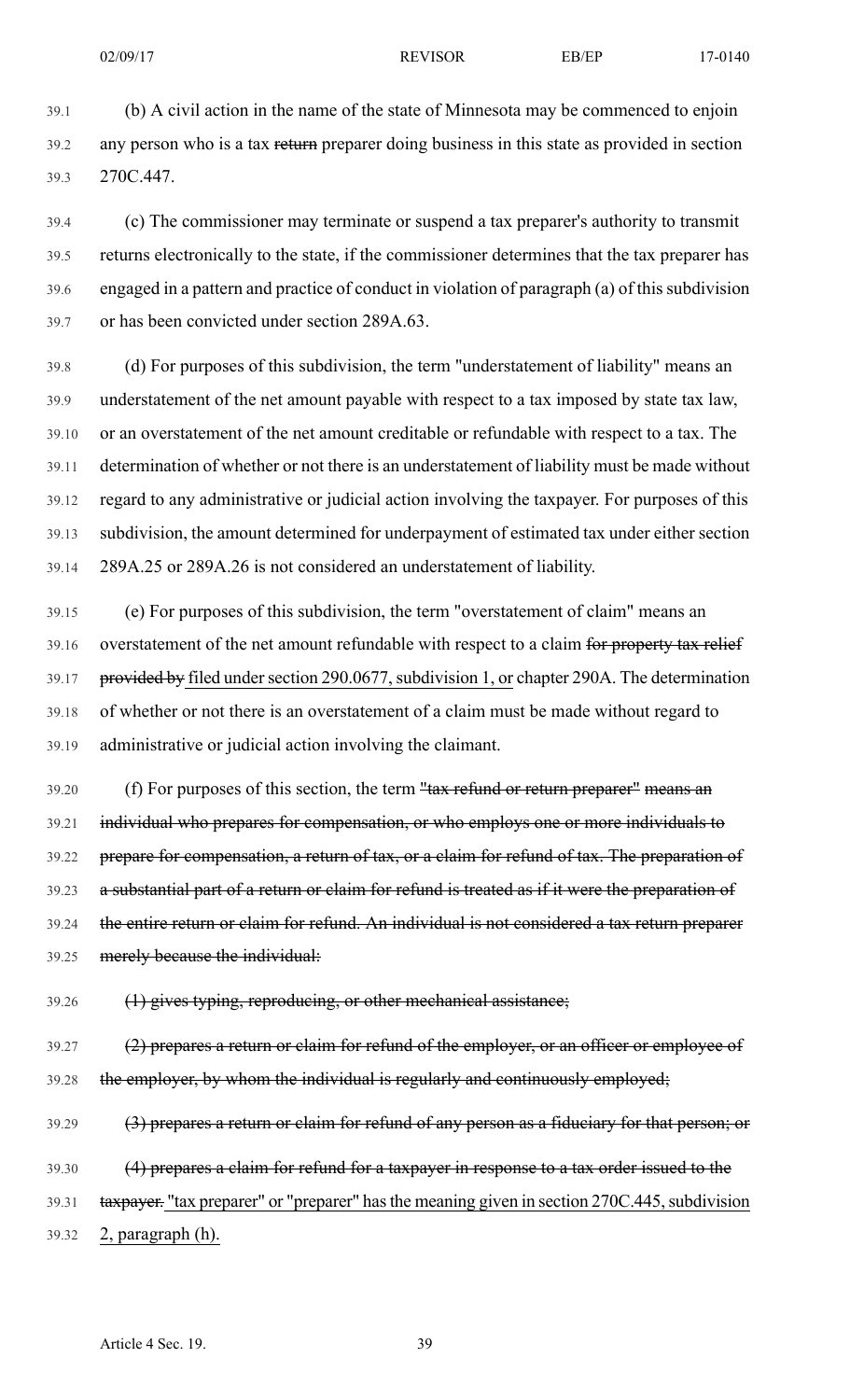| 40.1  | <b>EFFECTIVE DATE.</b> This section is effective for claims and returns filed after December      |
|-------|---------------------------------------------------------------------------------------------------|
| 40.2  | <u>31, 2017.</u>                                                                                  |
|       |                                                                                                   |
| 40.3  | Sec. 20. Minnesota Statutes 2016, section 289A.60, subdivision 28, is amended to read:            |
| 40.4  | Subd. 28. Preparer identification number. Any Minnesota individual income tax return              |
| 40.5  | or claim for refund prepared by a "tax refund or return preparer" as defined in subdivision       |
| 40.6  | 13, paragraph (f), shall bear the identification number the preparer is required to use federally |
| 40.7  | under section $6109(a)(4)$ of the Internal Revenue Code. (a) Each of the following that is        |
| 40.8  | prepared by a tax preparer must include the tax preparer's tax identification number:             |
| 40.9  | (1) a tax return required to be filed under this chapter;                                         |
| 40.10 | (2) a claim filed under section 290.0677, subdivision 1, or chapter 290A; and                     |
| 40.11 | (3) a claim for refund of an overpayment.                                                         |
| 40.12 | (b) A tax preparer is not required to include their preparer tax identification number on         |
| 40.13 | a filing if the number is not required in the forms or filing requirements provided by the        |
| 40.14 | commissioner.                                                                                     |
| 40.15 | (c) A tax refund or return preparer who prepares a Minnesota individual income tax                |
| 40.16 | return or claim for refund and fails to include the required preparer tax identification number   |
| 40.17 | on the return or claim as required by this section is subject to a penalty of \$50 for each       |
| 40.18 | failure.                                                                                          |
| 40.19 | (d) A tax preparer who fails to include the preparer tax identification number as required        |
| 40.20 | by this section, and who is required to have a valid preparer tax identification number issued    |
| 40.21 | under section $6109(a)(4)$ of the Internal Revenue Code, but does not have one, is subject to     |
| 40.22 | a \$500 penalty for each failure. A tax preparer subject to the penalty in this paragraph is      |
| 40.23 | not subject to the penalty in paragraph (c).                                                      |
| 40.24 | (e) For the purposes of this subdivision, "tax preparer" has the meaning given in section         |
| 40.25 | 270C.445, subdivision 2, paragraph (h), and "preparer tax identification number" means            |
| 40.26 | the number the tax preparer is required to use federally under section $6109(a)(4)$ of the        |
| 40.27 | Internal Revenue Code.                                                                            |
| 40.28 | <b>EFFECTIVE DATE.</b> This section is effective for claims and returns filed after December      |
| 40.29 | 31, 2017.                                                                                         |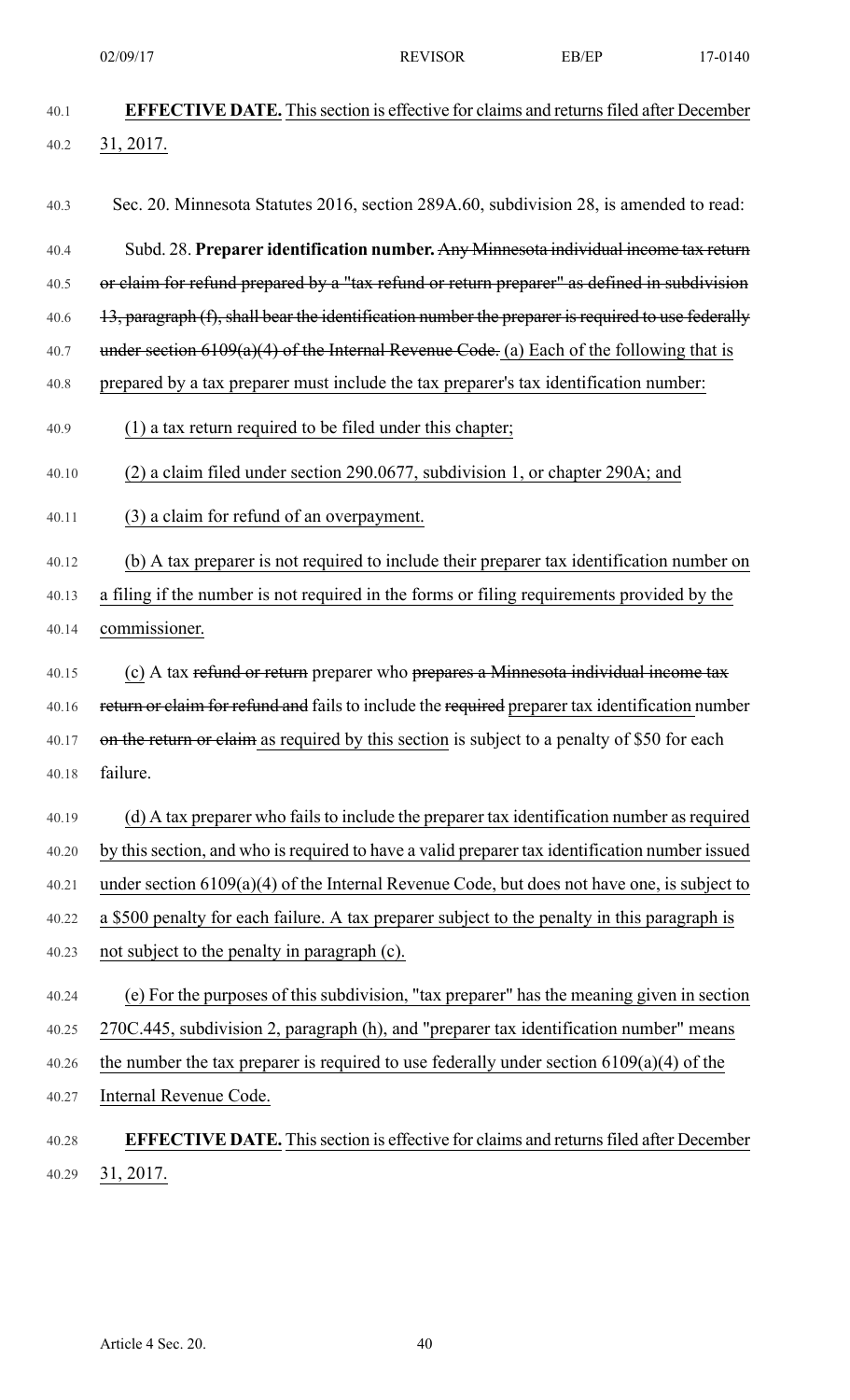|       | 02/09/17                                                                                     | <b>REVISOR</b> | EB/EP                       | 17-0140 |
|-------|----------------------------------------------------------------------------------------------|----------------|-----------------------------|---------|
| 41.1  | Sec. 21. REVISOR'S INSTRUCTION.                                                              |                |                             |         |
| 41.2  | (a) The revisor of statutes shall renumber the provisions of Minnesota Statutes listed in    |                |                             |         |
| 41.3  | column A to the references listed in column B.                                               |                |                             |         |
| 41.4  | Column A                                                                                     |                | Column B                    |         |
| 41.5  | 270C.445, subdivision 3a                                                                     |                | 270C.4451, subdivision 1    |         |
| 41.6  | 270C.445, subdivision 4                                                                      |                | $270C.4451$ , subdivision 2 |         |
| 41.7  | 270C.445, subdivision 4a                                                                     |                | $270C.4451$ , subdivision 3 |         |
| 41.8  | 270C.445, subdivision 4b                                                                     |                | 270C.4451, subdivision 4    |         |
| 41.9  | 270C.445, subdivision 5b                                                                     |                | $270C.4451$ , subdivision 5 |         |
| 41.10 | (b) The revisor shall make necessary cross-reference changes in Minnesota Statutes and       |                |                             |         |
| 41.11 | Minnesota Rules consistent with the renumbering of Minnesota Statutes, section 270C.445,     |                |                             |         |
| 41.12 | subdivisions $3a$ , $4$ , $4a$ , $4b$ , and $5b$ .                                           |                |                             |         |
| 41.13 | (c) The revisor shall publish the statutory derivations of the laws renumbered in this act   |                |                             |         |
| 41.14 | in Laws of Minnesota and report the derivations in Minnesota Statutes.                       |                |                             |         |
| 41.15 | (d) If Minnesota Statutes, section 270C.445, subdivisions 3a, 4, 4a, 4b, and 5b, are further |                |                             |         |
| 41.16 | amended in the 2017 legislative session, the revisor shall codify the amendments in a manner |                |                             |         |
| 41.17 | consistent with this act. The revisor may make necessary changes to sentence structure to    |                |                             |         |
| 41.18 | preserve the meaning of the text.                                                            |                |                             |         |
| 41.19 | <b>EFFECTIVE DATE.</b> This section is effective the day following final enactment.          |                |                             |         |
| 41.20 | Sec. 22. REPEALER.                                                                           |                |                             |         |
| 41.21 | Minnesota Statutes 2016, sections 270C.445, subdivision 1; and 270C.447, subdivision         |                |                             |         |
| 41.22 | 4, are repealed.                                                                             |                |                             |         |
| 41.23 | <b>EFFECTIVE DATE.</b> This section is effective for claims and returns filed after December |                |                             |         |
| 41.24 | 31, 2017.                                                                                    |                |                             |         |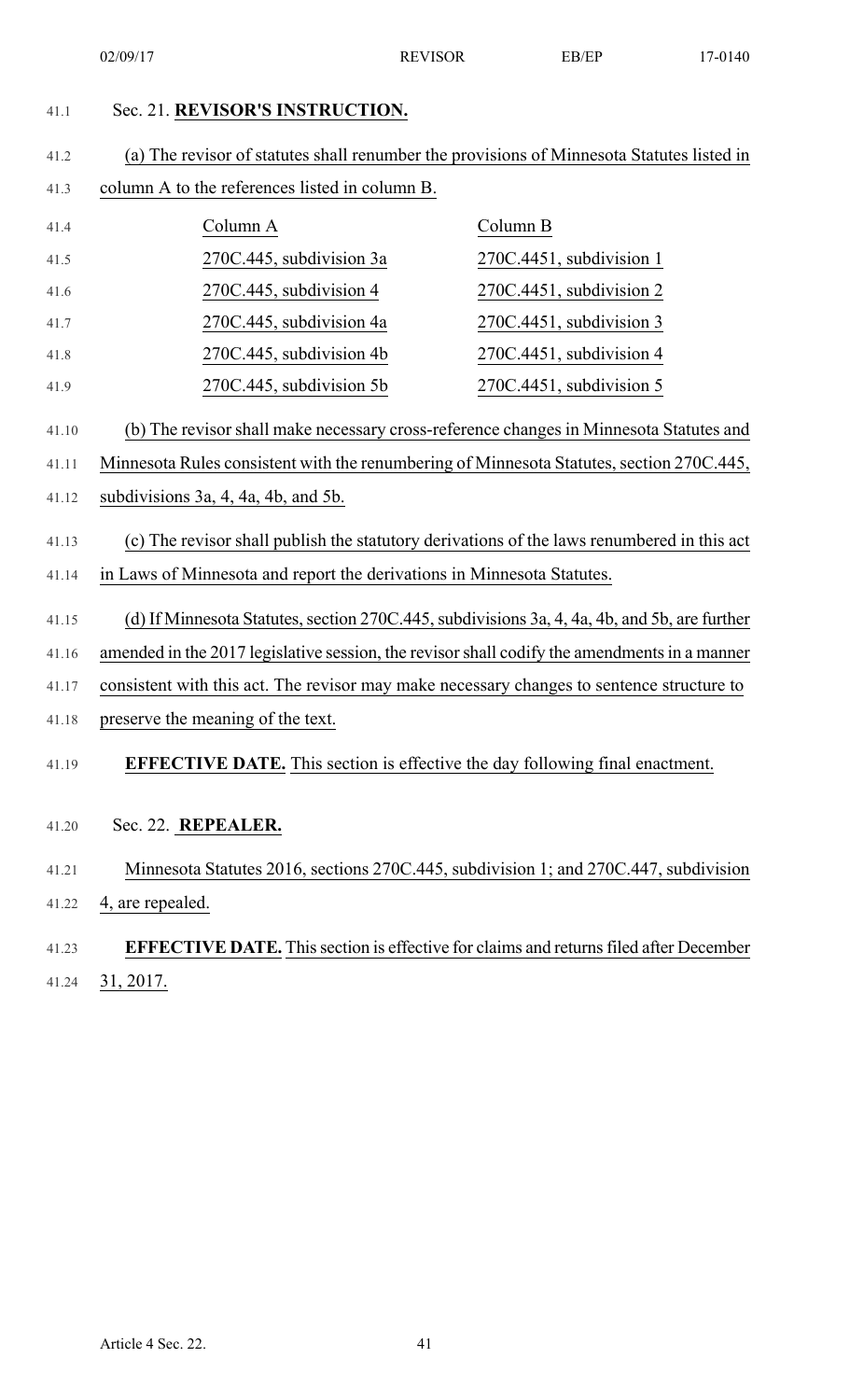#### APPENDIX Article locations in 17-0140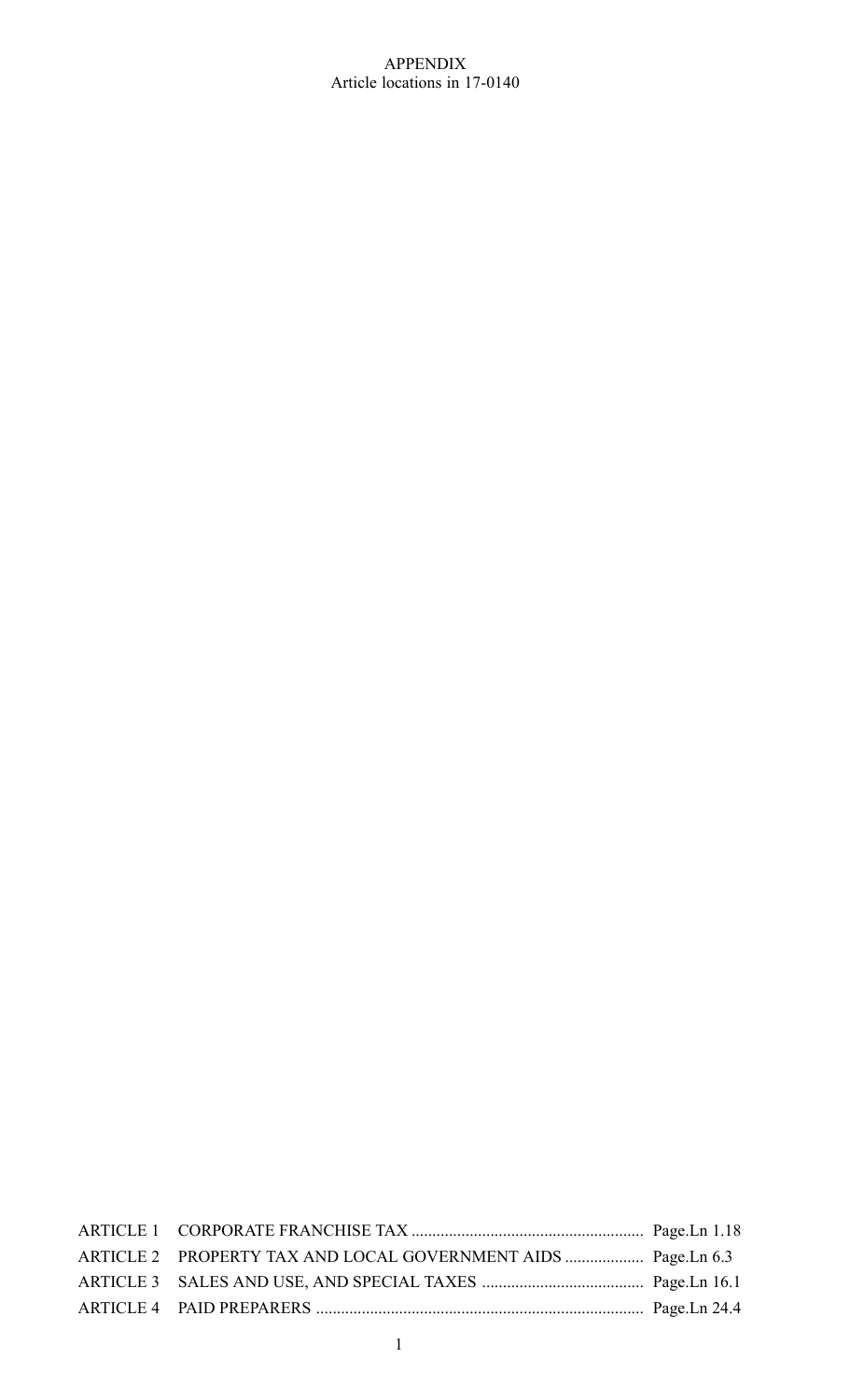#### APPENDIX Repealed Minnesota Statutes: 17-0140

#### **270.074 VALUATION OF FLIGHT PROPERTY; METHODS OF APPORTIONMENT; RATIO OF TAX.**

Subd. 2. **Other apportionment methods.** The method prescribed by subdivision 1 shall be presumed to determine fairly and correctly the value of the flight property of an airline allocable to this state. Any airline aggrieved by the valuation of the flight property or the application to its case of the apportionment methods prescribed by subdivision 1, may petition the commissioner for determination of the valuation or the apportionment thereof to this state by the use of some other method. Thereupon, if the commissioner finds that the application of the methods prescribed by subdivision 1 will be unjust to the airline, the commissioner may allow the use of the methods so petitioned for by the airline, or may determine the valuation or apportionment thereof by other methods if satisfied that such other methods will fairly reflect such valuation or apportionment thereof.

#### **270C.445 TAX PREPARATION SERVICES.**

Subdivision 1. **Scope.** This section applies to <sup>a</sup> person who provides tax preparation services, except:

(1) <sup>a</sup> person who provides tax preparation services for fewer than ten clients in <sup>a</sup> calendar year;

(2) <sup>a</sup> person who provides tax preparation services only to immediate family members. For the purposes of this section, "immediate family members" means <sup>a</sup> spouse, parent, grandparent, child, or sibling;

(3) an employee who prepares <sup>a</sup> tax return for an employer's business;

(4) any fiduciary, or the regular employees of <sup>a</sup> fiduciary, while acting on behalf of the fiduciary estate, testator, trustor, grantor, or beneficiaries of them; and

(5) nonprofit organizations providing tax preparation services under the Internal Revenue Service Volunteer Income Tax Assistance Program or Tax Counseling for the Elderly Program.

#### **270C.447 LEGAL ACTION TO ENJOIN TAX RETURN PREPARER.**

Subd. 4. **Tax return preparer.** For purposes of this section, the term "tax return preparer" means an individual who prepares for compensation, or who employs one or more individuals to prepare for compensation, <sup>a</sup> return of tax or <sup>a</sup> claim for refund of tax. The preparation of <sup>a</sup> substantial par<sup>t</sup> of <sup>a</sup> return or claim for refund is treated as if it were the preparation of the entire return or claim for refund. An individual is not considered <sup>a</sup> tax return preparer merely because the individual:

(1) gives typing, reproducing, or other mechanical assistance;

(2) prepares <sup>a</sup> return or claim for refund of the employer, or an officer or employee of the employer, by whom the individual is regularly and continuously employed;

(3) prepares <sup>a</sup> return or claim for refund of any person as <sup>a</sup> fiduciary for that person; or

(4) prepares <sup>a</sup> claim for refund for <sup>a</sup> taxpayer in response to <sup>a</sup> tax order issued to the taxpayer.